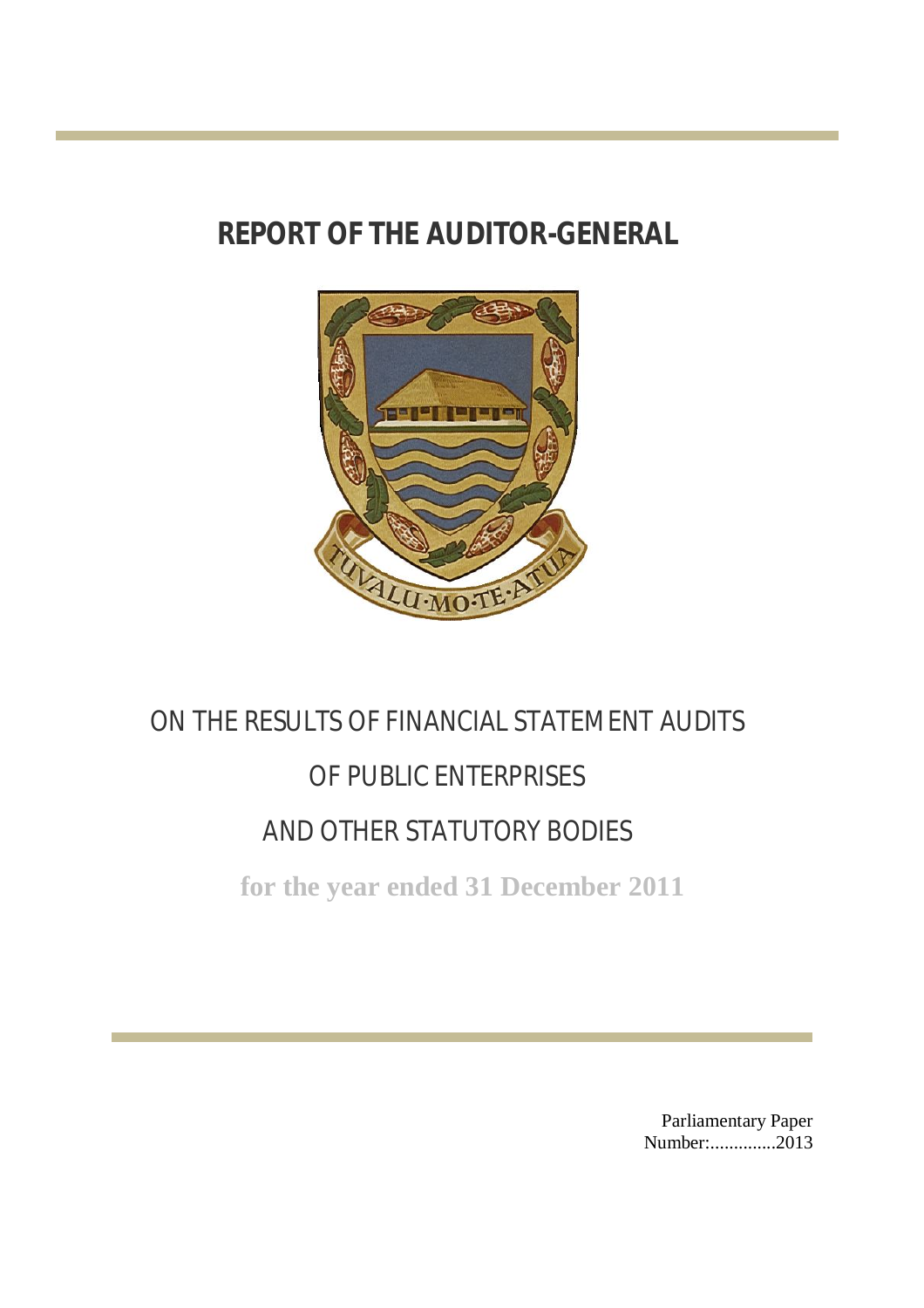

**TUVALU GOVERNMENT** Office of the Auditor-General Private Mail Bag Vaiaku, Funafuti TUVALU *Phone No: +(688) 20131, +(688) 20132 Fax No: +(688) 20133*

Our Reference: 05/05/10 4 April 2013

Honorable Speaker of Parliament Office of the Speaker of Parliament Parliament of Tuvalu Vaiaku

Dear Sir,

# **TUVALU AUDITOR GENERAL'S REPORT: RESULTS OF FINANICIAL STATEMENT AUDITS OF PUBLIC ENTERPISES AND OTHER STATUTORY BODIES**

I am pleased to present to you my report on the results of financial statement audits of public enterprises and other statutory bodies. I report to you Honorable Speaker since the House of Parliament is not sitting to present the report as required under section 42 and section 45 of the Audit Act 2008. Nineteen (19) bound copies of the report are provided herewith for distribution to all Honorable Members of Parliament.

Appreciate proper arrangement for all purposes, taken to be a document published by order or under the authority of Parliament and proper scrutiny by the Public Accounts Committee.

Sincerely,

Isaako K. Kine **Auditor- General for Tuvalu**

Cc: Public Accounts Committee Members Secretary to Government All heads of Public Enterprises All heads of Statutory Bodies Director of PERMU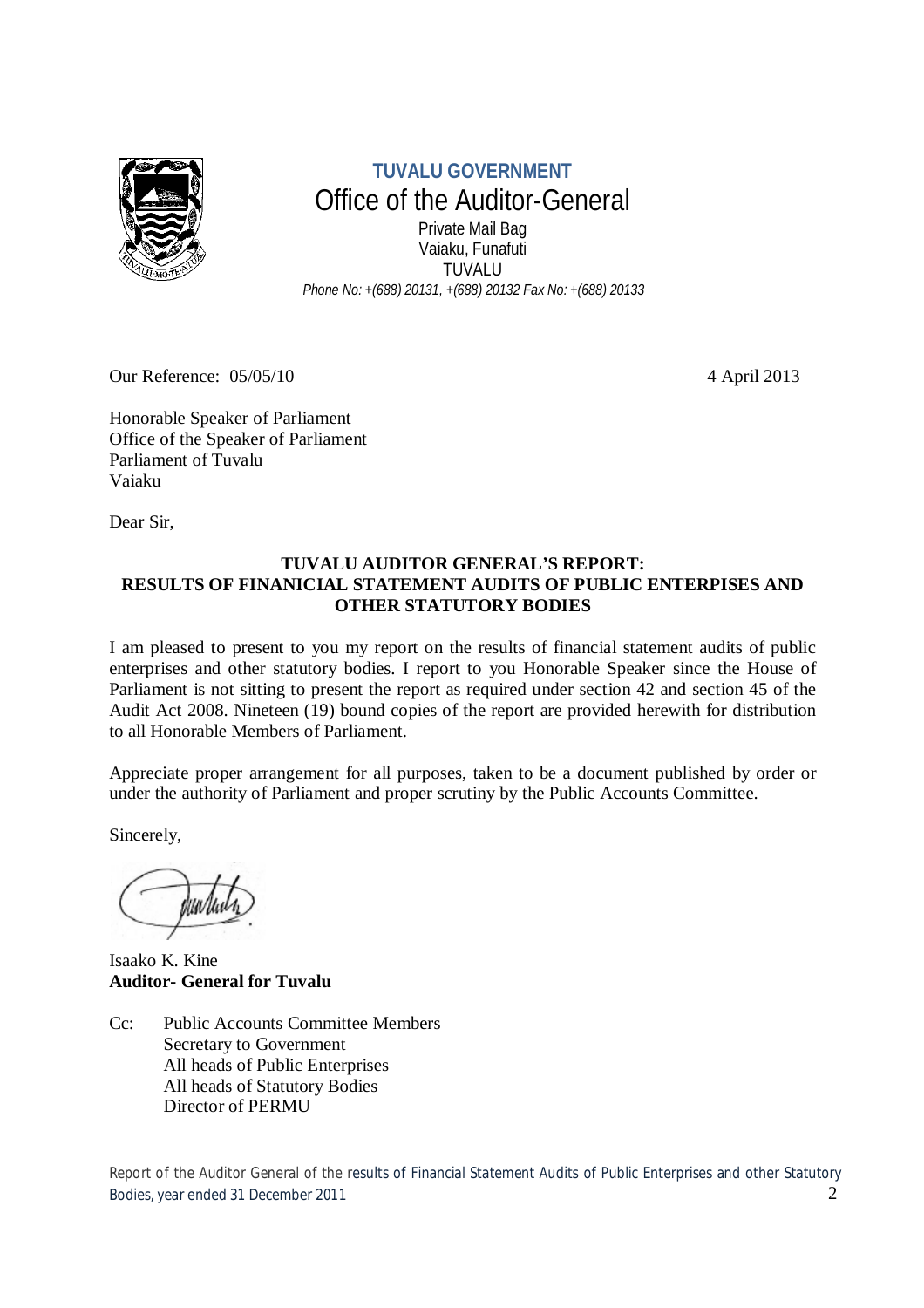# **Table of Contents**

| Accounting Framework Used (including guide for preparation of financial statements) 6        |     |
|----------------------------------------------------------------------------------------------|-----|
|                                                                                              |     |
|                                                                                              |     |
| The use of MYOB (Mind Your Own Business) Accounting Software into all Public Enterprises. 11 |     |
|                                                                                              |     |
| Assistance in preparation of financial statements to produce IFRS compliant accounts  15     | .22 |
|                                                                                              |     |
|                                                                                              |     |
|                                                                                              |     |
|                                                                                              |     |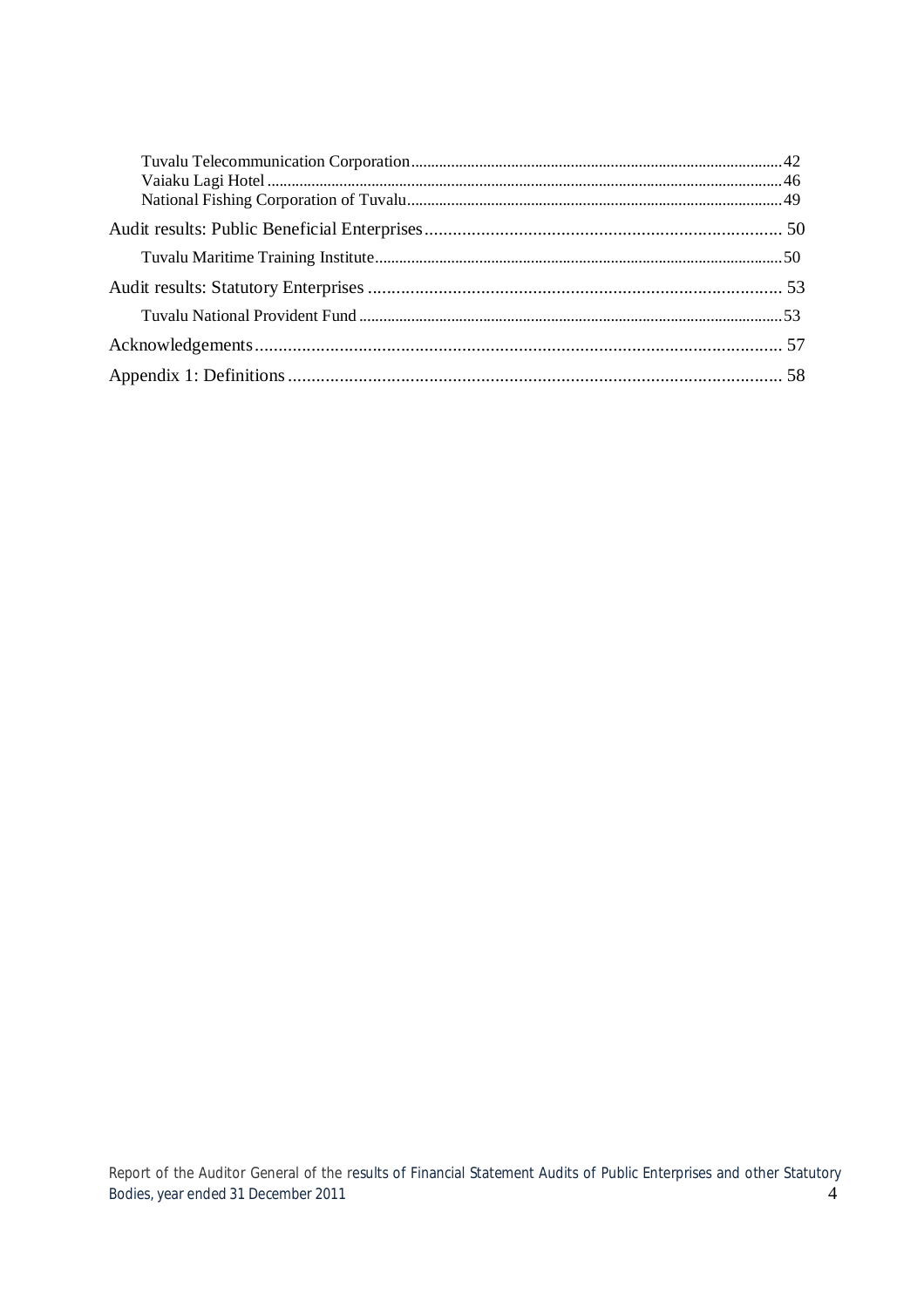# **List of Abbreviations**

ADB: Asian Development Bank AusAID Australian Agency for International Development COFOG: Classification of Functions of Government DCC: Development Coordinating Committee EU: European Union FIC: Forum Island Countries FTF: Falekaupule Trust Fund GDP: Gross domestic product GFS: Government Finance Statistics GoT: Government of Tuvalu IFRS: International Financial Reporting Standards IMF: International Monetary Fund INCOSAI: International Conference of Supreme Audit Institutions INTOSAI: International Organisation of Supreme Audit Institutions IRD: Internal Revenue Department ISSAI: International Standards of Supreme Audit Institutions k: Thousands MoFEPI: Ministry of Finance, Economic Planning and Industries NAFICOT: National Fishing Corporation of Tuvalu PAC: Public Accounts Committee PASAI: Pacific Association of Supreme Audit Institutions PBE: Public Beneficial Enterprise PE Act: The Public Enterprises and Accountability Act of 2009. PE: Public Enterprise PEFA: Public Expenditure and Financial Accountability PERMU: Public Enterprise Reform and Monitoring Unit PFM: Public Financial Management PFM-PR: Public Financial Management Performance Report PFTAC: Pacific Financial Technical Advisory Centre PTE: Public Trading Enterprise RISC: Regional Institutional Strengthening Committee TAO: Tuvalu Audit Office TCS: Tuvalu Co-operative Society TDF: Tuvalu Development Fund TMC: Tuvalu Media Corporation TMTI: Tuvalu Maritime Training Institute TNPF: Tuvalu National Provident Fund TTFAC: Tuvalu Trust Fund Advisory Committee VLH: Vaiaku Lagi Hotel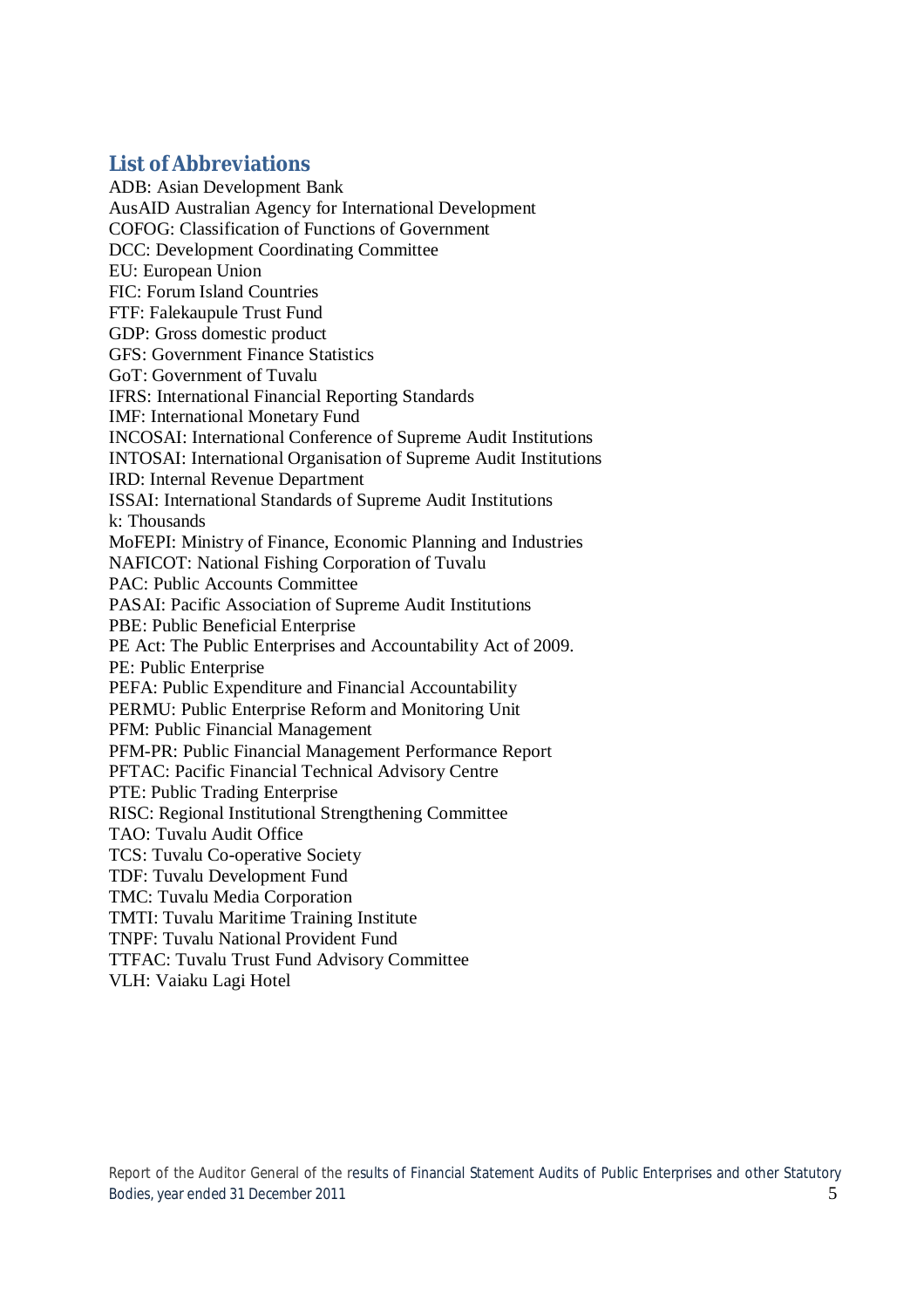# **Introduction**

# **The format of this report**

This report is tabled under section 42 of the *Audit Act*. Individual audit reports have been issued to each of the entities audited for inclusion in their annual reports (which entities are required to table in Parliament), along with management letters recommending improvements. This report contains a summary of the financial statements which have been audited, the results of the audit, analysis of the movements in the financial statements, and commentary on the major issues experienced in each entity.

The report contains recommendations for the Public Accounts Committee and Parliament to consider and act upon.

# **Auditor General's Mandate**

The Auditor General of Tuvalu has the mandate to perform the 2011 audits of the public enterprises under the *Public Enterprises (Accountability and Performance) Act* (PE Act) and the *Public Finance Act.*

# **Accounting Framework Used (including guide for preparation of financial statements)**

The accounting standards used for the preparation of the public enterprises and statutory bodies financial statements were the International Financial Reporting Standards (IFRS). IFRS is required under section 6.2.1(a) of the PE Act. The Tuvalu Audit Office (TAO) considers the usage of IFRS to be appropriate for entities audited.

As part of the PE Act (Schedule 6) the Ministry of Finance is responsible for the development of the reporting format required for annual and quarterly reports.

#### **Auditing Standards Used**

The auditing standards used in the performance of the financial statement audits were the International Standards for Supreme Audit Institutions (ISSAI). The audit approach is risk based, and is considered to be compliant with the ISSAIs.

#### **Types of Audit Opinions Issued**

The objective of the financial statement audit is to present an opinion on whether the financial statements present a true and fair view, The Tuvalu Audit Office (TAO) in compliance with the International Standards for Supreme Audit Institutions (ISSAI) issues audit opinions on the financial statements presented for audit. The types of audit opinions which can be issued are:

- Unqualified: In our opinion the financial statements do present a true and fair view.
- Qualified except for: In our opinion except for the matters noted in the qualification paragraph the financial statements present a true and fair view.
- Oualified adverse: In our opinion the financial statements do not present a true and fair view.
- Oualified disclaimer: We are unable to form an opinion whether the financial statements present a true and fair view.
- Unqualified with an emphasis of matter (EOM) paragraph: In our opinion the financial statements do present a true and fair view, however, emphasis which we consider important to the user is drawn to a certain disclosure within the financial statements.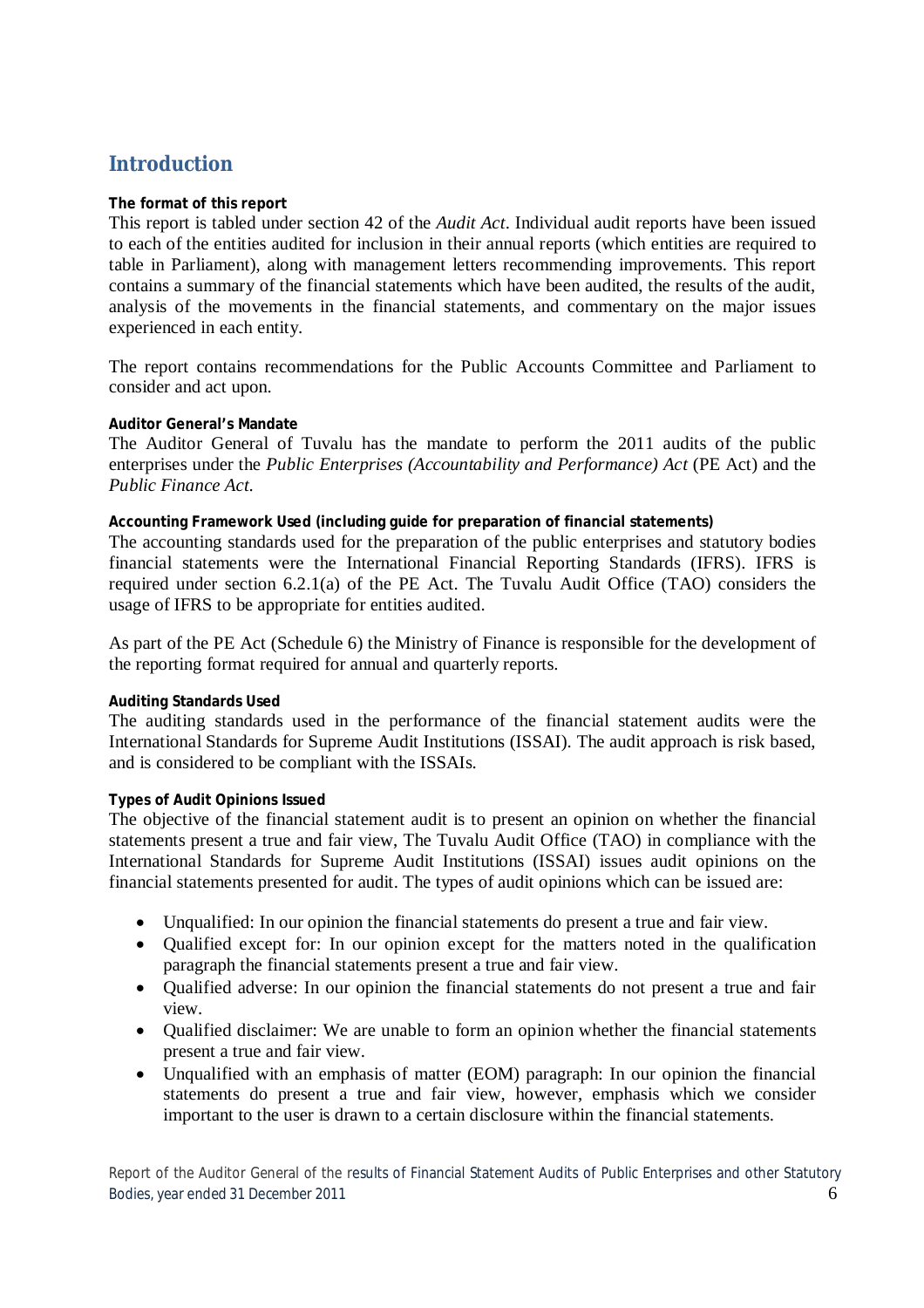Unqualified with an other matter paragraph: In our opinion the financial statements do present a true and fair view, however, users' attention is drawn to a matter relevant to their understanding of the audit of the financial statements or the audit report.

| <b>Entity</b>  | 2011 type of audit opinion      | 2010 Audit Opinion              |
|----------------|---------------------------------|---------------------------------|
| <b>NBT</b>     | Unqualified                     | Unqualified                     |
| <b>DBT</b>     | Unqualified                     | Unqualified                     |
| <b>TEC</b>     | Qualified (except for) with EOM | Qualified (disclaimer)          |
| TPB            | Unqualified with EOM            | Qualified (except for) with EOM |
| <b>TTC</b>     | Unqualified with EOM            | Unqualified with EOM            |
| <b>VLH</b>     | Unqualified                     | Unqualified                     |
| <b>NAFICOT</b> | Not performed                   | Not performed                   |
| <b>TMTI</b>    | Qualified (except for)          | Qualified (except for)          |
| <b>TNPF</b>    | Unqualified                     | Unqualified                     |

**Summary of Audit Opinions Issued**

Additional detail surrounding the qualifications and emphasis of matter (EOM) paragraphs can be found at the individual audit results section in this report.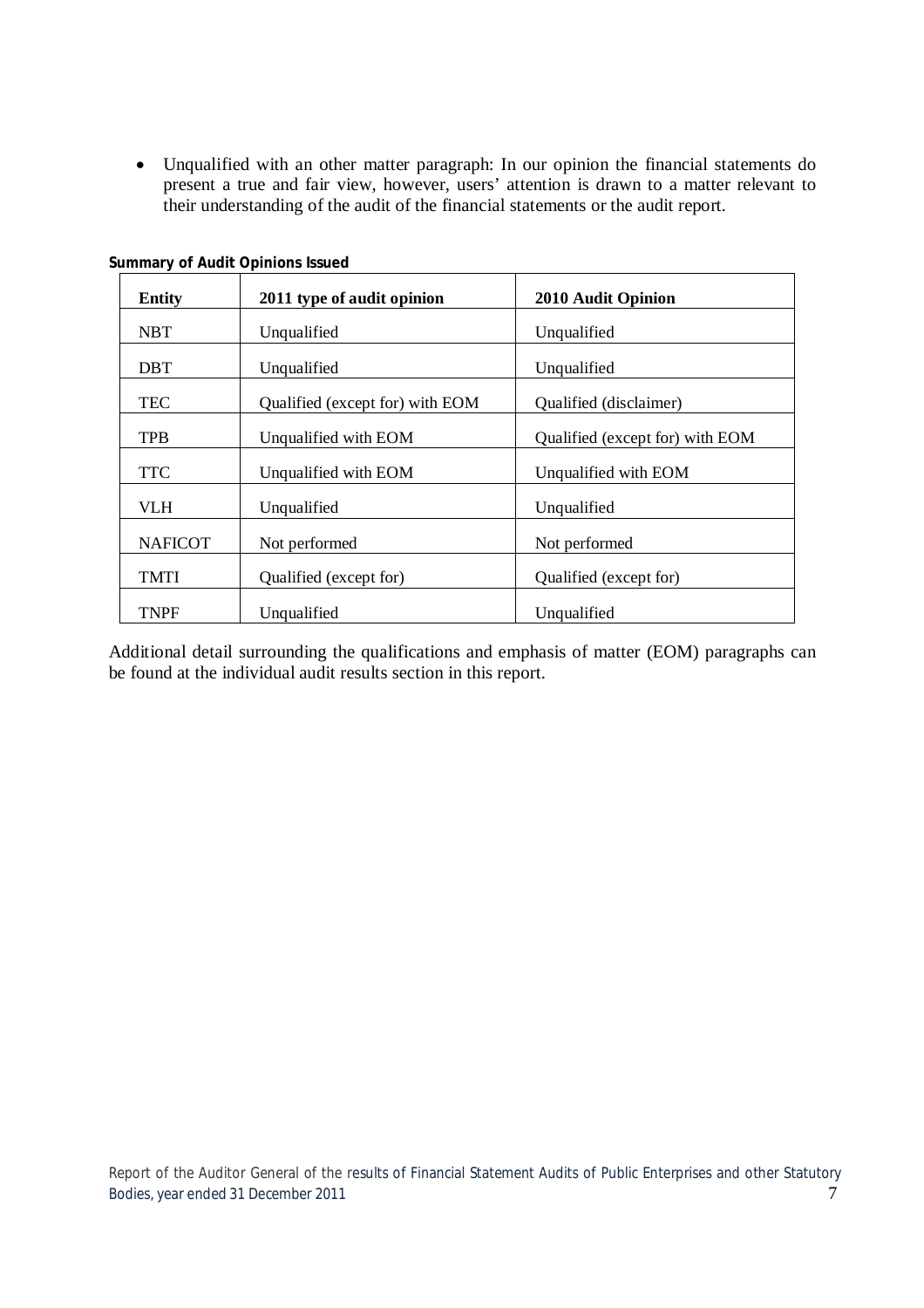# **Listing of all audit recommendations from report and their page number**

**Recommendation 1**: That the entities compile and table all outstanding annual reports and submit these reports for tabling in Parliament. Additionally we recommend that the PERMU takes an active role in monitoring and follow up of the public enterprises who have not submitted annual reports in a timely manner. Tabling of the annual reports in Parliament makes the public enterprises and statutory entities accountable to the public of Tuvalu. If the annual reports are not tabled in a timely manner or at all, the public have no way to assess the performance and financial situation of these entities.............................................................................................13 **Recommendation 2:** That a change is made to the PE Act requiring PEs to submit their annual reports (with audited financial statements) on or before 30 April to Parliament and that with the submission the reports become public documents. Otherwise, given the low frequency and inconsistency of Parliament sitting days completed annual reports are only tabled and made public up to 12 months after the end of the financial year. This is considered unacceptable. ......13 **Recommendation 3:** That the discussing of issues contained in the management letter is performed at Board level and the streamlined signing process is continued and improved for the 2012 audits................................................................................................................................13 **Recommendation 4:** The Public Enterprise should request the respective directors to refund the allowances paid during the year to the PEs. Going forward the PEs should ensure that no allowances are paid to board of directors who hold public office including Members of Parliament, Public Servants or Constitutional Officers. .............................................................14 **Recommendation 5:** That the process of applying for and receiving payments for CSOs in the PE Act is adhered to and that there is formal documentation of the CSO agreements. PTEs should discontinue unprofitable operations if they are not receiving compensation under a CSO. .................................................................................................................................................14 **Recommendation 6**: That PERMU actively follow up Public Enterprises on their reporting requirements. This includes quarterly reporting, corporate plan reporting, annual accounts submission and also monitoring progress that is being made by the Public Enterprises on the management letter recommendations.........................................................................................14 **Recommendation 7**: That PERMU draft performance measures for each Public Enterprise to be prescribed by the Minister. The measures should be communicated with the PTEs and PERMU should monitor the PTE's performance against these measures. ................................................15 **Recommendation 8:** That the entities work towards ensuring that their 2011 accounts are IFRS compliant and compliant with the required reporting format. Additionally we recommend that the required reporting format is updated and re-issued to ensure the model accounts contained are in compliance with IFRS. When the reporting requirements are updated, training to communicate the new requirements should be run with the public enterprise accountants. ..............................15 **Recommendation 9:** That the public enterprises continue to expand their usage to use MYOB while phasing out their paper based or excel based ledgers. Additionally we recommend that the most knowledgeable users of MYOB in each entity meet with each other regularly to discuss efficiencies, any new techniques or issues so that knowledge and identified efficiencies are shared. ......................................................................................................................................16 **Recommendation 10:** That the Public Enterprises should make assessments about likelihood of customers making repayment and only offer credit if appropriate, closely monitor their receivables, discuss receivables every board meeting, send reminder notices, make follow up phone calls to their debtors and commence legal action against long term debtors using either the Attorney-General's Office or the People's lawyer .....................................................................16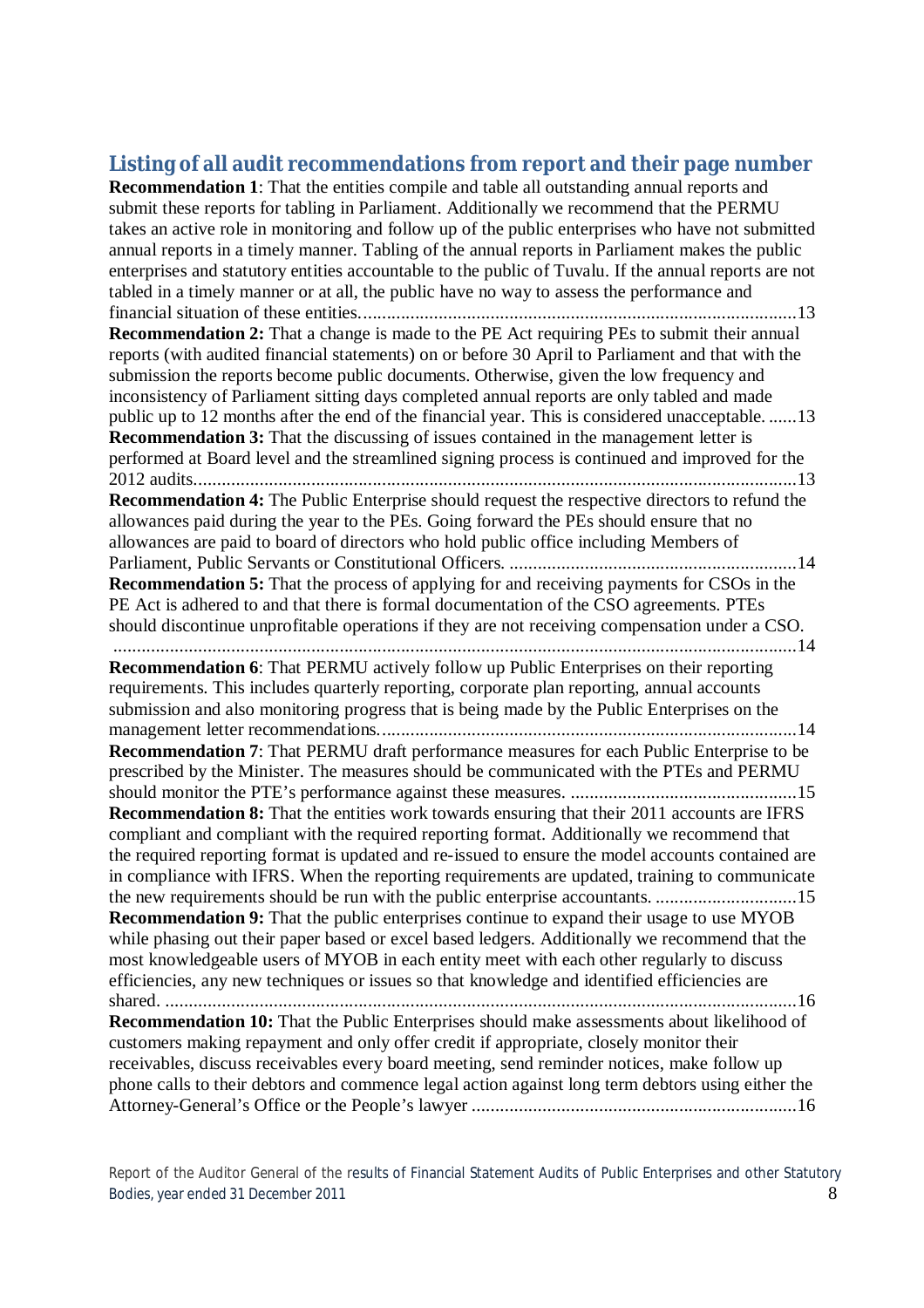**Recommendation 11:** That TTC and TPB are recapitalised as other measures are taken to ensure that adequate working capital is present in each of the entities and that management take an active role in the management of working capital. Review of the pricing of goods and services, collection of debts owed, proper recording of receivables as well as management and forecasting for future outflows should be performed by the entities in an attempt to improve their cash position. ....................................................................................................................................17 **Recommendation 12:** That management of each of the entities with going concern issues implements change to ensure that they are able to continue as a going concern. This includes increasing the prices of their goods and services, discontinuing unprofitable goods and services, requesting formal Community Service Obligation payments from the GoT for unprofitable segments which are required to be delivered and being more stringent with debtors (both collection and approval). ...........................................................................................................18 **Recommendation 13:** That entities perform regular stock counts during the year, using registers updated for purchases and disposals during the year. The results should be used to update their respective accounting systems. These counts could also be used to monitor theft and consumption statistics in order to further plan and budget. ........................................................18 At the end of the year, entities should perform a full stocktake using the asset register as a base. A report on the missing assets and stock take should be compiled and the report should be approved by the Board of Directors...........................................................................................18 Stocktake procedures should be documented, including: regularity of the count, how to conduct a stocktake, independence requirements, how to compile a countsheet, what to do if an asset is located which is not on the register, what to do if an asset on the register is unable to be located, report signoff and recommendations..........................................................................................18 **Recommendation 14:** That the entities take active measures to resolve the issues raised in the management letters. These measures should involve management reporting to the board of directors every meeting on the progress to resolve the findings, making plans to prioritise and resolve findings and requesting for assistance/ advice from the TAO or PERMU when they are unsure how to proceed...............................................................................................................20 **Recommendation 15:** The amounts owing and owed between the GoT and entities should be settled as soon as possible. Any loan arrangement should be formally documented. Interest charges should be levied on the GoT by the entities on outstanding payables, and vice versa. ...22 **Recommendation 16:** Entities should ensure that they correctly account for an in kind donations received. The pricing of the goods or services sold by the entities should take into account depreciation charges against any in kind assets donated to the entity to ensure that their business model remains viable if or when donations cease. Assets provided free of charge should still be maintained and kept in a usable state.........................................................................................23 **Recommendation 17:** That each entity creates a fraud policy, which is explained and is accessible to each employee of the entity. The TAO has provided model fraud policies on request, however, we have not seen any implemented. ..............................................................23 **Recommendation 18:** The financial institutions should document detailed policies and procedures for day to day functions. This will assist to ensure that a consistently high level of service is delivered....................................................................................................................23 **Recommendation 19:** The financial institutions should continue to perform their loan grading activities regularly and accurately. This will minimise exposure to unknown credit risks and will assist in assessing creditworthiness of established customers.....................................................24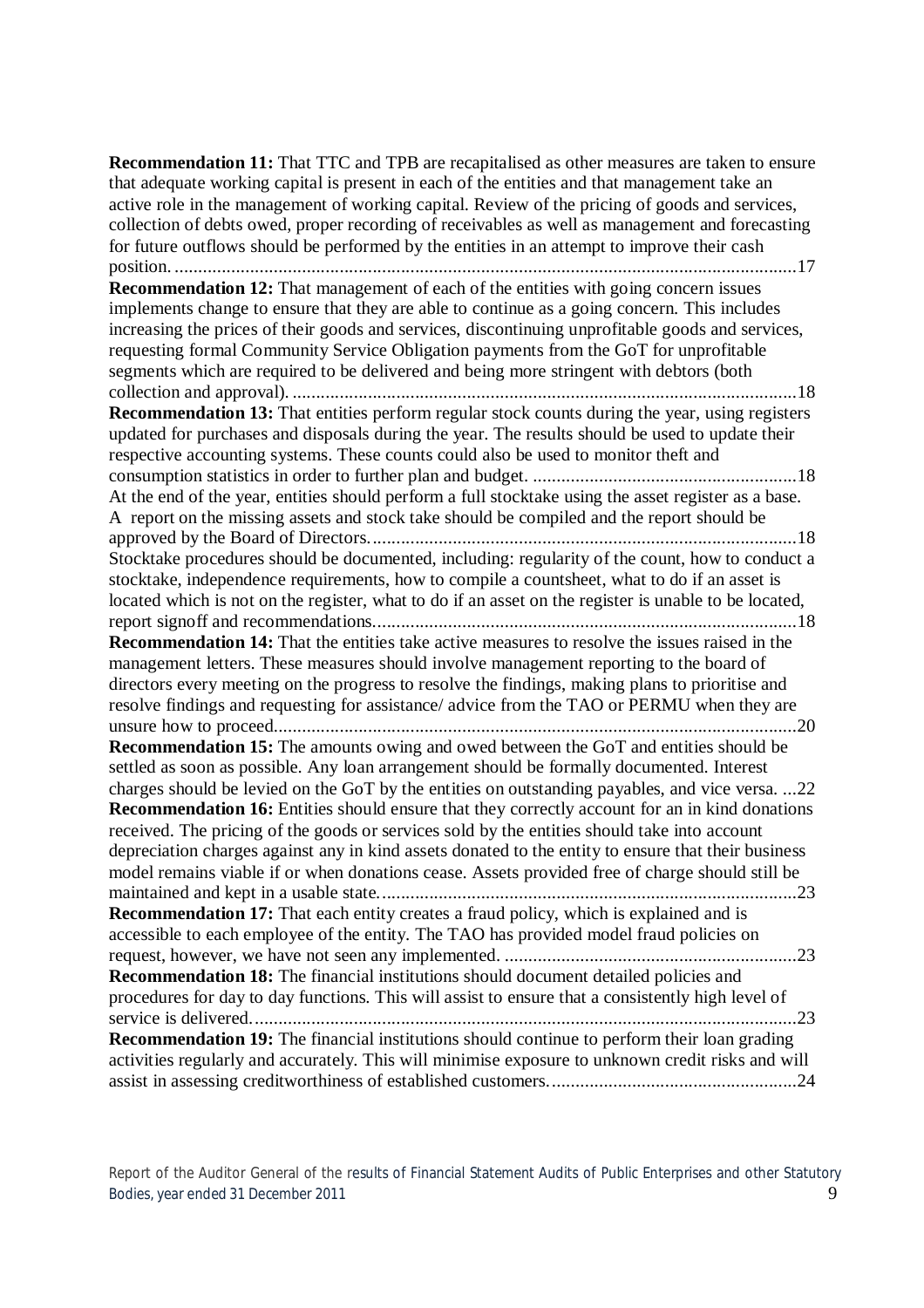| <b>Recommendation 20:</b> The financial institutions should become more stringent and consistent  |
|---------------------------------------------------------------------------------------------------|
| when performing credit worthiness assessments and have an independent valuer assess the value     |
|                                                                                                   |
| <b>Recommendation 21:</b> The three lending institutions should impose a stricter loan assessment |
| process, ensure that collateral is provided and make a concerted effort to follow up on loans in  |
|                                                                                                   |
| <b>Recommendation 22:</b> The GoT should repeal the Tuvalu Electricity Corporation (Repeal) Act   |
| as soon as possible. This will ensure that the TEC can fulfil its role as a public enterprise 34  |
| Recommendation 23: That PERMU and the GoT continue to request and follow up with                  |
| NAFICOT financial statements for the past 12 years. In the event that the NAFICOT refuse to       |
| submit financial statements, take action to wind them up in accordance with the Public            |
|                                                                                                   |
|                                                                                                   |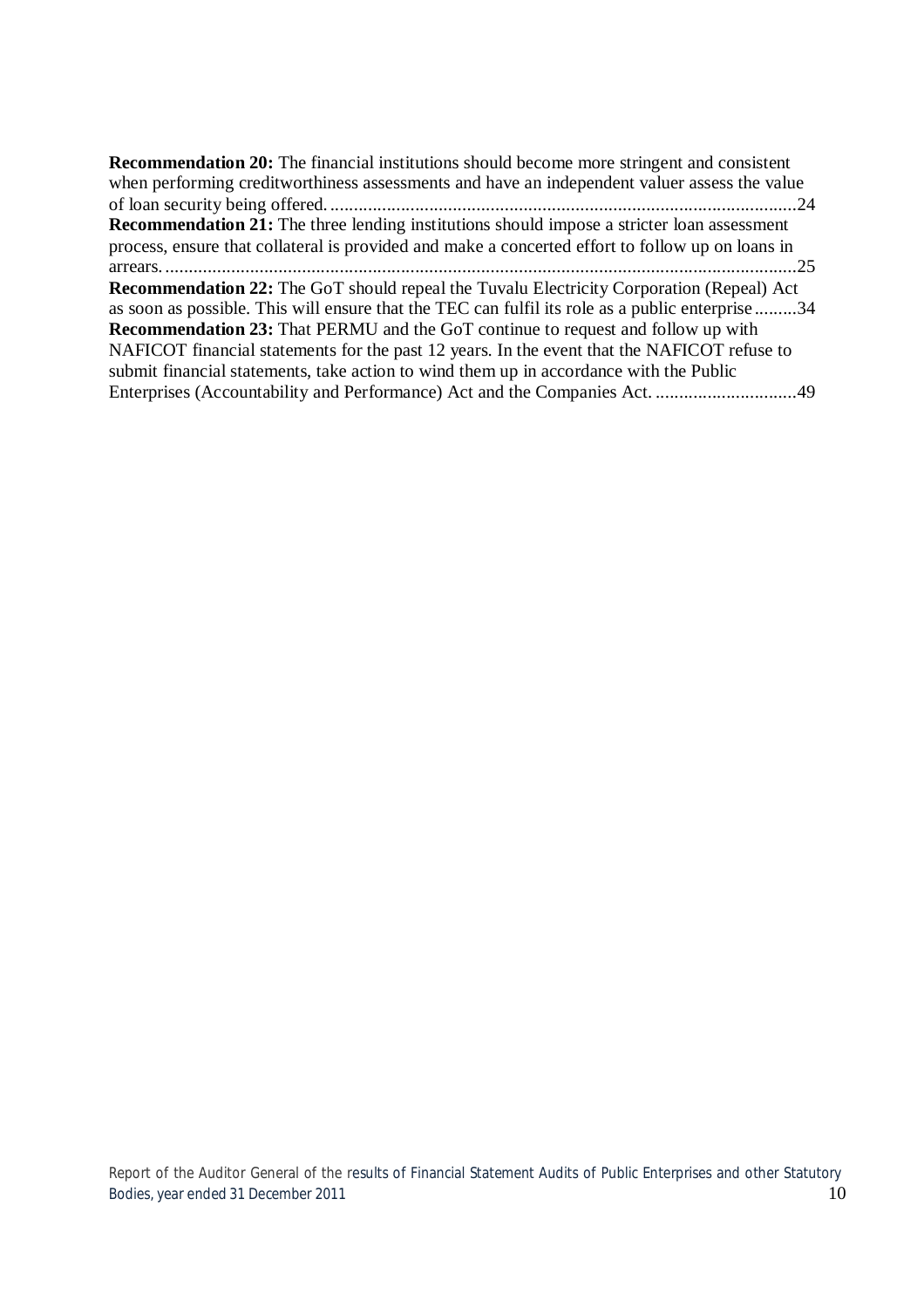# **The monitoring environment of the Public Enterprises**

# **The Public Enterprise (Performance and Accountability) Act**

The PE Act specifies Government of Tuvalu (GoT) requirements and responsibilities in relation to the public enterprises. Prior to enactment of the PE Act, each public enterprise was governed by its own individual Act of incorporation. The individual Acts of incorporation are still in force. However, in the event of inconsistencies between the individual Act of incorporation and the PE Act, the PE Act is considered the dominant Act. The entities considered public enterprises which fall under the PE Act are:

- National Bank of Tuvalu (NBT);
- Development Bank of Tuvalu (DBT);
- Telecommunications Corporation (TTC);
- Vaiaku Lagi Hotel (VLH);
- Electricity Corporation (TEC);
- Fishing Corporation (NAFICOT);
- Philatelic Bureau (TPB); and
- Maritime Training Institute (TMTI).

The overall aim of the PE Act is to ensure that all public enterprises conduct their operations in a commercial manner, thereby reducing the GoT's ability to influence business decisions. The PE Act removes GoT representatives from boards (except under limited circumstances) and seeks to reduce expectations of GoT financial support.

Under the PE Act, the Auditor General, at the request of the shareholding Minister or the Secretary of Finance, can carry out a performance audit on any public enterprise. In carrying out this task, the Auditor General has been empowered to enter the premises and take copies of required documents. For transparency purposes, the PE Act also requires public enterprises to submit annual corporate plans, and financial statements and accounts to Ministry of Finance.

#### **The Public Enterprise Reform and Monitoring Unit**

The PE Act creates the Public Enterprise Reform and Monitoring Unit (PERMU) to monitor the performance of all public enterprises on behalf of the shareholding ministers, and advise these ministers with respect to the GoT's investment in public enterprises. This provides for a coordinated approach to monitoring public enterprise performance.

#### **The use of MYOB (Mind Your Own Business) Accounting Software into all Public Enterprises**

Except for the Tuvalu Electricity Corporation who already had a computerised accounting system in place, the public enterprises have been provided with Mind Your Own Business Accounting software. The public enterprises are using the software to varying degrees.

#### **Stipulation of Community Service Obligations and process to be followed**

The PE Act requires that Community Service Obligations of the public enterprises follow a stringent process stipulated in part III and IV of the PE Act. This is attempting to distance the public enterprises from the GoT to ensure that they are acting in the interest of making a profit, rather than providing services to the GoT.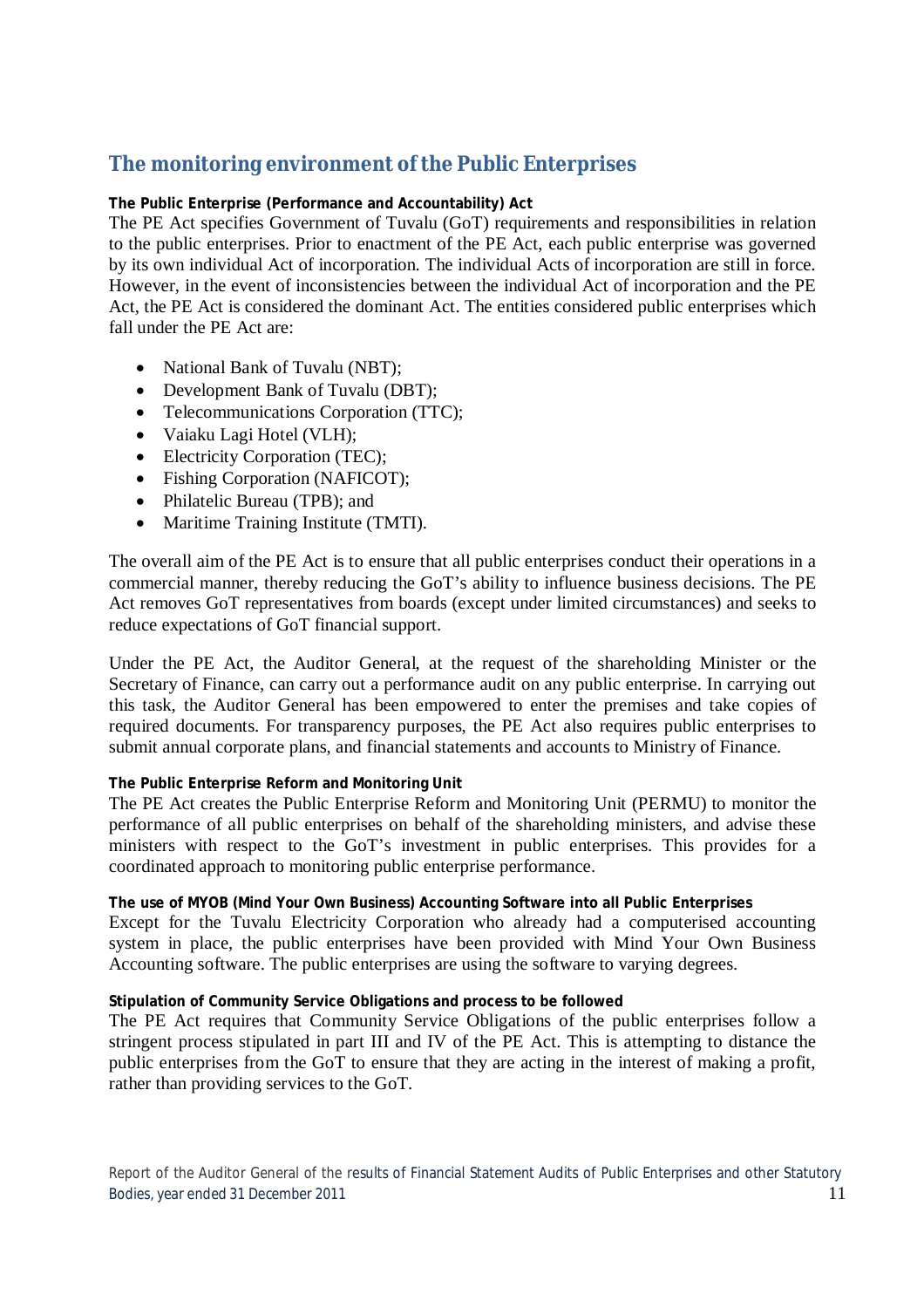#### **Independence of Board of Directors**

The Board of directors are required to be independent of the GoT. No Member of Parliament, public servant or Constitutional officer is permitted to be appointed as a director unless Cabinet certify that it is in the national interest and the appointee has skills and experience which cannot be found elsewhere.

# **Common Issues with the Public Enterprises and Statutory Bodies**

#### **Annual reports not tabled in Parliament in a timely manner**

The 2010, 2009 and 2008 audit report noted the lack of annual reports which were tabled into Parliament. There has been an improvement through the 2011 year, with most PEs getting up to date with their reporting requirements.

Under both the Public Finance Act and the PE Act, annual reports of the public enterprises and statutory bodies, including financial statements, audit reports, report on operations and reports by the board of directors are to be tabled in Parliament 4 months after their annual reporting date. None of the public enterprises were able to table their annual reports in Parliament by this due date. While the tabling of annual reports is encouraging, the timeliness still needs to be improved.

| Annual reports (including Financial Statements) for Statutory |      |         |         |         |         |  |  |  |  |
|---------------------------------------------------------------|------|---------|---------|---------|---------|--|--|--|--|
| Bodies and Corporations tabled in Parliament                  |      |         |         |         |         |  |  |  |  |
| <b>Name</b>                                                   | 2007 | 2008    | 2009    | 2010    | 2011    |  |  |  |  |
| <b>NBT</b>                                                    |      |         |         |         |         |  |  |  |  |
| <b>DBT</b>                                                    |      |         |         |         |         |  |  |  |  |
| <b>TTC</b>                                                    |      |         |         |         |         |  |  |  |  |
| <b>TEC</b>                                                    |      |         |         |         |         |  |  |  |  |
| VLH                                                           |      |         |         |         |         |  |  |  |  |
| <b>TMTI</b>                                                   |      | $\star$ | $\star$ | $\star$ | $\star$ |  |  |  |  |
| <b>NAFICOT</b>                                                |      |         |         |         |         |  |  |  |  |
| <b>TPB</b>                                                    |      |         |         |         |         |  |  |  |  |
| TNPF                                                          |      |         |         |         |         |  |  |  |  |

\* TMTI at time of report had completed their annual report for 2008 to 2011, however, are yet to sign and table into Parliament.

Annual reports are necessary to highlight the operations of the organisation during the year. They should include achievements and progress against milestones in each entity's corporate plan. The Public Enterprises should be reporting against key performance indicators and be justifying their performance. Without a reporting mechanism in place there is a lack of accountability.

Part of the changes to the PE Act is that the PERMU are performing monitoring functions of the public enterprises. The guidelines for the annual reports and the requirements are stipulated in the reporting guidelines for public enterprises, issued by the Ministry of Finance.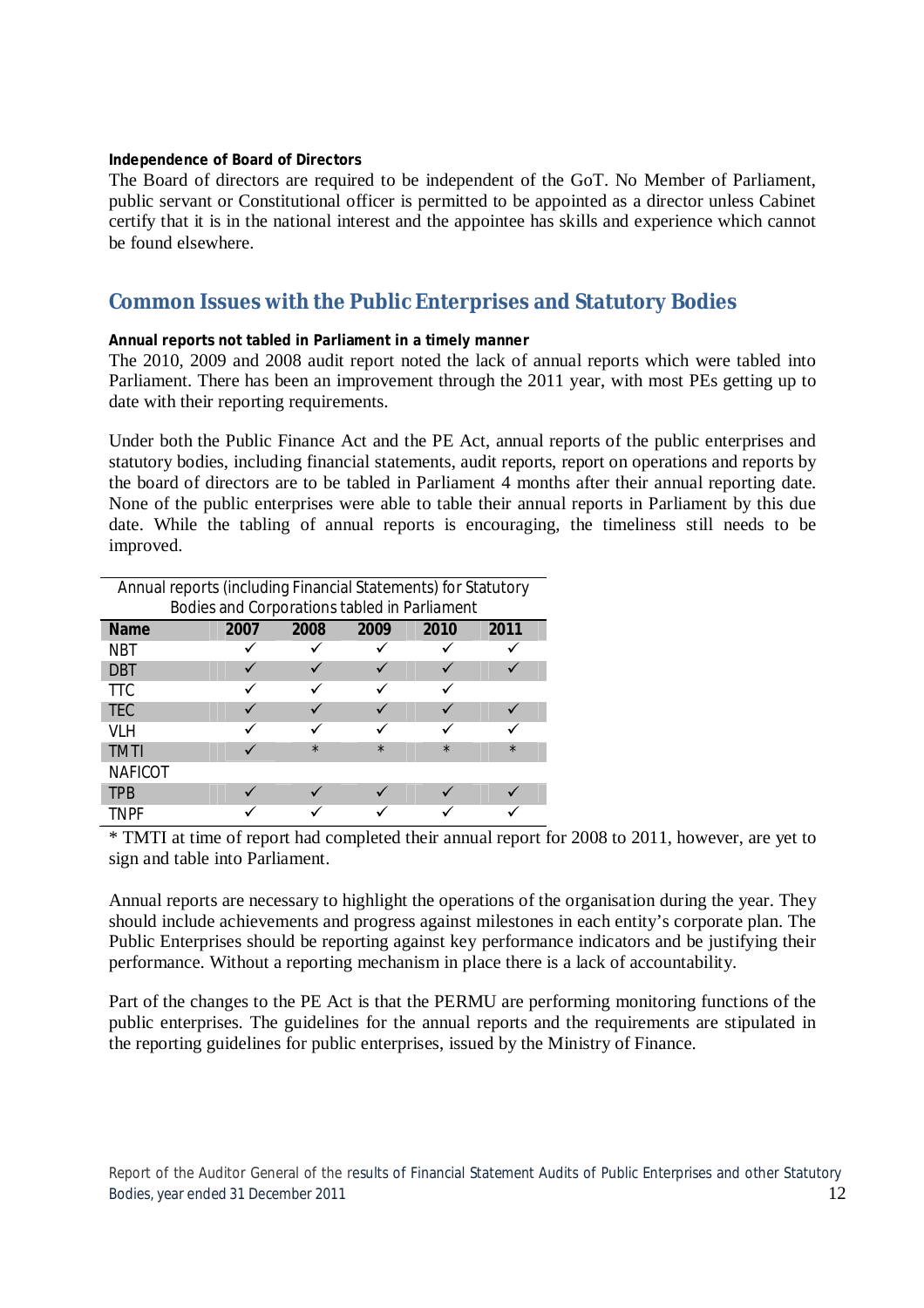*Recommendation 1: That the entities compile and table all outstanding annual reports and submit these reports for tabling in Parliament. Additionally we recommend that the PERMU*  takes an active role in monitoring and follow up of the public enterprises who have not *submitted annual reports in a timely manner. Tabling of the annual reports in Parliament makes the public enterprises and statutory entities accountable to the public of Tuvalu. If the annual reports are not tabled in a timely manner or at all, the public have no way to assess the performance and financial situation of these entities.*

# **Annual reporting timelines**

Annual reports for public enterprises are required in the PE Act to be tabled in Parliament before 30 April the following year. The annual reports are required to contain the financial statements and audit reports. Given Parliament normally sits in March/ April, this deadline is quite tight. Annual reports should be drafted before the end of the year to enable prompt tabling after the completion of the audit process.

*Recommendation 2: That a change is made to the PE Act requiring PEs to submit their annual reports (with audited financial statements) on or before 30 April to Parliament and that with the submission the reports become public documents. Otherwise, given the low frequency and inconsistency of Parliament sitting days completed annual reports are only tabled and made public up to 12 months after the end of the financial year. This is considered unacceptable.*

# **Audit signing process**

A new process to ensure timely signing and communication of the issues in the management letter was instigated during the 2011 audits. Boards were requested to invite the TAO to a special board meeting to discuss the financial statements with the TAO. The Board would then sign the financial statements and representation letter. During the same Board meeting the TAO would sign the audit opinion and leave a copy with the public enterprise. This process aimed to decrease the delay in the completion of the audits. This process was partially successful in 2011 and will continue to be implemented in the 2012 audit. During the board meetings the TAO also took the opportunity to explain the issues contained in the management letter.

*Recommendation 3: That the discussing of issues contained in the management letter is performed at Board level and the streamlined signing process is continued and improved for the 2012 audits.*

# **PE director's payments**

The PE Act states that directors holding positions in the public offices including members of parliament, public servants or Constitutional officers are not entitled to directors allowances from GoT owned statutory entities.

We noted in the 2011 audits that directors of the following public enterprises are public servants who are not entitled to board fees, however, had been paid director's allowances.

- National Bank of Tuvalu
- Tuvalu Electricity Corporation
- Vaiaku Lagi Hotel
- Development Bank of Tuvalu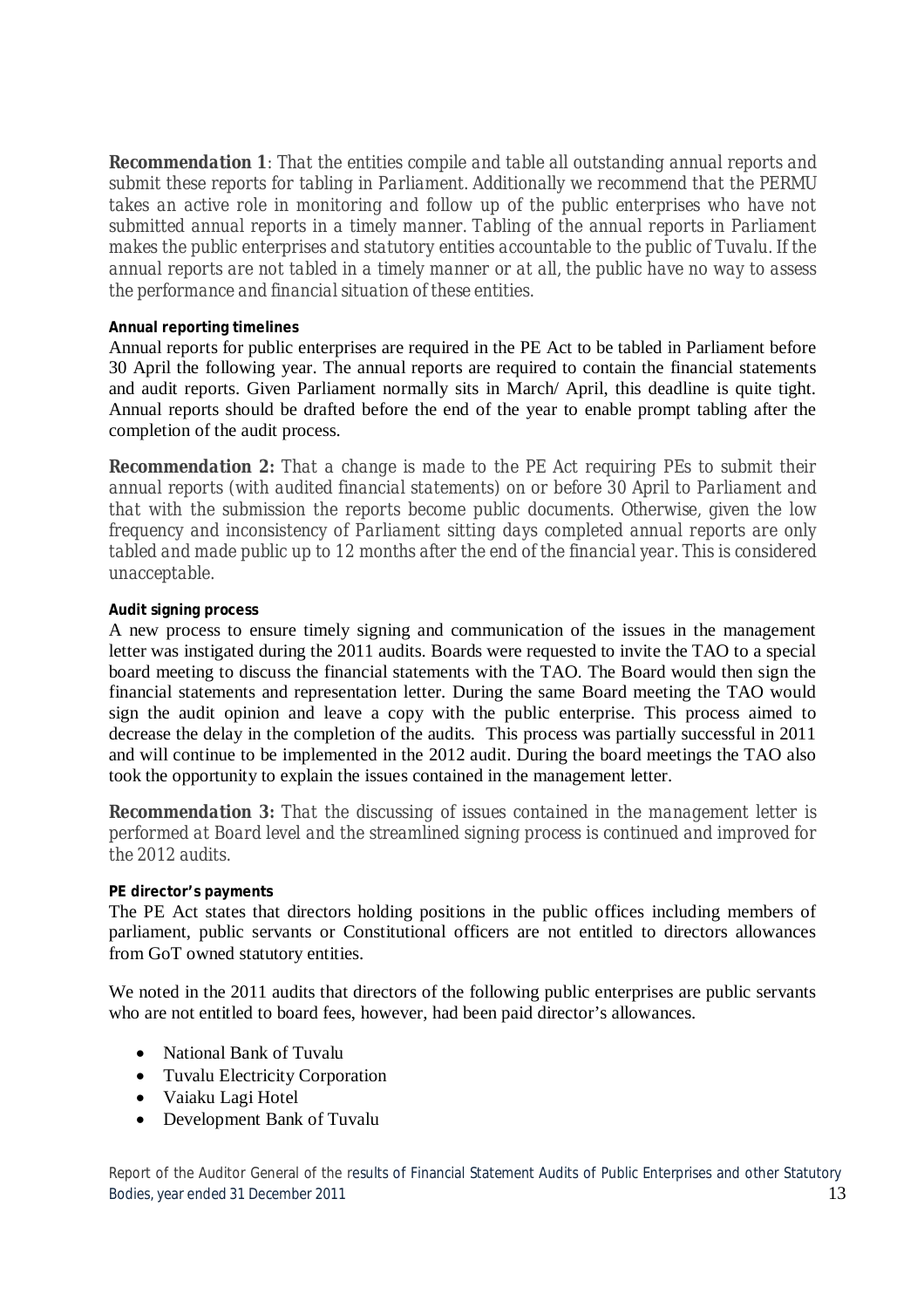Tuvalu Maritime Training Institute

The payment of allowance to directors of statutory owned entities who hold position in the public office including public servants depicts a non-compliance with the requirements of the law with regards to the PE Act.

*Recommendation 4: The Public Enterprise should request the respective directors to refund the allowances paid during the year to the PEs. Going forward the PEs should ensure that no allowances are paid to board of directors who hold public office including Members of Parliament, Public Servants or Constitutional Officers.*

# **No Formal Community Service Obligations in place**

The PE Act requires that the principal objective of every Public Trading Enterprise (PTE) shall be to operate as a successful business; be as profitable and efficient as comparable businesses that are not owned by the State; and meet any community service obligation (CSO). A CSO is the provision of a good or service by a PTE to a consumer or user on any terms other than normal commercial terms applying from time to time. Full definitions are contained in Appendix 1 to this report.

CSOs are required to have a formal agreement between the GoT and the PTE and are required to be tabled in Parliament and disclosed in the PTE's financial statements.

During the audits, we found that there were no formal CSOs in place, however, payments had been made to the PTEs for CSOs as well as PTEs providing services which were unprofitable and not in line with their principle objectives.

*Recommendation 5: That the process of applying for and receiving payments for CSOs in the PE Act is adhered to and that there is formal documentation of the CSO agreements. PTEs should discontinue unprofitable operations if they are not receiving compensation under a CSO.*

# **PERMU strengthening and monitoring**

The PERMU's role is to provide support to the public enterprises as well as play a monitoring role. PERMU's full role as described by the PE Act is contained in Appendix 1 of this report. The PERMU requires further strengthening and improvement in order to effectively monitor the public enterprises.

*Recommendation 6: That PERMU actively follow up Public Enterprises on their reporting requirements. This includes quarterly reporting, corporate plan reporting, annual accounts submission and also monitoring progress that is being made by the Public Enterprises on the management letter recommendations.*

# **Performance Measures to be defined.**

The individual Acts of establishment for each PTE require that their annual reports include details of the financial performance and effectiveness of the entity as judged by performance measures that are relevant to the their sector of the Tuvalu economy and are prescribed by the Minister by notice. No performance measures have been prescribed by the Minister for the PTEs. The PTEs currently do not report against any performance measures in their annual reports.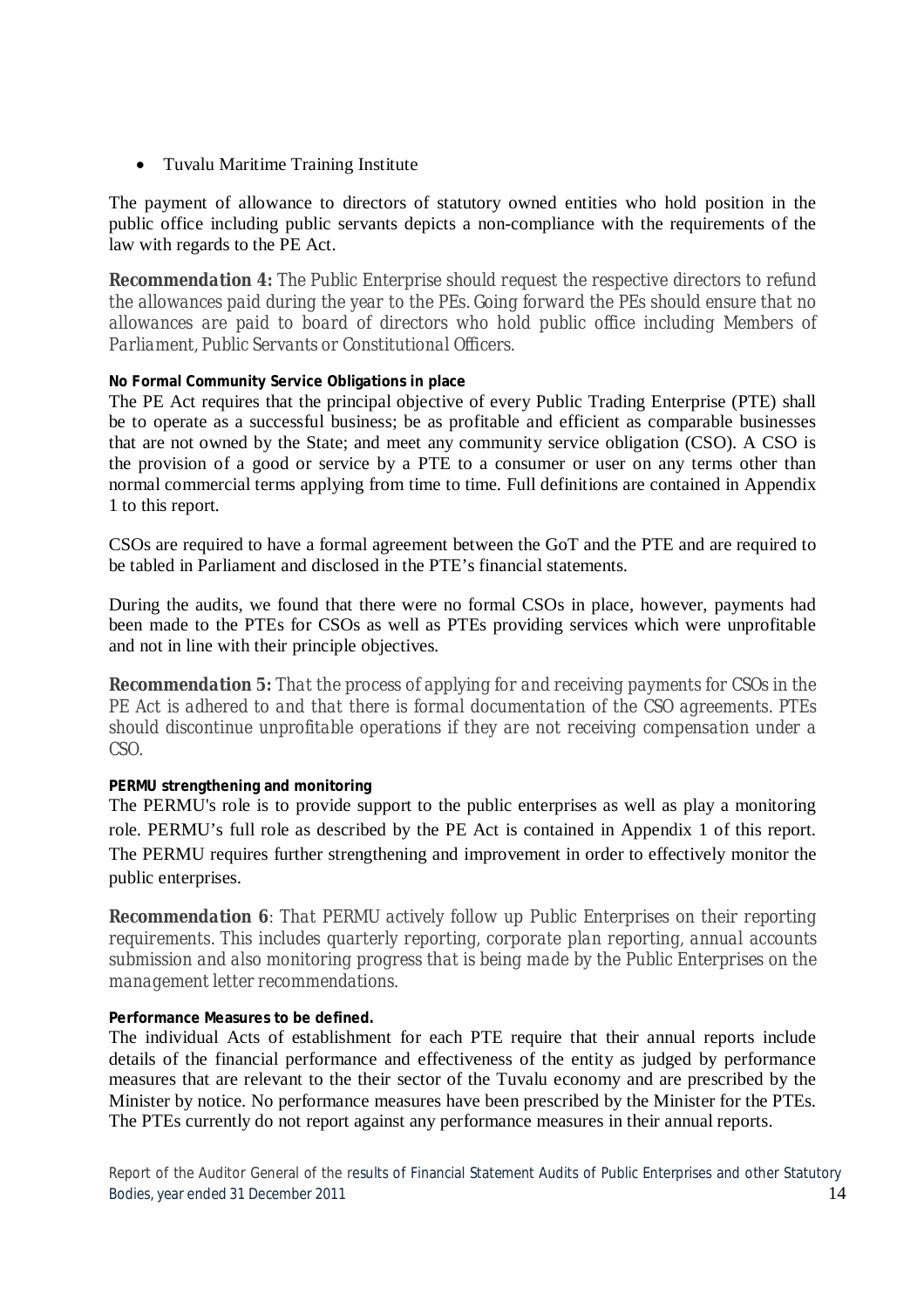*Recommendation 7: That PERMU draft performance measures for each Public Enterprise to be prescribed by the Minister. The measures should be communicated with the PTEs and PERMU should monitor the PTE's performance against these measures.*

# **Assistance in preparation of financial statements to produce IFRS compliant accounts**

Most of the entities were reliant on the TAO to assist in the production of IFRS compliant accounts to a certain extent. The entities have been provided with a template and guidance over the past audits which are being used to a limited extent, however, significant re-work was required to ensure compliance. The Ministry of Finance under the PE Act has issued a required reporting format on financial statements of the Public Enterprises as well as model accounts. On audit review it was found the model accounts needed to be updated before they were compliant with IFRS. The following table shows our rating of the entities ability to compile IFRS compliant accounts, without audit assistance:

|                                      |  |  |  | NBT DBT TEC TPB TTC VLH TNPF TMTI |  |
|--------------------------------------|--|--|--|-----------------------------------|--|
| Rating 40% 0% 20% 60% 60% 0% 60% 40% |  |  |  |                                   |  |

*Recommendation 8: That the entities work towards ensuring that their 2011 accounts are IFRS compliant and compliant with the required reporting format. Additionally we recommend that the required reporting format is updated and re-issued to ensure the model accounts contained are in compliance with IFRS. When the reporting requirements are updated, training to communicate the new requirements should be run with the public enterprise accountants.* 

# **MYOB usage**

Audit observed the under usage of the MYOB accounting package within the public enterprises. Supplementary spreadsheets which are liable to keystroke errors and which do not have system controls are being used. Accounting packages are considered to be more efficient and effective compared with excel or manual accounting, with less manual errors being made due to system controls. The following table shows our rating of each entities usage of their accounting software:

|                                      |  |  |  | NBT DBT TEC TPB TTC VLH TNPF TMTI |  |
|--------------------------------------|--|--|--|-----------------------------------|--|
| Rating 60% 40% 60% 0% 40% 0% 60% 60% |  |  |  |                                   |  |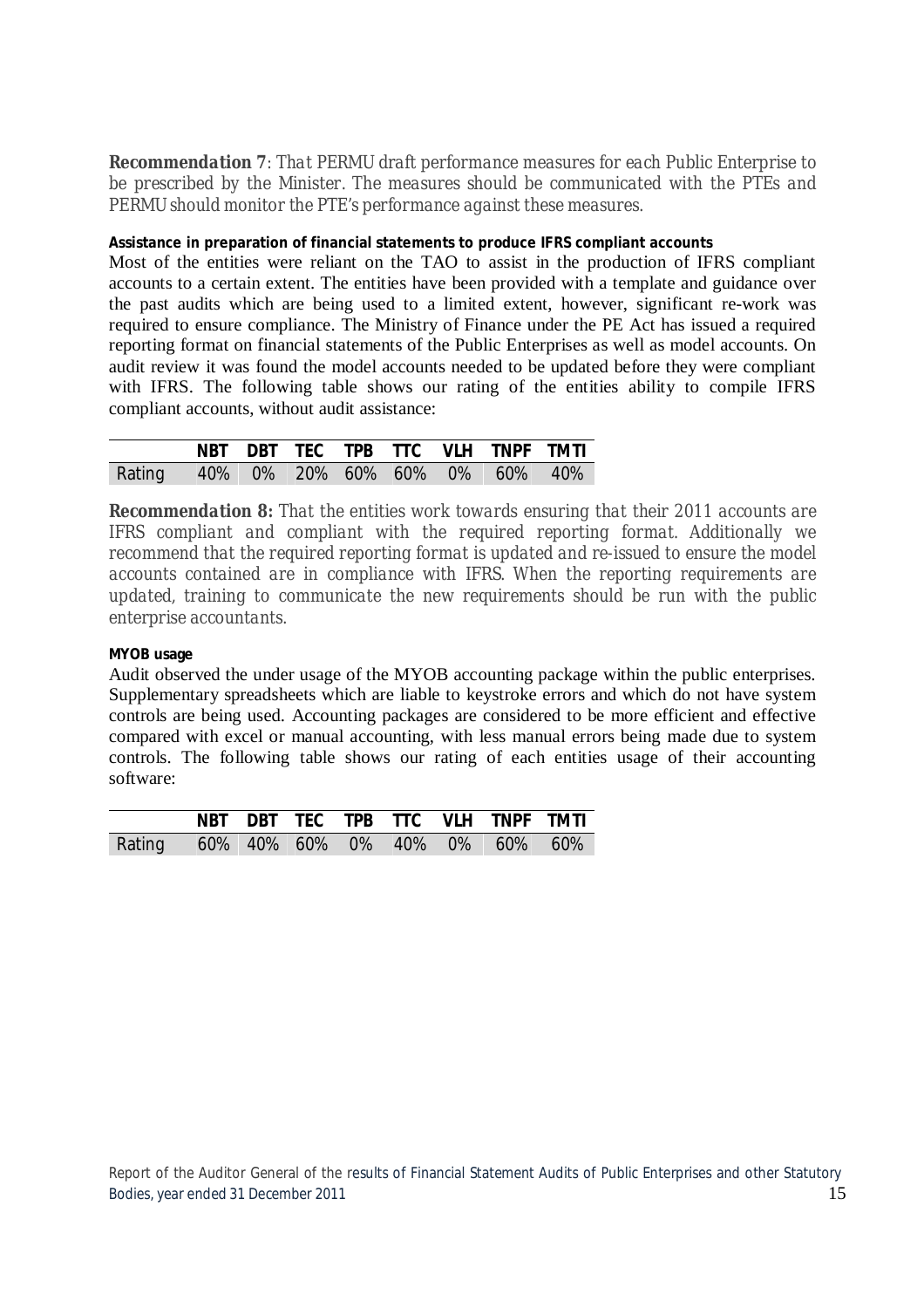*Recommendation 9: That the public enterprises continue to expand their usage to use MYOB while phasing out their paper based or excel based ledgers. Additionally we recommend that the most knowledgeable users of MYOB in each entity meet with each other regularly to discuss efficiencies, any new techniques or issues so that knowledge and identified efficiencies are shared.* 

#### **Recovery of debtors**



**Allowance for credit impairment as a percentage of total loans for the non financial institutions of Tuvalu**

Apart from the Tuvalu Philatelic Bureau and the Tuvalu Telecommunications Corporation, the provision for doubtful debts as percentage of total receivables for the non financial entities is above 35%. In other words, for every \$1 owed to the entities, they can expect to recover less than 65cents. This has a great impact on cash flow and also going concern. Note that NAFICOT has been excluded as it has not submitted financial statements for audit in 2011.

*Recommendation 10: That the Public Enterprises should make assessments about likelihood of customers making repayment and only offer credit if appropriate, closely monitor their receivables, discuss receivables every board meeting, send reminder notices, make follow up phone calls to their debtors and commence legal action against long term debtors using either the Attorney-General's Office or the People's lawyer*

Report of the Auditor General of the results of Financial Statement Audits of Public Enterprises and other Statutory Bodies, year ended 31 December 2011 16 and the state of the state of the state of the state of the state of the state of the state of the state of the state of the state of the state of the state of the state of the state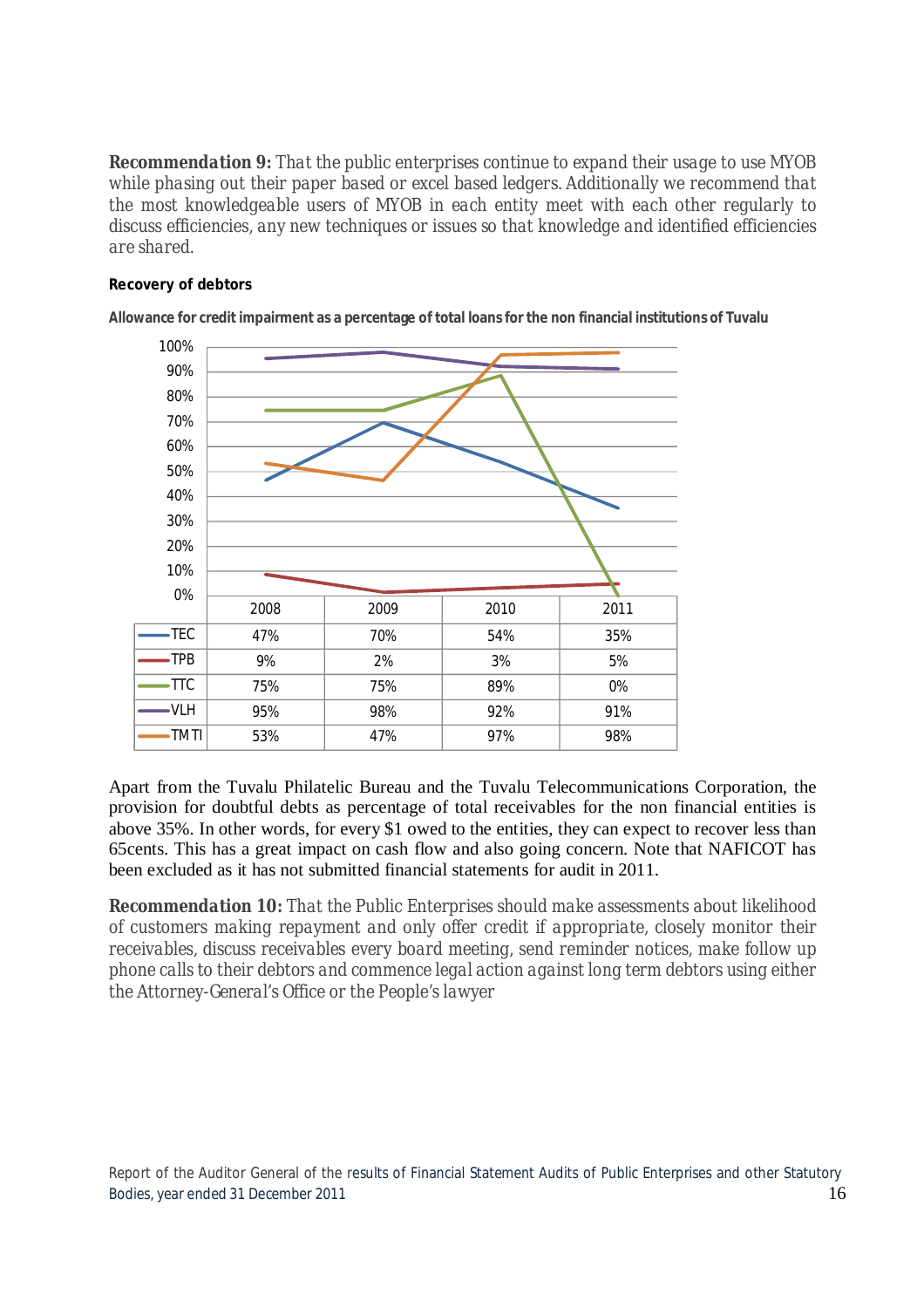#### **Cash management**

The cash on hand (less bank overdraft) at balance date is shown in the table below. All figures are in thousands.

|      | TTC      | TPB  | TMTI | TEC | VLH              | DBT | TNPF  | <b>NBT</b> |
|------|----------|------|------|-----|------------------|-----|-------|------------|
| 2008 | (2, 397) | (49) | 132  | 33  | 53               | 248 | 1,703 | 15,510     |
| 2009 | (964)    | (42) | 38   | 9   | 118              | 978 | 1,739 | 14,302     |
| 2010 | (930)    | (49) | 95   | 22  | 103 <sub>1</sub> | 800 | 859   | 15,229     |
| 2011 | (1,219)  | (49) | 121  | つフ  | 115              | 920 | 2,030 | 17,310     |

Note that NAFICOT have not presented financial statements for audit since 2002 and 1999 respectively.

TPB and TTC have had a negative cash position for the past four years. High amounts of interest are paid on the overdrafts which could be used to provide better services to the people of Tuvalu. Additionally the interest expense restricts the ability for the entities to earn a profit.

The amount of cash on hand is closely related to an entity's ability to pay its debts as and when they fully due. When a Public Enterprise is insolvent it is no longer able to continue as a going concern and must cease operations.

*Recommendation 11: That TTC and TPB are recapitalised, other measures are taken to ensure that adequate working capital is present in each of the entities and that management take an active role in the management of working capital. Review of the pricing of goods and services, collection of debts owed, proper recording of receivables as well as management and forecasting for future outflows should be performed by the entities in an attempt to improve their cash position.*

#### **Going concern**

Being able to continue as a going concern refers to an entity that will continue in operations for the foreseeable future and will be able to realise assets and discharge liabilities in the normal course of operations.

The following table shows the entities audited who have uncertainty surrounding their ability to continue as going concerns and who may require assistance to continue trading. The following entities had either emphasises of matter or qualified audit opinion surrounding their ability to continue as a going concern during 2011. The entities not mentioned here did not have significant risk surrounding their ability to continue as going concerns for 2011.

| Entity                      | DBT        | TFC. | TPR        | TTC.       | VI H |
|-----------------------------|------------|------|------------|------------|------|
| <b>Going Concern Issues</b> | <b>ves</b> | ves  | <b>ves</b> | <b>ves</b> | Yes  |
| Net Assets \$'000s          | 2.411      | -937 | $-157$     | -984       | 29   |
| Net profit/loss             | -177       | 100  | $-19$      | -290       | -61  |

There are different reasons for the uncertainty surrounding the ability of each of these entity to continue as going concerns. See the individual analysis of each entity for more details. Some common causes noted by TAO are the pricing of goods and services, the lack of robust collection of debts owed and proper recording of revenues and amounts owed.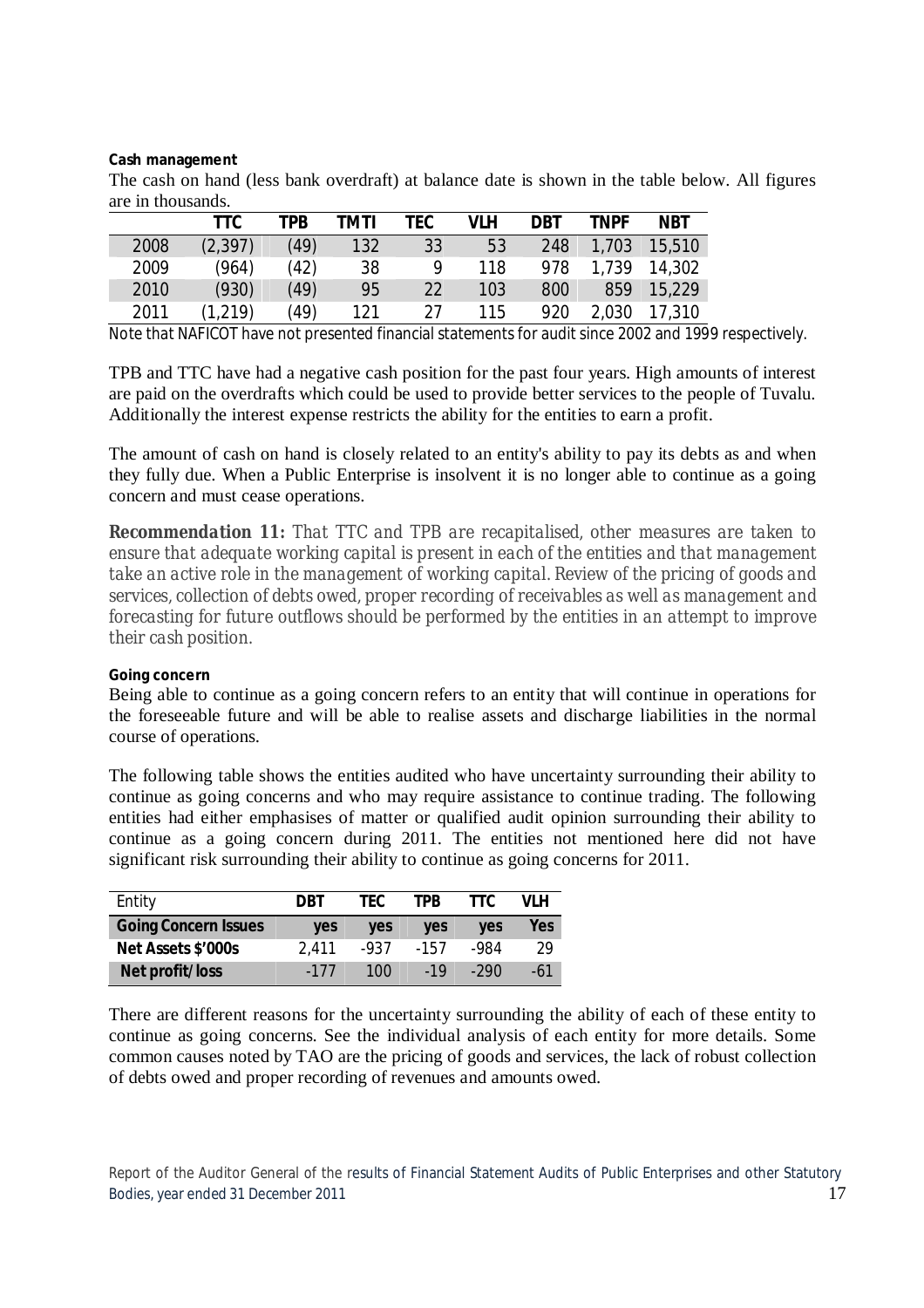*Recommendation 12: That management of each of the entities with going concern issues implements change to ensure that they are able to continue as a going concern. This includes increasing the prices of their goods and services, discontinuing unprofitable goods and services, requesting formal Community Service Obligation payments from the GoT for unprofitable segments which are required to be delivered and being more stringent with debtors (both collection and approval).*

# **Stocktake and cash count process**

At the end of each financial year, the TAO witnessed the entities perform their stocktakes of assets and inventories. The public enterprises should have documented procedures surrounding:

- updating asset, inventories and portable and attractive registers;
- performance of the independent counts;
- investigation of missing stock; and
- compilation, approval and actioning of stocktake reports.

No public enterprise had this documentation. The TAO had to request that most entities perform their stock count. The stocktakes should be completed regardless of audit attendance.

*Recommendation 13: That entities perform regular stock counts during the year, using registers updated for purchases and disposals during the year. The results should be used to update their respective accounting systems. These counts could also be used to monitor theft and consumption statistics in order to further plan and budget.* 

*At the end of the year, entities should perform a full stocktake using the asset register as a base. A report on the missing assets and stock take should be compiled and the report should be approved by the Board of Directors.*

*Stocktake procedures should be documented, including: regularity of the count, how to conduct a stocktake, independence requirements, how to compile a countsheet, what to do if an asset is located which is not on the register, what to do if an asset on the register is unable to be located, report signoff and recommendations.*

#### **Internal Control environment weaknesses**

The control environment of an entity co-ordinates all systems used in order to safeguard the entity's assets, check the accuracy of the accounting information, promote efficiency, encourage staff to be productive and assist management to adhere to the policies of the entity.

The purpose of the control environment is to monitor how the entity is performing and to implement a plan that will help the entity performing. Controls also deter and prevent people from doing things their own way, and from committing fraud.

With controls in place, employees' duties can be arranged and the records and systems designed to make it possible to carry out effective accounting control over the assets, liabilities, income and expenses of the entity. Under this system the work of the employees is broken up wherever possible, so no single employee will perform a complete cycle of a particular operation.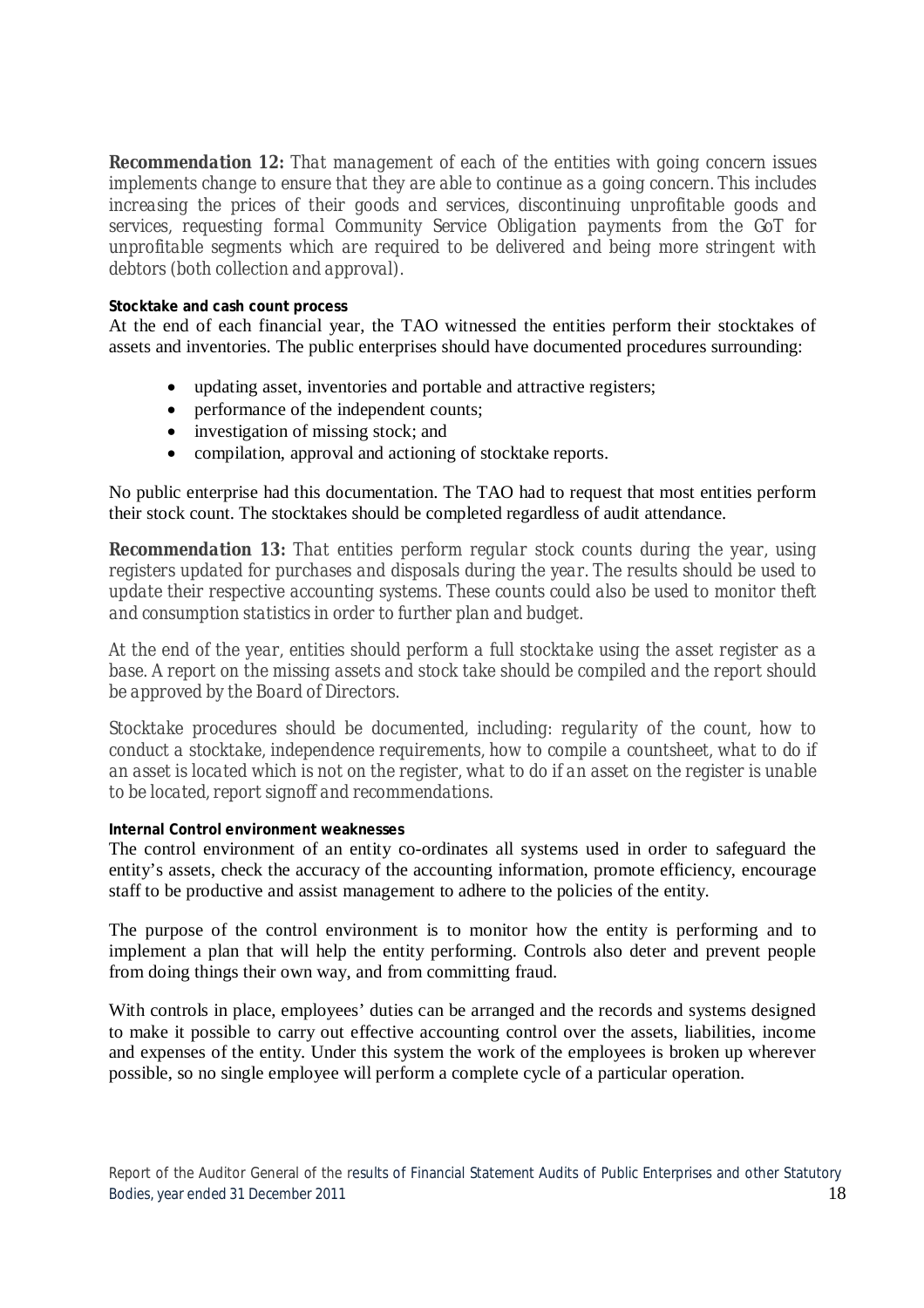Although the control environment differs between entities, TAO raised numerous serious points in the management letters of each entity. Overall, the strength of the internal control environment of the entities audited was considered weak. The number and seriousness of the issued raised by the TAO in the management letter points in each entity demonstrates a weak control environment. These management letters have been sent to each entity. The following issues were experienced over a majority of the entities:

- Reconciliations: Reconciliations between the general ledger and subsidiary systems in use (i.e. bank statements, subsidiary ledgers) were performed poorly, if it all. Reconciliations are key to ensuring that all data in the general ledger and the financial statements are complete, and that no unauthorised payments are being made out of the bank accounts. If subsidiary ledgers agree to the general ledger, all transactions are able to be explained. If there are major errors in reconciliations, these should be investigated and brought to the attention of the board. Appropriate action should be taken to reconcile and explain the differences. Reconciliations are vital if ledgers and account information are to be relied on by users.
- Asset management including inventory: Asset management is not being performed to an acceptable standard throughout the entities audited. Registers of assets and inventory were either not present or out of date. Stock counts which are a major component of the internal control environment were not performed. Stock counts provide management with information regarding stolen stock, spoiled stock, slow moving stock and as ensure that all stock is recorded.
- Collection of and accounting for receivables: In most of the entities the assessment of the collectability of overdue receivables was only performed at year end when requested by the auditors. Controls should be in place, to ensure that credit is not provided to customers without appropriate assessment of the likelihood of recovery. Additionally there should be controls surrounding the follow up of outstanding receivables as mentioned in recommendation ten.

# **Recurring management letter points**

Management letters from the audit summarise our findings and recommendations for change in areas where we have identified weaknesses. The findings and recommendations of the audit were discussed with the auditee at the end of the audit, and the auditee was encouraged to respond to the recommendations with their planned strategy to rectify the issues.

Where management letter findings are not adequately addressed, they are again reported in the next year's management letter. Recurring findings are an indication that the entity is not implementing our recommendations for change.

The number of findings in an entity should decrease as the entity implements changes and improves. This rate of improvement has been slow in Tuvalu as shown by the following tables.

|      | <b>NBT</b> | DBT TEC |                 |                 |     |       | TPB TTC VLH TNPF TMTI |       | <b>NAFICOT</b> |
|------|------------|---------|-----------------|-----------------|-----|-------|-----------------------|-------|----------------|
| 2007 | 25         |         |                 |                 |     |       | 16 20 6 30 18 11      | $-15$ | n/a            |
| 2008 | -22        | 21      | 16 —            | $6\overline{6}$ | -24 | $-15$ | -14                   | 6     | n/a            |
| 2009 | 25         |         | 12 <sup>7</sup> | $\mathsf{Q}$    | 25  | -19   | 8                     |       | n/a            |

# **Number of management letter points**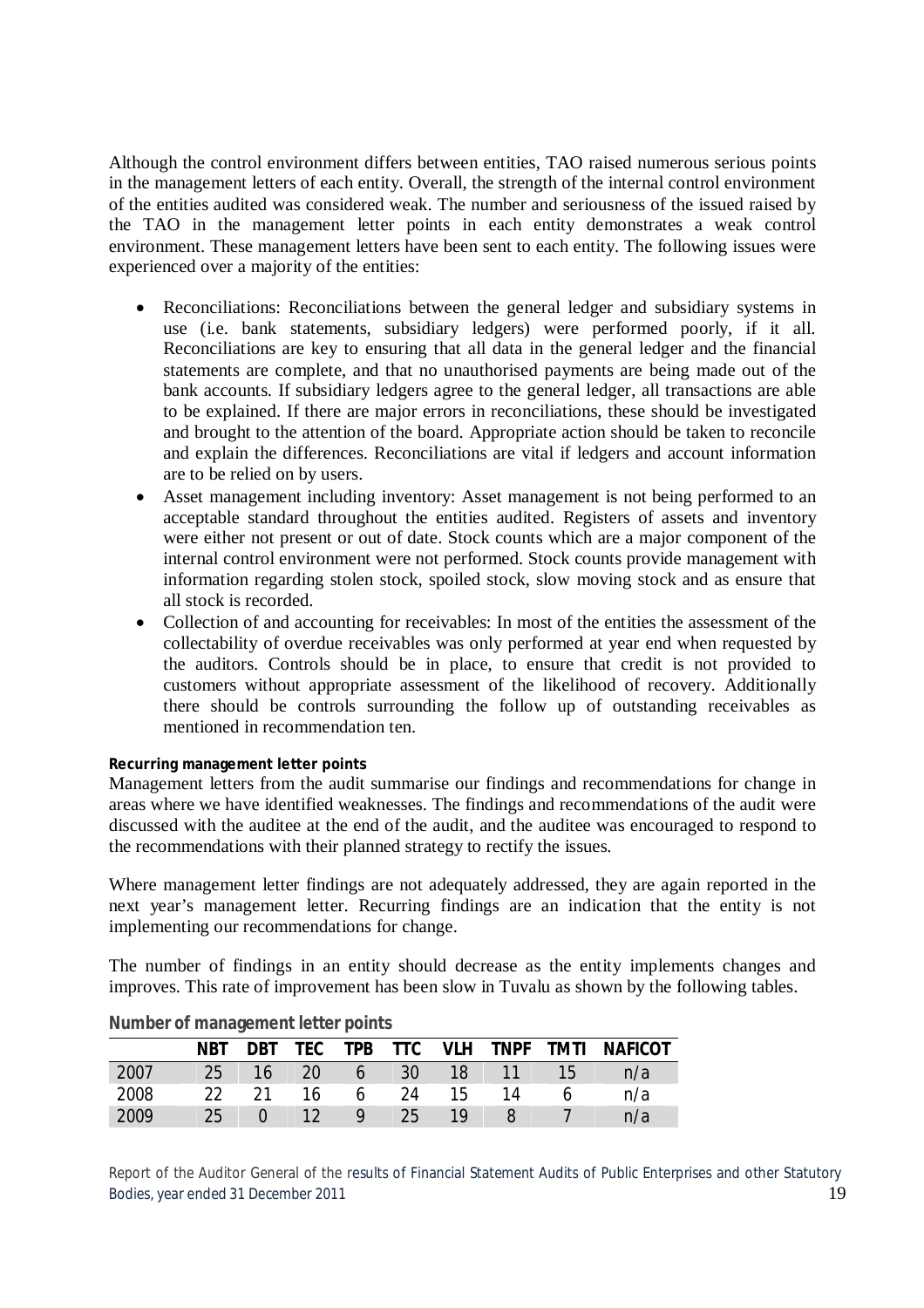| 2010 26 21 7 3 25 13 5 0 n/a  |  |  |  |  |  |
|-------------------------------|--|--|--|--|--|
| 2011 29 24 23 1 22 6 5 13 n/a |  |  |  |  |  |

**Number of recurring management letter points**

| <b>NUMBER OF RECOMMING MANAGEMENT RELIEF DOMES</b> |            |                 |     |              |     |            |                 |             |                |  |
|----------------------------------------------------|------------|-----------------|-----|--------------|-----|------------|-----------------|-------------|----------------|--|
|                                                    | <b>NBT</b> | <b>DBT</b>      | TEC | TPB          | TTC | <b>VLH</b> | <b>TNPF</b>     | <b>TMTI</b> | <b>NAFICOT</b> |  |
| 2008                                               | 11         | 21              | 18  | <sub>6</sub> |     |            | 14              |             | n/a            |  |
| 2009                                               | 13         |                 | 16  | 9            | 16  | 13         |                 |             | n/a            |  |
| 2010                                               | 19         | 21              | Q   | 3            | 18  | b          | Q               |             | n/a            |  |
| 2011                                               |            | 12 <sub>1</sub> |     | 4            | 12  | 5.         | 12 <sup>°</sup> |             | n/a            |  |

n/a: financial statements have not been presented for audit at time of publication, hence no management letter issued.

This is a poor reflection on the operations of the public enterprises and TNPF as a whole. Management letters should get smaller over time. Where there is improvement in the organizations. No significant effective remediation is being undertaken to resolve these issues

*Recommendation 14: That the entities take active measures to resolve the issues raised in the management letters. These measures should involve management reporting to the board of directors every meeting on the progress to resolve the findings, making plans to prioritise and resolve findings and requesting for assistance/ advice from the TAO or PERMU when they are unsure how to proceed.*

The graph below shows the movement in the number of management letter points (findings) for each year for each entity compared with the number in 2007. What is expected when continual improvement is being made is a consistent reduction in the number of management letter points (i.e. a downward trend). As shown on the graph, the number of management letter points has remained quite consistent with neither significant increases nor decreases.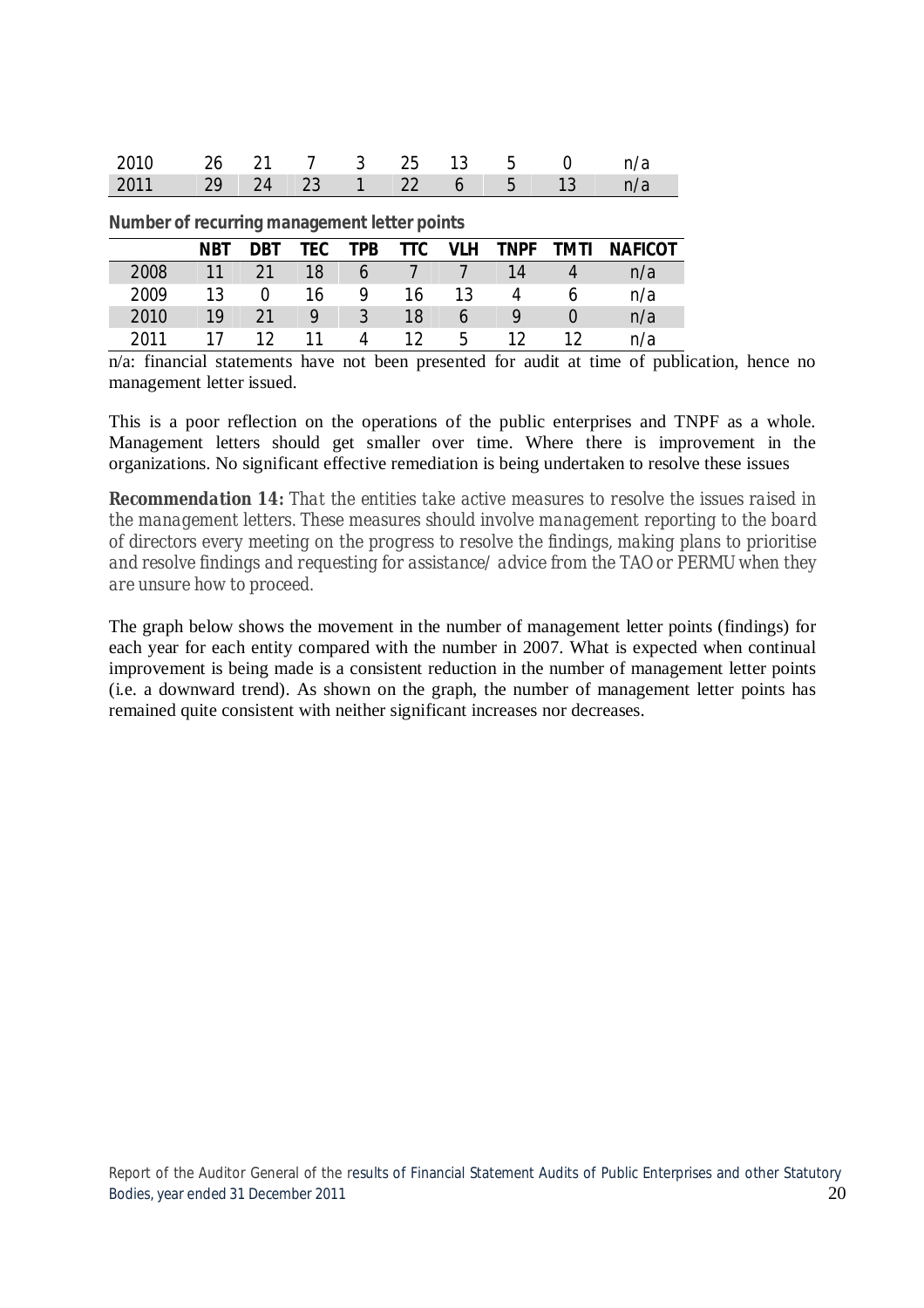

The graph on the following page shows movements in recurring management letter points for all the entities audited. Recurring management letter points are management letter points which have been raised in the prior year have not yet been resolved. Note that there is a slight decrease in the number of recurring findings. If consistent improvements are made the number of recurring findings would be on a downward trend.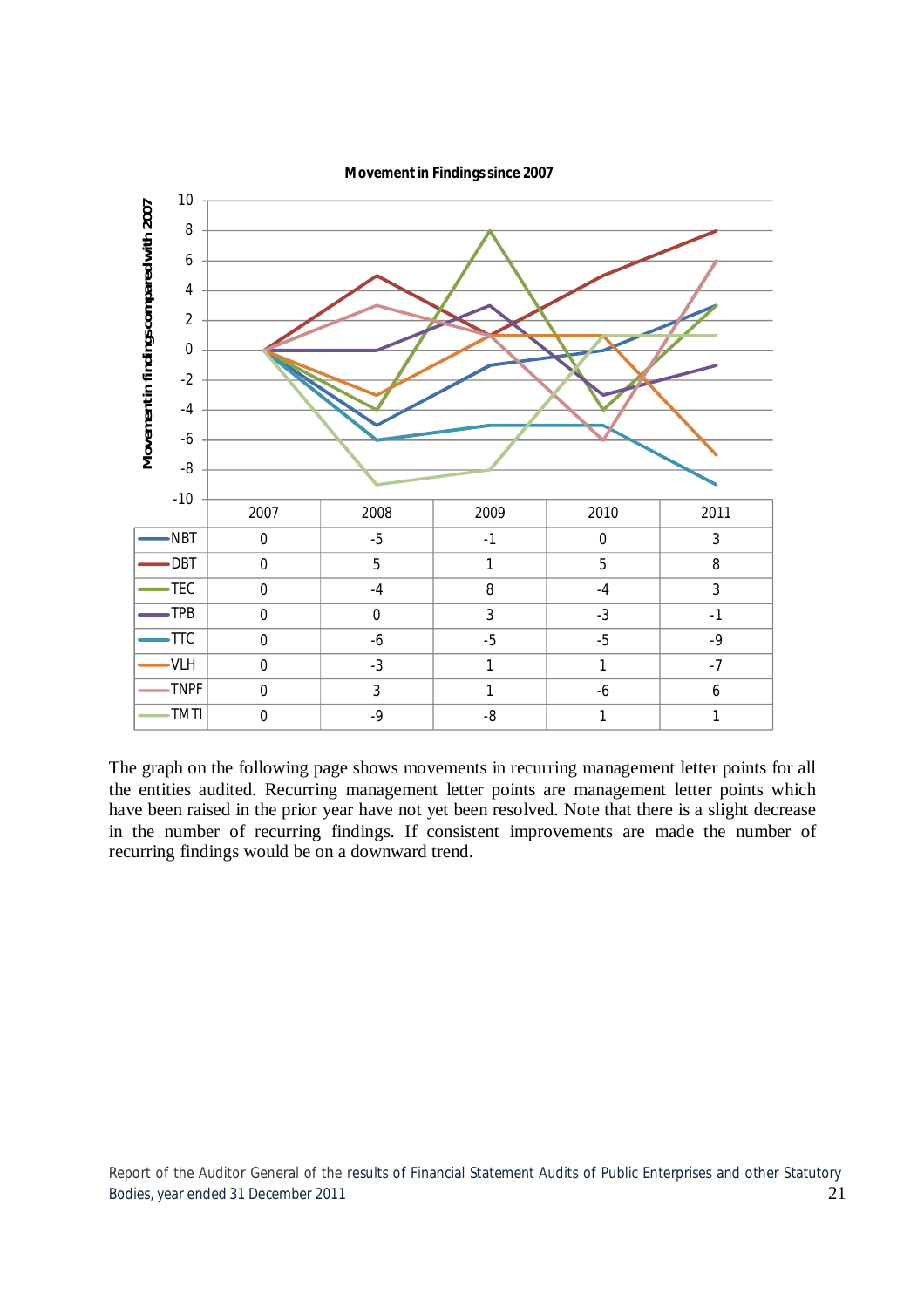

#### **Amounts owing between entities and the GoT**

According to the PE Act, the public enterprises are to be become more and more independent of the GoT with a formal Community Service Obligation (CSO) agreement being the only time the board approves operations that are likely to be unprofitable. During the audits we identified offsetting of receivables from the GoT with payables to the GoT. This compromises independence and creates a precedent so that when further revenue/ expenses are incurred, they are offset rather than a cash settlement occurring. This does not encourage independence or stringent cash flow monitoring. Offsetting the receivables and payables together with expecting offsets in the future complicates anticipated cashflows and makes it more difficult to assess the true performance of the entity.

*Recommendation 15: The amounts owing and owed between the GoT and entities should be settled as soon as possible. Any loan arrangement should be formally documented. Interest charges should be levied on the GoT by the entities on outstanding payables, and vice versa.*

#### **In kind donations**

In kind donations are payments made without consideration by the receiving entity that are not made in cash, but in the provision of goods and services. Where an entity receives in kind donations the goods or services rendered are normally treated as an asset and should be included in the financial statements of the particular entity.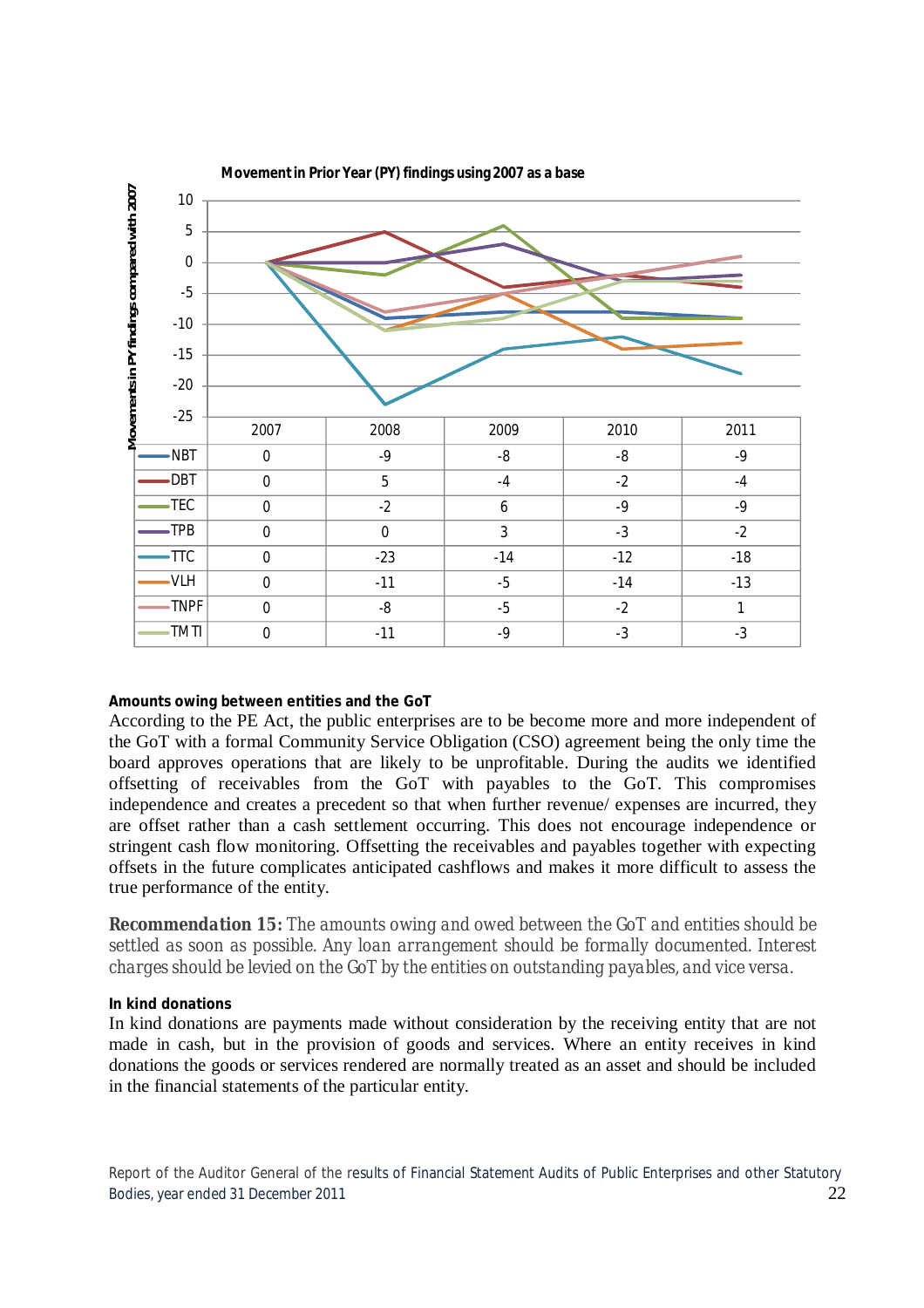*Recommendation 16: Entities should ensure that they correctly account for an in kind donations received. The pricing of the goods or services sold by the entities should take into account depreciation charges against any in kind assets donated to the entity to ensure that their business model remains viable if or when donations cease. Assets provided free of charge should still be maintained and kept in a usable state.*

# **Fraud policies**

There were limited fraud policies in place or in use in each of the entities. A fraud policy is a key document in the prevention and detection of fraud. It emphasises to employees and other stakeholders that there is zero tolerance for fraud and ensures that a proper procedure is followed in the reporting of fraud. Without a fraud policy if an employee does encounter fraud, they may not know what procedures to follow.

*Recommendation 17: That each entity creates a fraud policy, which is explained and is accessible to each employee of the entity. The TAO has provided model fraud policies on request, however, we have not seen any implemented.* 

# **Policies and Procedures**

There are a lack of documented policies and procedures relating to the primary and day to day functions of the Public Enterprises and TNPF. This needs to be addressed in a timely manner to allow smooth transition as workers retire or leave and are replaced by new inexperienced workers.

*Recommendation 18: The financial institutions should document detailed policies and procedures for day to day functions. This will assist to ensure that a consistently high level of service is delivered.*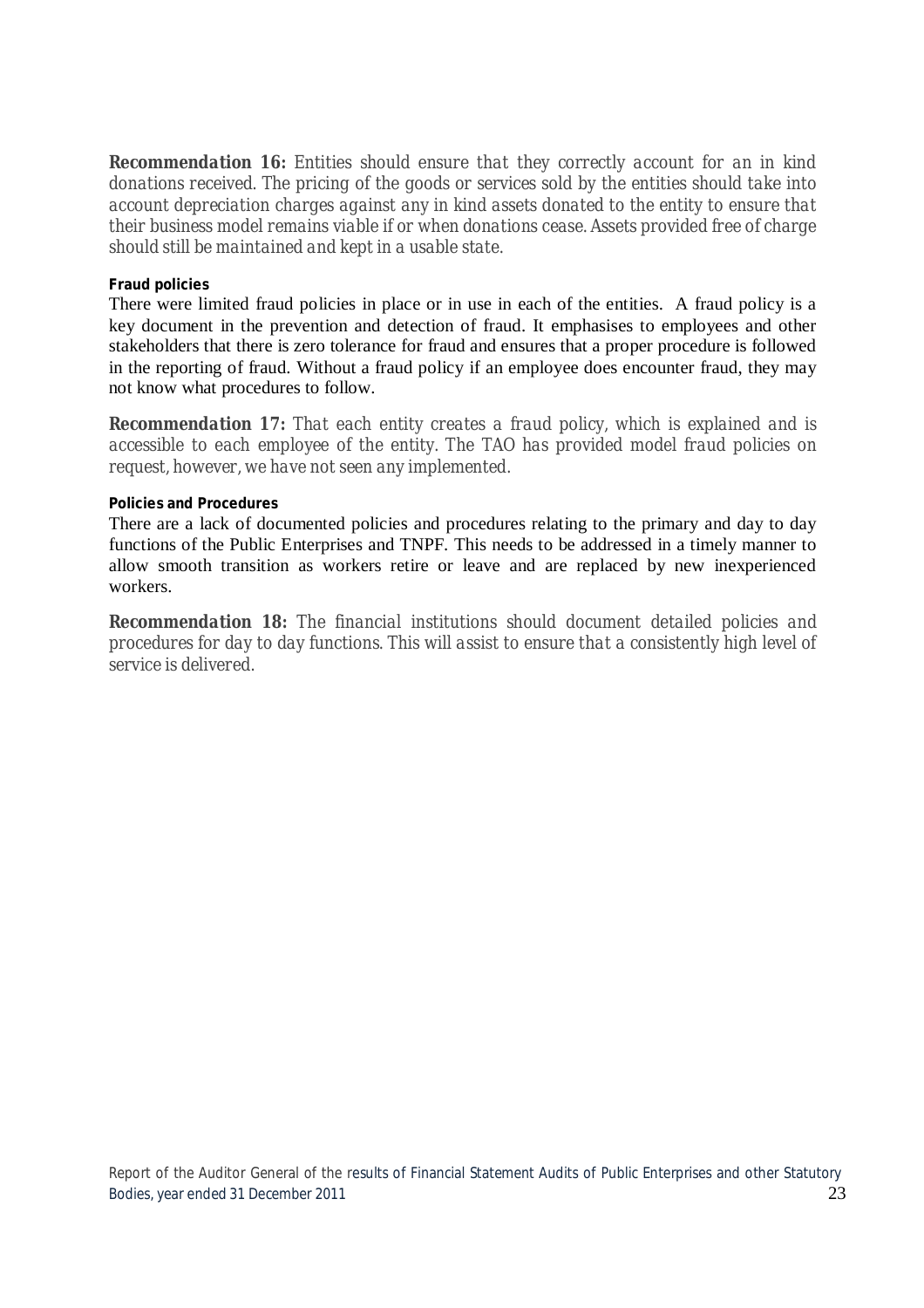# **Common issues with Financial Institutions**

Below are some issues common to the Financial Institutions Sector (NBT, DBT and TNPF)

## **Grading of Loans**

There is a weakness across the financial institutions sector with regard to the grading of loan quality. Loan grading refers to assessing the quality of each individual loan (i.e. the likelihood the loan will be repaid on time). As grading is one of the primary functions of the financial institutions it is important that loans are graded correctly, to minimise exposure to unknown credit risks. Loans graded appropriately are able to be valued more accurately, and provisioned as required.

*Recommendation 19: The financial institutions should continue to perform their loan grading activities regularly and accurately. This will minimise exposure to unknown credit risks and will assist in assessing creditworthiness of established customers.* 

# **Credit Worthiness and valuation of Loan Security**

There are continuing problems across the sector in determining whether borrowers are creditworthy. This may lead to the financial institutions unknowingly increasing their credit risk. When coupled with issues surrounding the valuation of loan security, the problem is compounded. If borrowers are less than credit worthy, and the value of assets offered as security are over-valued, then the institutions are increasing their risk, and exposing themselves to irrecoverable financial losses.

*Recommendation 20: The financial institutions should become more stringent and consistent when performing creditworthiness assessments and have an independent valuer assess the value of loan security being offered.* 



#### **Debtors management**

**Allowance for credit impairment as a percentage of total loans for the financial institutions of Tuvalu**

The graph above shows an increasing trend in the allowance for credit impairment for the three financial institutions from 2008. This increase decreases liquidity and profitability for the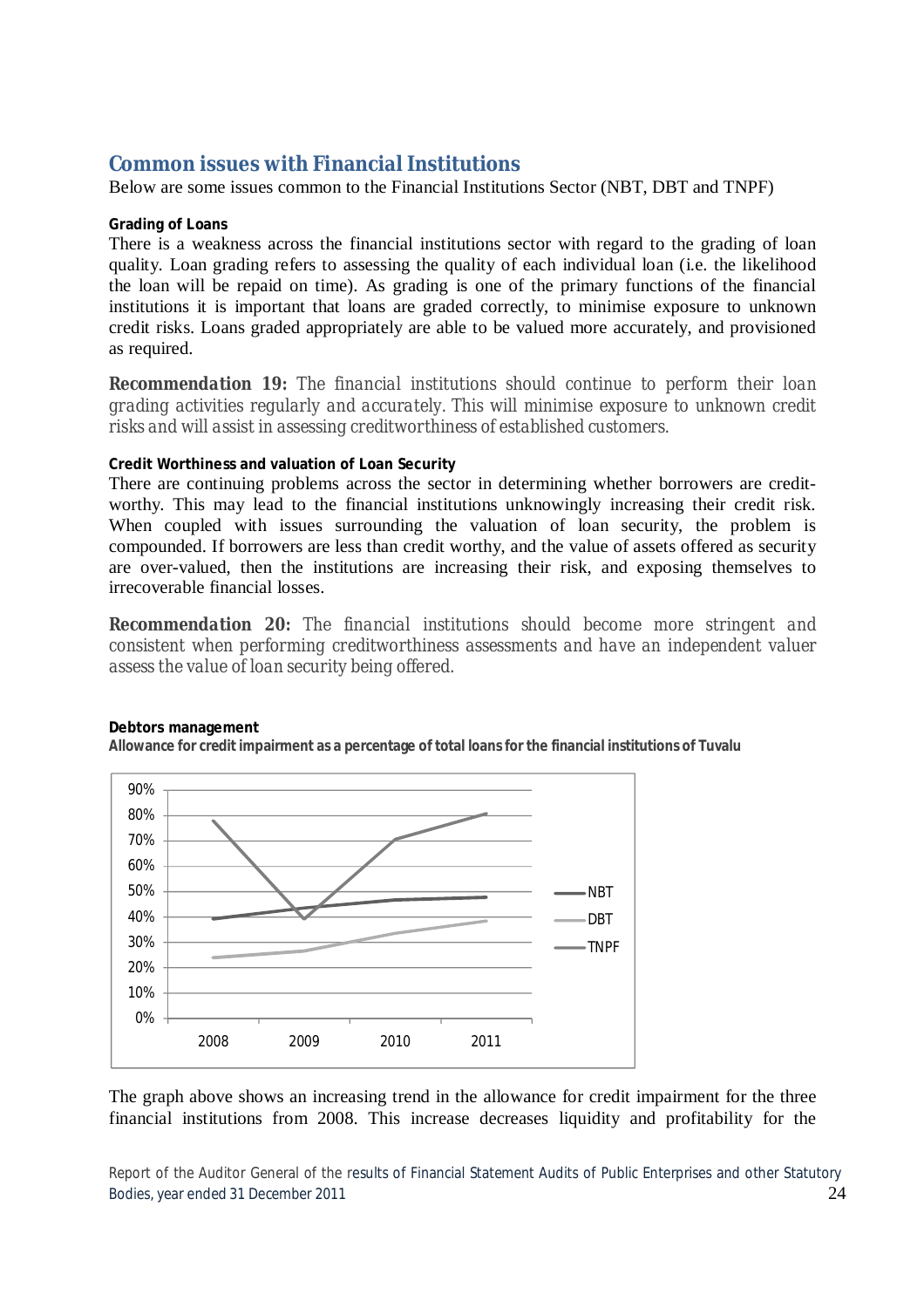financial institutions of Tuvalu. The average allowance for credit impairment throughout the small island states in the Pacific is  $1.2\%$ <sup>1</sup>. By comparison the average in Tuvalu over the past 4 years is 61%.

| Years   | <b>NBT</b> | <b>DBT</b> | <b>TNPF</b> | Average |
|---------|------------|------------|-------------|---------|
| 2008    | 39%        | 24%        | 78%         | 47%     |
| 2009    | 44%        | 27%        | 39%         | 36%     |
| 2010    | 47%        | 34%        | 71%         | 50%     |
| 2011    | 48%        | 38%        | 81%         | 56%     |
| Average | 56%        | 58%        | 68%         | 61%     |

**Allowance for credit impairment as a percentage of total loans**

*Recommendation 21: The three lending institutions should impose a stricter loan assessment process, ensure that collateral is provided and make a concerted effort to follow up on loans in arrears.*

<u>.</u>

<sup>&</sup>lt;sup>1</sup> INTEREST RATES AND BANK PROFITABILITY IN THE SOUTH PACIFIC - PFTAC study. Average rate of Solomon Islands, Vanuatu, Samoa and Tonga from 2000 to 2009.

Report of the Auditor General of the results of Financial Statement Audits of Public Enterprises and other Statutory Bodies, year ended 31 December 2011 25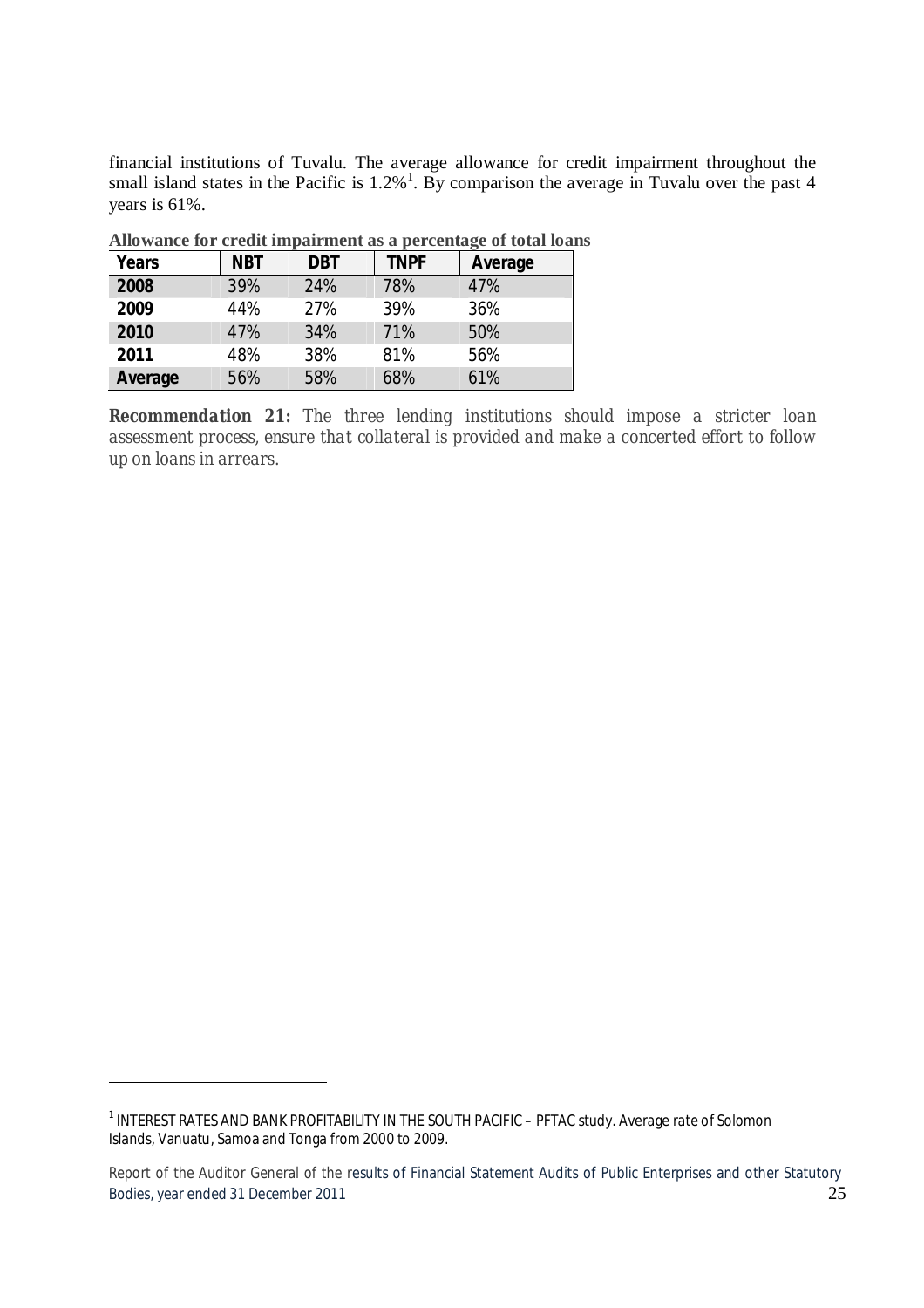# **National Bank of Tuvalu**

# **Activities**

The National Bank of Tuvalu (NBT) is constituted under the *National Bank of Tuvalu Act*. It is charged with carrying on general banking business in Tuvalu. The borrowing, lending and investment powers of the bank are outlined in the Act.

# **Audit opinion**

The audits of the National Bank of Tuvalu's (NBT) financial reports for the year ended 31 December 2011 resulted in Unqualified Independent Audit Report. (2010 Unqualified)

#### **Key issues**

#### CORPORATE GOVERNANCE

The NBT does not have in place a formal and documented policy in relation to their corporate governance framework. For the nature of the operations of the NBT and the critical role it plays in the financial market and economy of Tuvalu, it is fundamental and critical to have a good corporate governance framework including policy and guidelines.

Corporate governance includes policies, processes, and structures used by the NBT to direct and control its activities, to achieve its objectives, and to protect the interests of its diverse stakeholder groups including GoT, customers, international agencies and its staff. It sets out the key responsibilities and accountabilities of the board and management including promotion of ethical practices with consideration of conflict of interest issues.

#### OPERATIONAL

Significant issues and recommendations that have been indentified in past audits are not being adequately addressed by the NBT. The issues identified concern the NBT's control systems, fraud policies, procedures and processes in the lending and savings operations, management of lending practices, lack of a formal disaster recovery plan, lack of back up procedures and lack of IT security policies.

The poor management of the banking system and the inability to produce appropriate reports resulted in weak performance - particularly the lending department. Allowance payments were made to directors who were not permitted to receive allowances from NBT under the PE Act.

#### LIQUIDITY ISSUES

A strong liquidity position should be priority for the NBT. The deposit to gross loan ratio in the NBT is very high and as a result the quality of the NBT's loan portfolio continues to decrease. As the majority of customer deposits are "at call", the NBT needs to keep a high-level of liquidity to meet these potential withdrawals.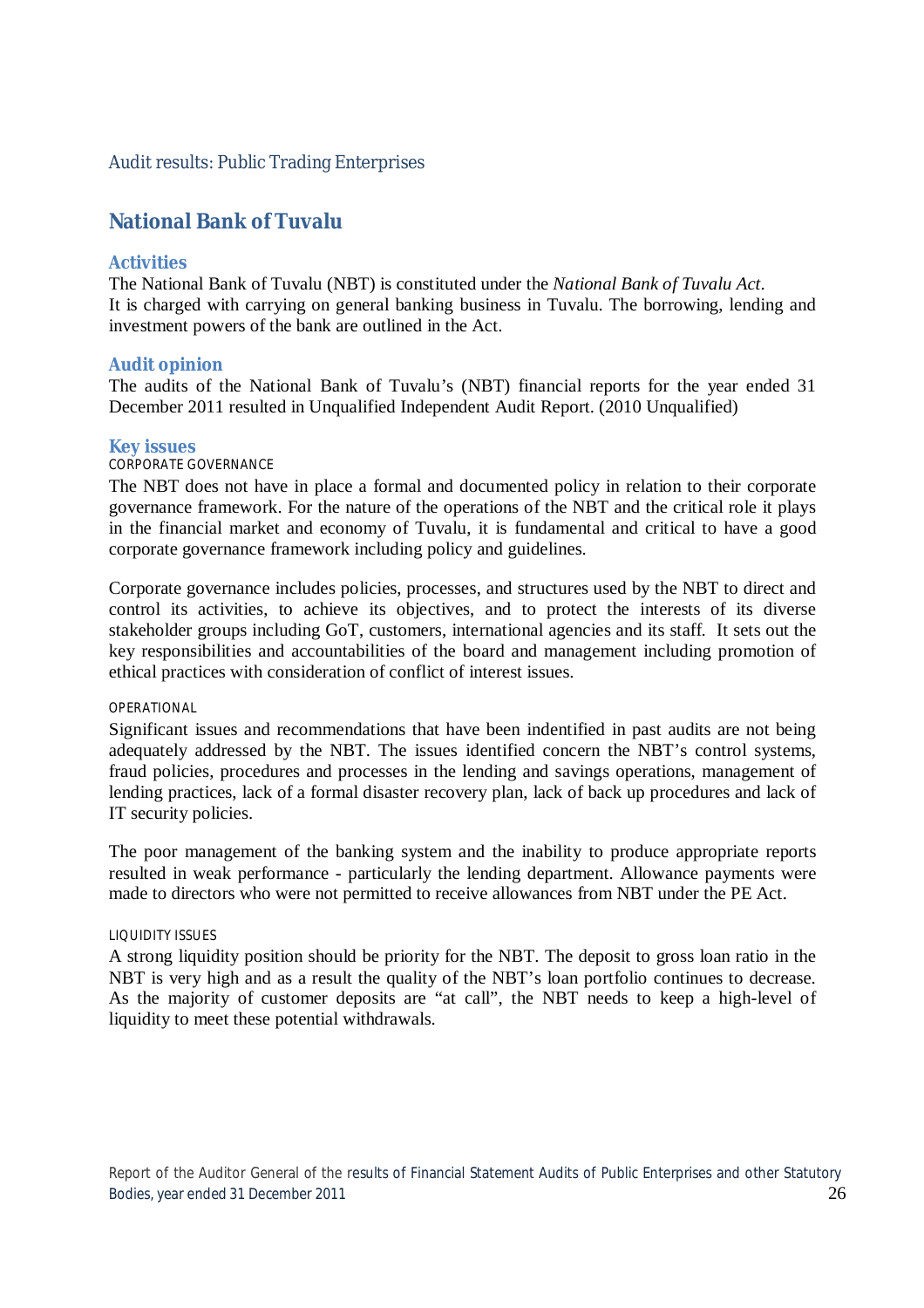

**NBT loan portfolio breakdown, including loans to the Tuvaluan Governement as at 31 December 2011**

Specifically the factors that have contributed to the liquidity problem are the non payment of loans by the GoT, long outstanding personal and housing loans and the unsatisfactory level which collection of overdue loans is being performed.

17% of the NBT's loan portfolio relates to GoT debt or GoT guaranteed debt. When the GoT has used the NBT to finance its budget deficit, it results in a severe depletion of the NBT's liquidity level. We note the significant repayment of the GoT's suspense account, however, \$2.6 million remains outstanding from the GoT.

If steps are not taken to address the diminishing liquidity level, recapitalisation may be required in the near future. The NBT should train staff, improve bank discipline and overall management in order to maintain capital adequacy within prudential limits. GoT should consider seeking out a strategic banking partner to assist in the overall management and operation of the NBT.

#### LENDING

Poor lending and credit assessment practices have contributed to the poor quality of the NBT's loan portfolio. Grading of loans is not performed accurately which can lead to understatement of bad and doubtful debts. These have resulted from a lack of technical expertise, an inadequate lending policy and a failure to adhere to existing policies. Unnecessary credit risks should not be taken with lending. Restructuring of non performing loans should be performed in a timelier manner and a robust strategy should be developed to recover delinquent loans.

#### **Control issues**

We identified scope for improvement in the following areas:

- $\triangleleft$  adhering to delegated level of authority in the approval of loans;
- monitoring and recovery of overdue loans;
- $\div$  improvement in IT access controls;
- $\triangle$  obtaining proper security documentation for loans;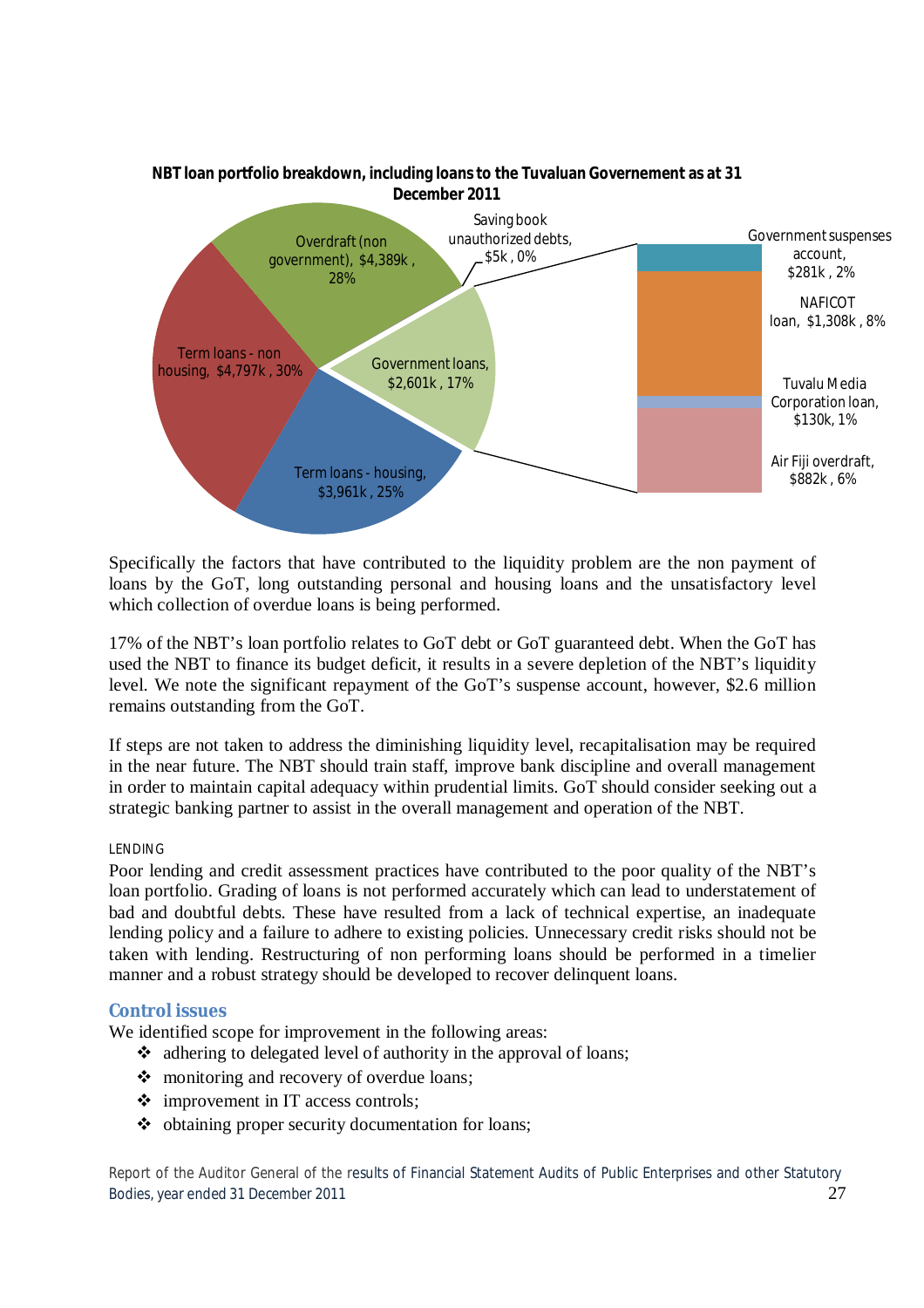- \* credit assessment for loans and advances;
- the generation of daily arrears report; and
- strengthening of management reports.

These and other issues have been formally raised in a management letter to the Board.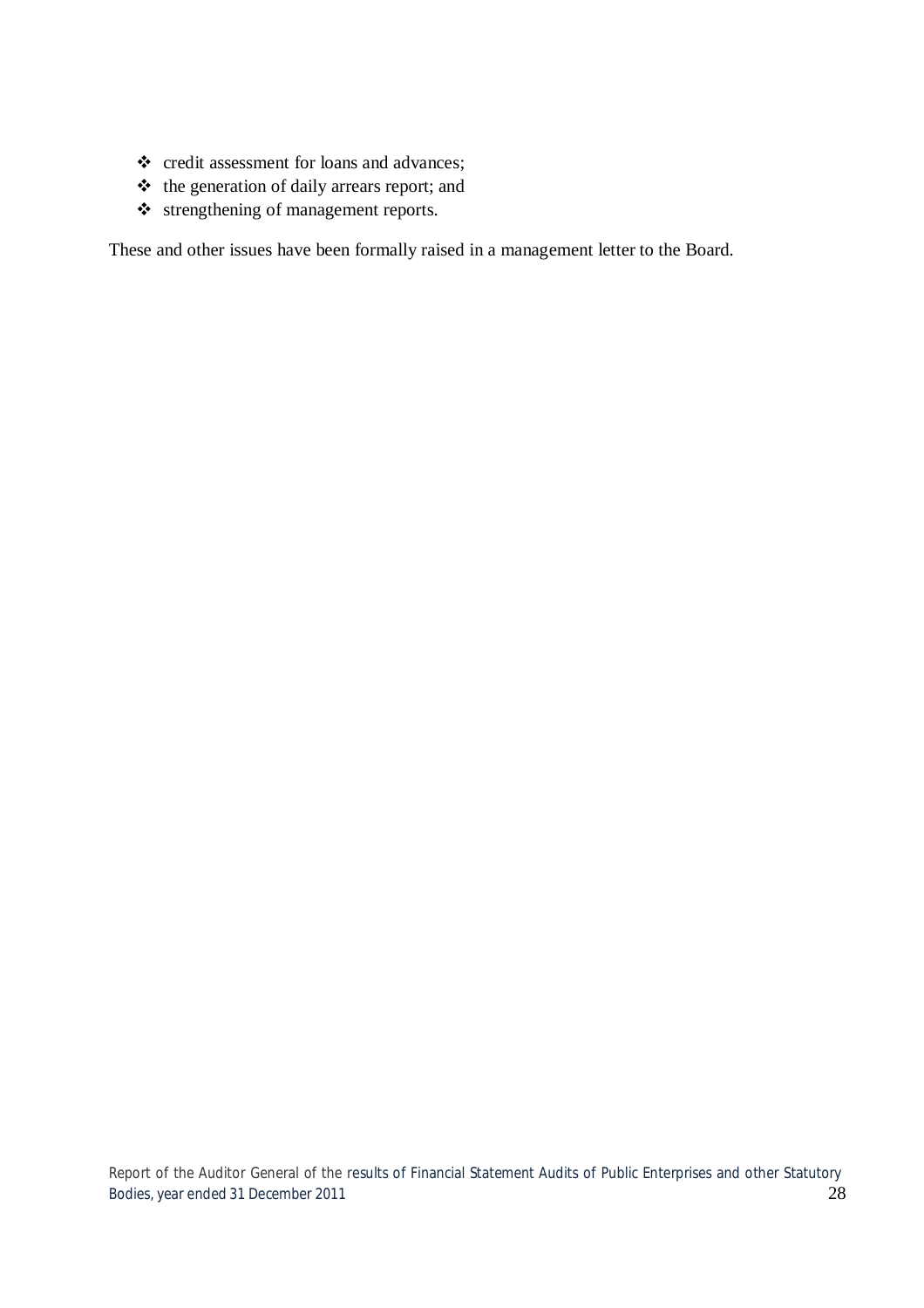| Year ended 31 December           | 2011     | Change | Change | <b>Notes</b> | 2010     | Change   | Change  | <b>Notes</b>   | 2009     |
|----------------------------------|----------|--------|--------|--------------|----------|----------|---------|----------------|----------|
|                                  | \$'000   | \$'000 | %      |              | \$'000   | \$'000   | %       |                | \$'000   |
| <b>Operations</b>                |          |        |        |              |          |          |         |                |          |
| Net Interest Income              | 1,340    | $-7$   | $-1%$  |              | 1,347    | 72       | 6%      |                | 1,275    |
| Other Operating Income           | 1,757    | 100    | 6%     |              | 1,657    | $-368$   | $-18%$  | $\overline{2}$ | 2,025    |
| <b>Operating Expense</b>         | $-1,470$ | $-51$  | 4%     |              | $-1,419$ | 17       | $-1%$   |                | $-1,436$ |
| <b>Bad Debts write off</b>       |          |        | 0%     |              |          | 14       | $-100%$ |                | $-14$    |
| <b>Credit Impairment Expense</b> | 49       | $-58$  | $-54%$ | 1            | 107      | 465      | 130%    | 3              | $-358$   |
| Income Tax Expense               | $-503$   | 4      | -1%    |              | $-507$   | $-58$    | 13%     |                | $-449$   |
| Comprehensive income (loss)      | 1,173    | $-12$  | $-1\%$ |              | 1,185    | 214      | 9%      |                | 1,043    |
| Assets                           | 29,261   | 1,107  | 4%     |              | 28,154   | $-69$    | 0%      |                | 28,223   |
| Liabilities                      | 21,884   | 1,522  | 7%     |              | 20,362   | $-1,253$ | $-6%$   |                | 21,615   |
| Net assets (at 31 December)      | 7,377    | $-415$ | $-5%$  | 5            | 7,792    | 1,184    | 18%     | 4              | 6,608    |

#### **Financial Information – National Bank of Tuvalu**

NOTES:

**1.** \$58k decrease in credit impairment expense from 2010 to 2011, due to less loans in 2011 being assessed as impaired versus loans in 2010.

**2.** 18% decrease in net operating income in 2010 was a result of no reversal of allowance for unauthorised debts in 2010 compared with 2009, and a \$249k fall in foreign exchange income.

**3.** \$465k increase in allowance for credit impairment from 2009 to 2010 due to more loans being considered impaired.

**4.** The NBT's net asset amount has been increasing from 2009 to 2010. This change was mainly due to increases in 'cash and cash equivalent' assets and 'loans and advances' liabilities of the bank during the periods. This is due to increased business activity within the NBT.

**5.** Decrease in Net assets due to increase in deposits from customer liabilities of \$1.6m, decrease in loans and advances liabilities \$0.4m, due from other banks assets \$0.5m, offset by increases in cash and cash equivalents asset of \$1.5m.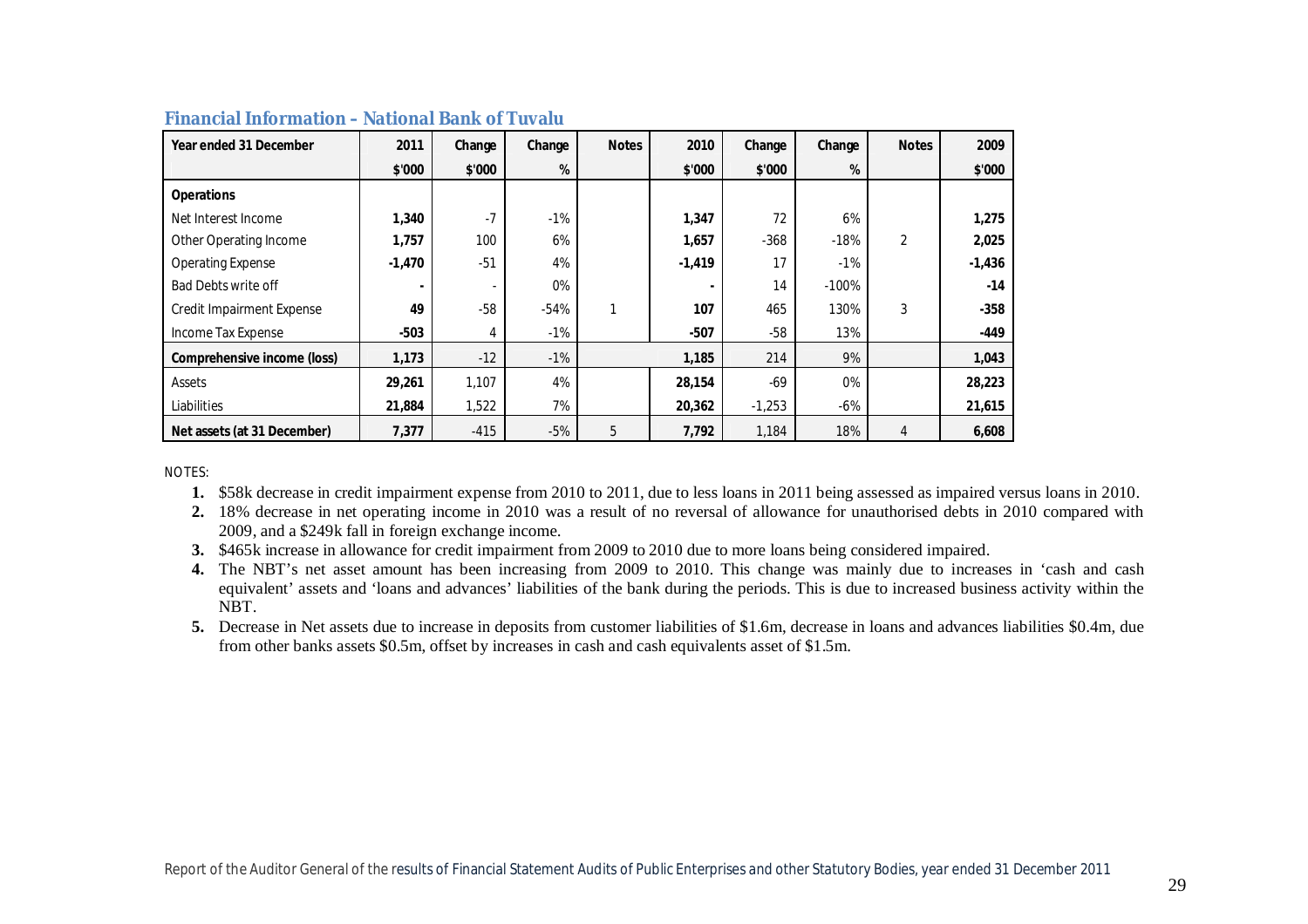# **Development Bank of Tuvalu (DBT)**

# **Activities**

The Development Bank of Tuvalu (DBT) is constituted under the provisions of the *Development Bank of Tuvalu Act*. It is charged with carrying out a general banking business in accordance with generally accepted international banking principles and practices. This includes providing finance by making loans for the long-term development of Tuvalu and providing relevant related advice and support services.

# **Audit opinion**

The audit of the Development Bank of Tuvalu's financial reports for the year ended 31 December 2011 resulted in an Unqualified Independent Audit Report. (2010 Unqualified)

# **Key Issues**

# CORPORATE GOVERNANCE

The DBT does not have in place a formal and documented policy in relation to its corporate governance framework. Corporate governance includes policies, processes, and structures used by the DBT to direct and control its activities, to achieve its objectives, and to protect the interests of its diverse stakeholder groups including GoT, customers, international agencies and its staff. This includes development of a fraud policy and training.

The corporative governance framework should sets out the key responsibilities and accountabilities of the board and management including promotion of ethical practices with consideration of conflict of interest issues. The development of a corporate governance framework should also include staff development to ensure that the policies are understood and are fully implemented. Allowance payments were made to directors who were not permitted to receive allowances from DBT under the PE Act.

# ADOPTION OF MANAGEMENT LETTERS (REPEATED ISSUE)

Management letter points from the prior year have not been implemented. Many issues in the current management letter have been outstanding for more than two years.

Significant management letter points which have been raised for the past two years relate to:

- systems, processes and procedures around loan assessment, loan approvals, credit management, loan monitoring and collections;
- loan files not being updated;
- provisioning for loan losses;
- regular assessment of the allowance for doubtful debts;
- hiring of in house legal counsel to commence legal action to recover long overdue loans;
- sufficiently detailed arrears reports to be produced;
- valuation of security during assessment of loan losses; and
- approval of loans with sub standard security presented as collateral.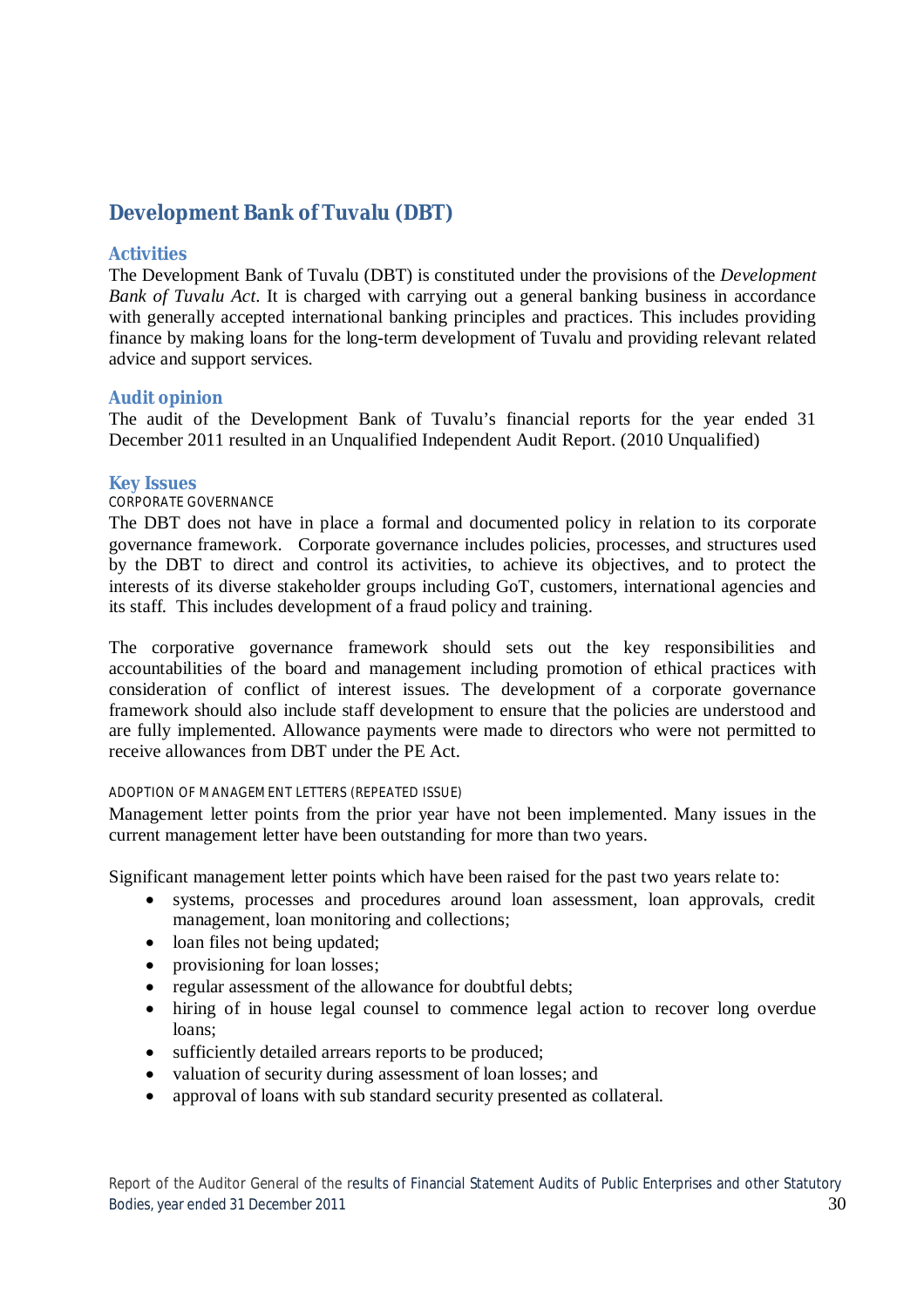The improvements recommended are considered important for the DBT to minimise their risk of losses and to continue to operate as a going concern. The DBT made a loss in 2011 of \$178k with credit impairment expense contributing \$412k to this loss. The slower the implementation the more the DBT exposes itself to financial and operational inefficiencies.

#### LENDING POLICY

A more aggressive collection and recovery action on loans in arrears needs to be undertaken to improve the quality of the DBT's loan portfolio. Where customers make reduced repayments, consideration should be given to charging penalties.

The DBT's credit lending policy is outdated and needs to be revised. Interest rates and charges in the lending policy inadequately cover the DBT's operational costs and working capital requirements. These have resulted from the current economic and political condition of the Tuvaluan economy, as well as inflation. The lending policy manual needs to be reviewed and updated to take in account the current situation in Tuvalu.

#### FOLLOW UP ON OVERDUE LOANS

The quality of the DBT's loan portfolio has deteriorated considerably. The DBT is unable to adequately recover the balances of loans given out in prior years. The increase non performing loans have resulted in the DBT making significant losses in 2011. A detailed analysis of the loan book is shown below:

| Particulars (all figures in thousands of AUD) | 2009   | 2010   | 2011   |
|-----------------------------------------------|--------|--------|--------|
|                                               |        |        |        |
| Loan balance (gross)                          | 4,282  | 4,761  | 5,483  |
| Interest in suspense (suspended interest)     | $-178$ | $-227$ | $-457$ |
| Provision for doubtful debts                  | 1,092  | 1,523  | 1,935  |
| Accounts overdue $> 5$ months                 | 341    | 779    | 1,083  |
| NET Loan balances after provision etc         | 3,190  | 3,238  | 3,548  |
| Provision balance as a percentage of loans    | 26%    | 32%    | 35%    |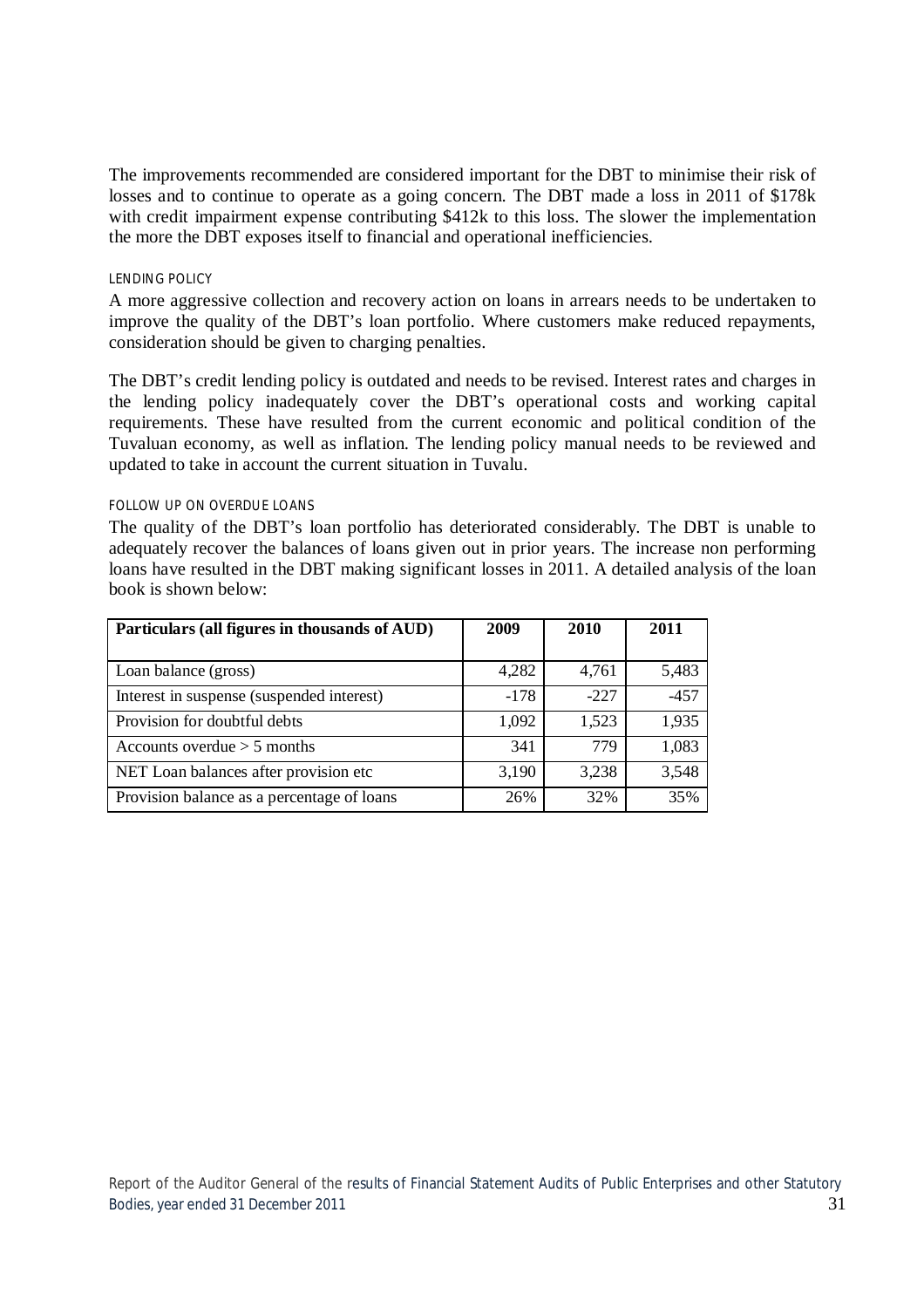

From the graphs and data above the deterioration of the quality of the loan portfolio is evident. An improvement in the quality of loan assessment prior to approving customers' loans will ensure that customers are more likely to meet the full payment amount. The DBT needs to develop a more robust and thorough loan assessment procedure to avoid the risk of approving unsustainable loans over a short to medium term. Consideration should be given to factors such as the borrowers' credit history and income generation capability. Moreover, in the approval process security taken for loan should be used as a secondary source of repayment.

The DBT's cash flow could be severely affected and could lead to further deterioration of loans accounts if the recommendations are not implemented. The provision rates which are used in the DBT's impairment analysis is considered to be inadequate.

# **Control Issues**

We identified scope for improvement in the following areas:

- establishment of internal audit function;
- $\bullet$  segregation of duties in the finance division;
- detailed arrears report to be produced;
- $\triangleleft$  deficiencies in general IT controls;
- $\cdot$  variances between the general ledger and the deposit listing;
- review of ledger cards; and
- $\cdot$  anomalies in the bank reconciliation from the general ledger to the bank statement;

These and other matters have been formally raised in a management letter to the Board.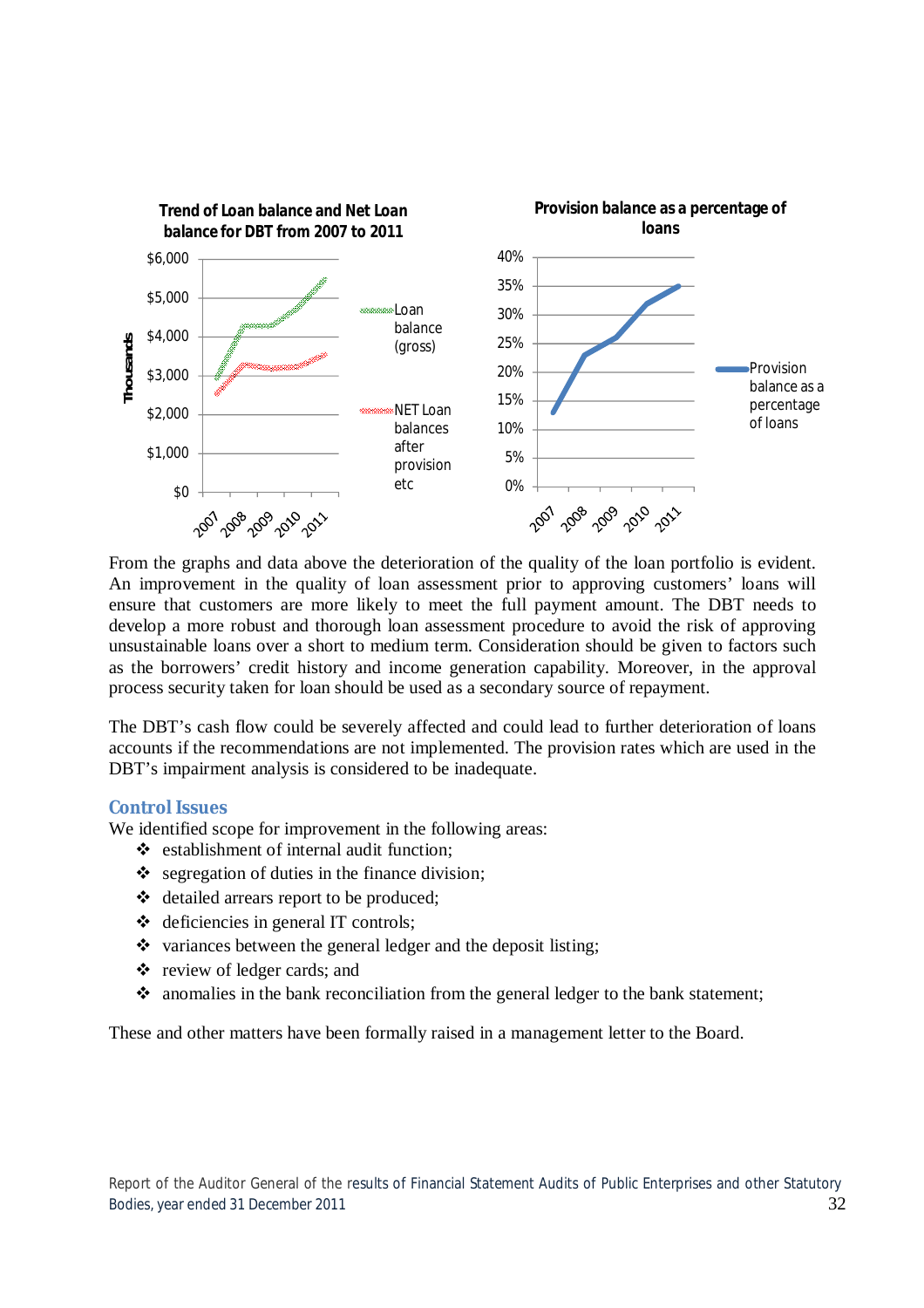| Year ended 31 December           | 2011   | Change | Change | <b>Notes</b> | 2010   | Change | Change  | <b>Notes</b>   | 2009   |
|----------------------------------|--------|--------|--------|--------------|--------|--------|---------|----------------|--------|
|                                  | \$'000 | \$'000 | %      |              | \$'000 | \$'000 | %       |                | \$'000 |
| <b>Operations</b>                |        |        |        |              |        |        |         |                |        |
| Net Interest Income              | 447    | 171    | 62%    | 7            | 276    | 73     | 36%     |                | 203    |
| Operating Income                 | 182    | (149)  | $-45%$ | 6            | 331    | (134)  | $-29%$  |                | 465    |
| <b>Operating Expense</b>         | (395)  | 20     | 5%     |              | 375    | 10     | 3%      |                | 365    |
| <b>Credit Impairment Expense</b> | (411)  | (20)   | $-5%$  |              | 431    | 330    | 327%    | 3              | 101    |
| Income Tax Expense               |        |        |        |              |        |        | 0%      |                |        |
| Operating surplus/(deficit)      | (178)  | 21     | $-11%$ |              | (199)  | (401)  | $-199%$ | $\overline{2}$ | 202    |
|                                  |        |        |        |              |        |        |         |                |        |
| Assets                           | 4,050  | 194    | 5%     | 4            | 3,856  | (361)  | $-9%$   |                | 4,217  |
| Liabilities                      | 1,639  | 272    | 20%    | 5            | 1,367  | (586)  | $-30%$  |                | 1,953  |
| Net assets (at 31 December)      | 2,411  | (78)   | $-3%$  |              | 2,489  | 225    | 10%     |                | 2,264  |

#### **Financial Information – Development Bank of Tuvalu.**

NOTES:

**1.** Loans and advances liabilities decreased, partially offset by cash and cash equivalents assets decrease.

**2.** The operating loss in 2010 was the result of a decrease in operating income compared to 2009.

**3.** Allowance for credit impairment expense increased from 2009 to 2010 indicates the increase in the number of loans and advances assessed to be uncollectable for the years 2009 and 2010 respectively.

- **4.** The increase of net Assets by \$194k from 2010 to 2011 due to the increases of cash and cash equivalents by \$120k also the increases of loans and advances to customers by \$81k
- **5.** The increases of liabilities by \$272k from 2010 to 2011 due to the increases of deposits from customers by \$300k and EIB loan by \$80k
- **6.** Decrease in arrears fees, and no unrealized exchange gain for 2011 as the EURO dollar strengthened against the Aussie dollar in 2011 partially offset by increase in fees revenue and service fees.
- **7.** Interest income increased by the \$170k as at reporting date. This is consistent with a 6% increase in the loan portfolio of \$187k and an increase in interest rates during the year.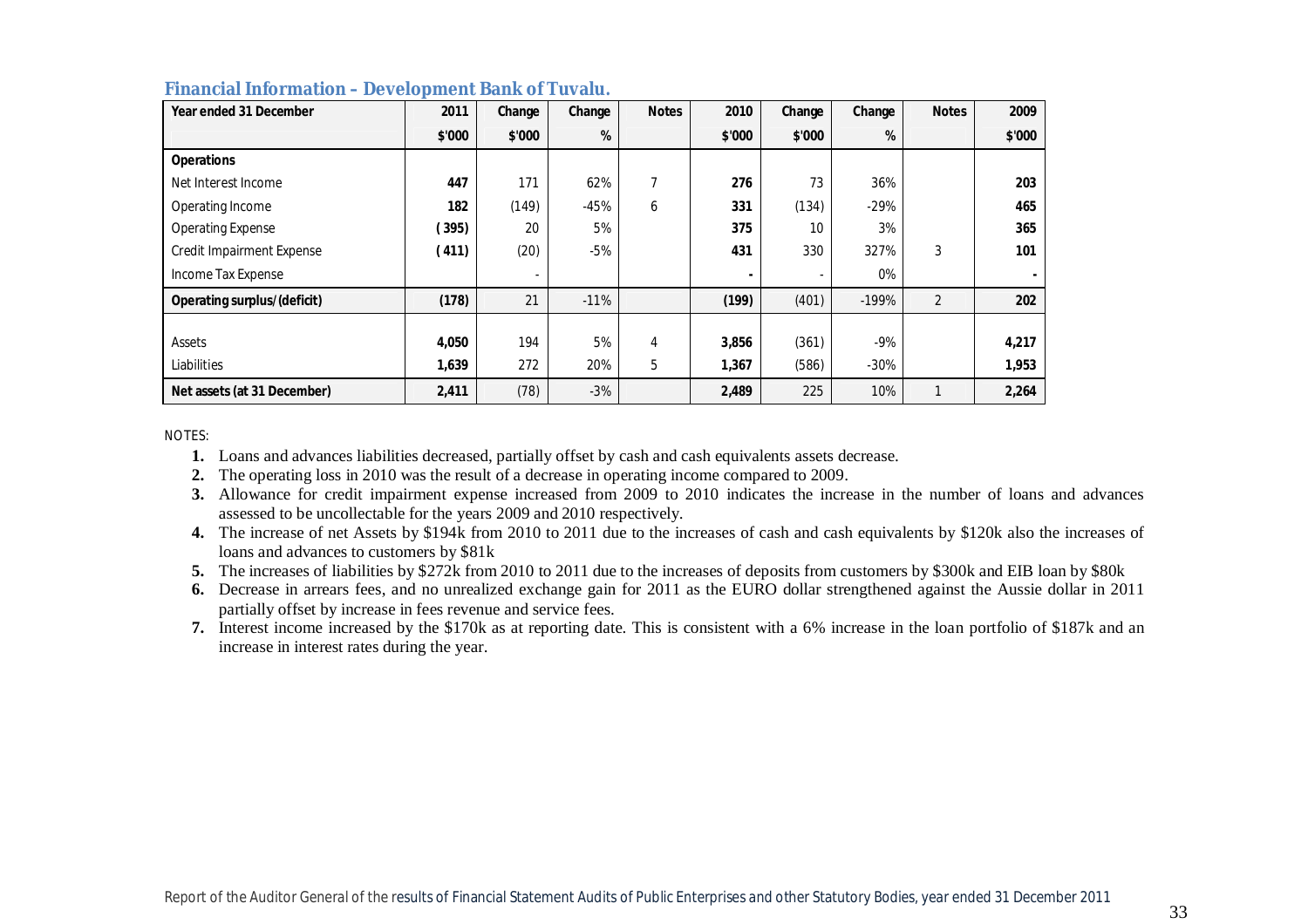# **Tuvalu Electricity Corporation**

# **Activities**

The Tuvalu Electricity Corporation (TEC) operates under the provisions of the *Tuvalu Electricity Corporation* Act. It is charged with carriage of the general business of the supply of electricity either for sale or otherwise within Tuvalu. The TEC carries out all local functions related to electricity. These include generation and distribution of electricity, maintenance the supply network, managing the required load and the maintenance of customer accounts.

# **Audit opinion**

The audit of TEC financial report for the year ended 31 December 2011 resulted in a qualified opinion with an emphasis of matter. The report was qualified on the basis of the inability to confirm the existence, completeness and accuracy of fuel inventory at year end. In addition an emphasis of matter regarding the TEC's deficiency of working capital and shareholder's equity indicates the existence of uncertainty in TEC's ability to continue as a going concern. (2010 result was Qualified with a Disclaimer)

# **Key Issues**

# TUVALU ELECTRICITY CORPORATION POTENTIAL DECORPRATISATION

The *Tuvalu Electricity Corporation (Repeal) Act* was passed in Parliament in late 2011. This Act is removing TEC from the PE Act and is transferring management and ownership to the GoT. This Act comes into effect on such date that the Minister may by notice appoint, which is yet to occur. This means that TEC continues as a Public Enterprise until the Minister gives notice.

This is not an ideal position for the TEC, as if while they are striving to be a successful business they causes upset to the Minister, the Minister will decorprotise TEC.

*Recommendation 22: The GoT should repeal the Tuvalu Electricity Corporation (Repeal) Act as soon as possible. This will ensure that the TEC can fulfil its role as a public enterprise*

# ADOPTION OF THE MANAGEMENT LETTER

Management letter points in prior years have been accepted by management, but have not been adequately addressed and implemented. Financial matters may take some time to address. However, TEC should be able to immediately address system, processes and procedural issues.

Management and the Board should agree on setting a formal timeline to address issues raised. A senior staff member or members should be assigned to regularly follow up on the progress against the timeline and report to the board. TEC should aim to reduce the severity of the qualification in future audits.

#### IDENTIFICATION OF NON PROFITABLE OPERATIONS

The TEC currently does not identify and assess the costs relating to its non profitable operations. This includes the outer islands electrification project and provision of street lighting in Funafuti. The costs of providing these CSOs are not accurately assessed.

As a result, the financial assistance from GoT is not based on accurate assessment of the costs incurred by the CSOs. Failure by the TEC to carry out this assessment of non profitable operations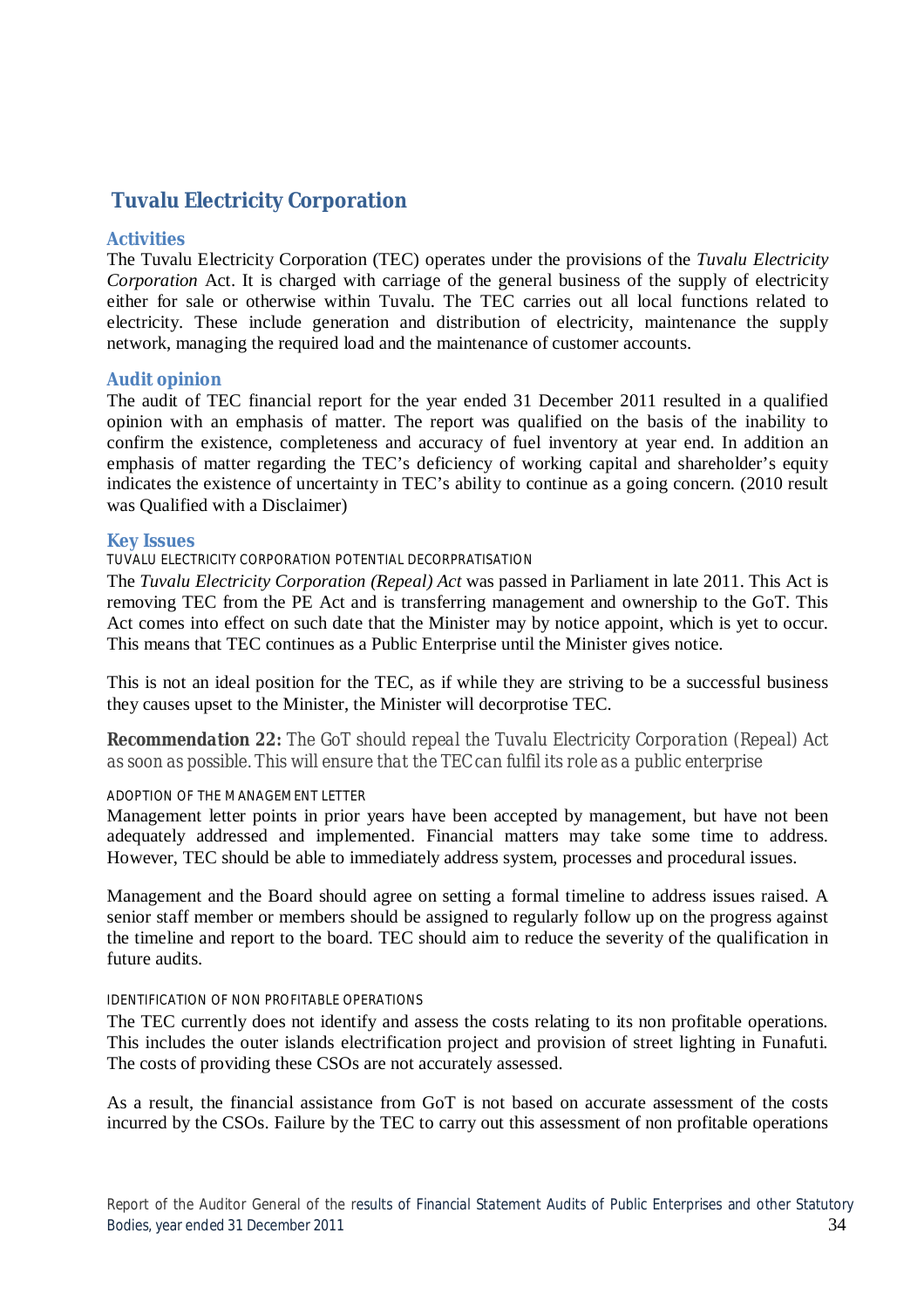may result in the TEC not being able to identify any significant financial and operational issues in relation to the separate outstations.

Management should undertake a comprehensive review to identify non profitable operations and operations that are considered to be social responsibility in nature. Non profitable CSO are to be approved by Cabinet if they are to be funded by the GoT. The cost relating to the provision of the CSOs should be accurately assessed.

#### CORPORATE GOVERNANCE TO BE STRENGTHENED

TEC does not have in place a corporate governance framework. In the absence of sound corporate governance policy and procedures, there may be potential misunderstandings on the respective roles and accountabilities of the management and board of directors. TEC does not have a fraud policy in place, nor was any training undertaken with staff about fraud. TEC has no formal documented policy in regards to provision of doubtful debts.

Allowance payments were made to directors who were not permitted to receive allowances from TEC under the PE Act.

#### FINANCE FUNCTION TO BE IMPROVED

The overall effectiveness and efficiency of the finance function continues to be unsatisfactory. The coordination and supervision of work needs to be strengthened to ensure that tasks allocated are properly carried out.

The following issues were noted:

- non completion of the bank reconciliation, fixed asset accounting depreciation schedule, inventory listing, creditors and accruals and provision for annual leave were not prepared on a monthly basis before the audit;
- non adjustment to the majority of the general ledger accounts for the entire year; and
- lack of experience and skill of the finance staff expected of their respective position, which is a major contributing factor to the lack of discipline and diligence in the finance function.

#### DISASTER RECOVERY PLAN AND BUSINESS CONTINUTY PLAN TO BE FORMALISED.

The TEC does not have a Disaster Recovery Plan (DRP) and a Business Continuity Plan (BCP) to guide it in the event of disaster damaging the assets that are critical to TEC's operation. Without a DRC and BCP in place there can be significant delays in recovering from a disaster which may critically impact the supply of power to the nation.

A formal DRP and BCP needs to be documented to ensure minimal disruption to operations and downtime in the event of natural or other disasters as well as to ensure the continued operation of TEC.

#### HIGH OPERATIONAL AND FINANCIAL RISK

The TEC continues to face a deficient working capital position, which persisted since its inception in 1996. Even though working capital and shareholder's deficiency position marginally improved, it continues to be significantly deficient.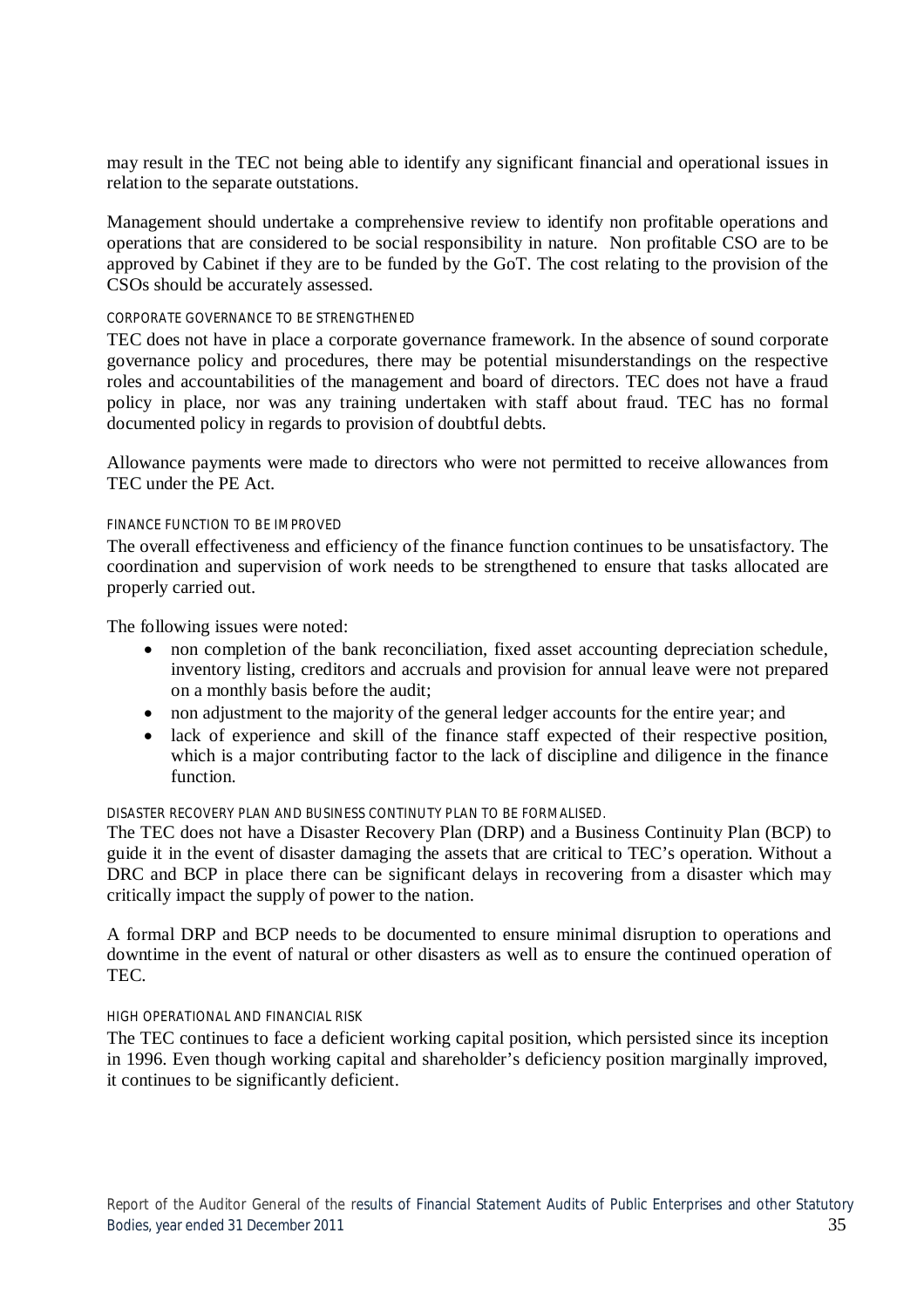



**Analysis of TEC's working capital**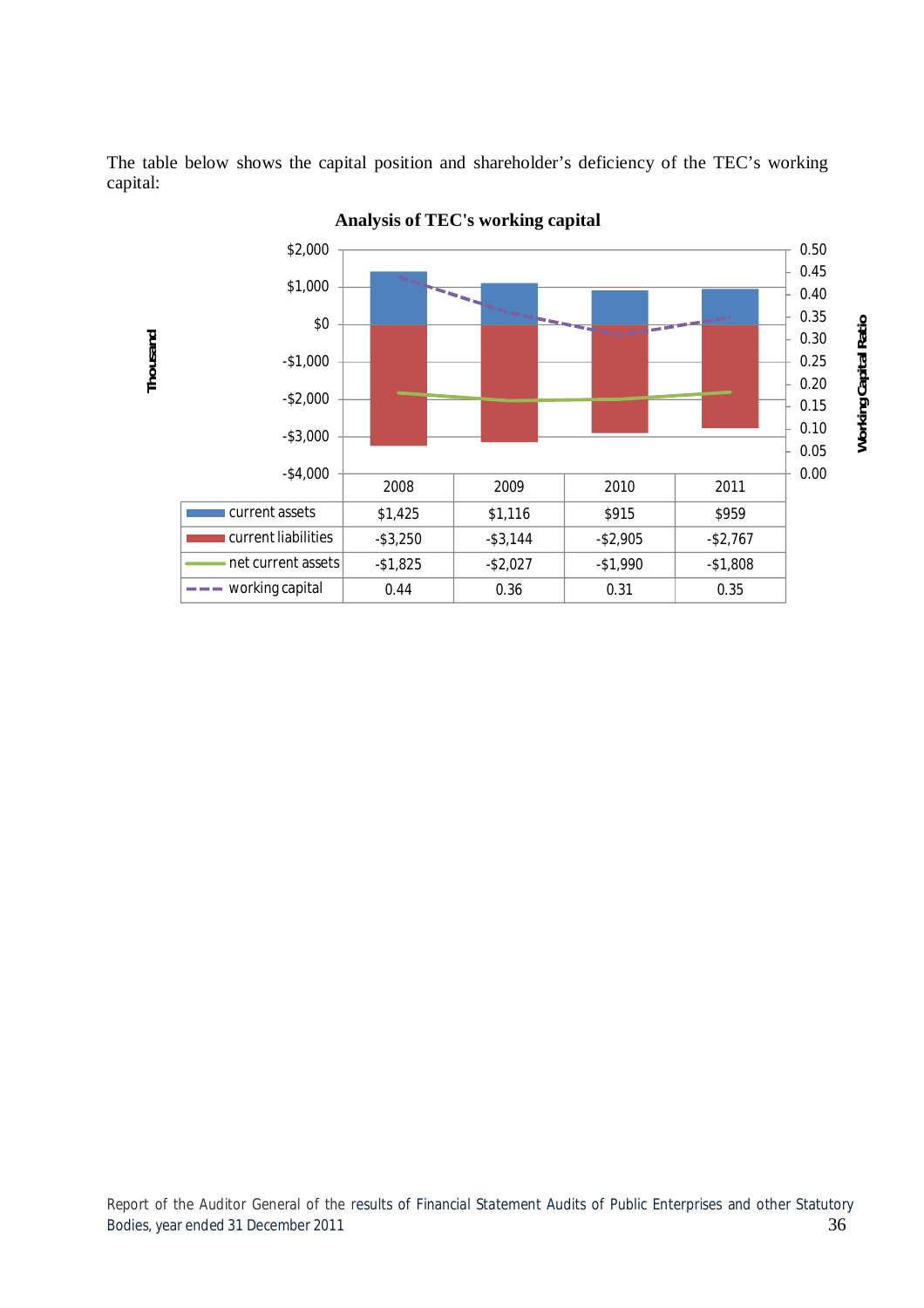

**Analysis of Shareholder's deficiency in TEC**

In addition to the above, TEC also experienced significant cash flow difficulties as reflected in the balance of bank overdraft, which continues to remain at high level as in past years.

Major factors contributing to the negative working capital and cash flow position are:

- High cost of fuel to generate electricity and high maintenance cost of the generators due to wear and tear. The cost of fuel continued to increase through 2011;
- High level of debtors due to poor management of customers' debt with a significant part of the debt balance outstanding from GoT. While this has improved from 2010, the level of long outstanding debtors over 90 days is still considered high and needs to be addressed; and
- Fixed tariff rate, which is strictly controlled by the GoT and the decline in GoT assistance over the years in relation to fuel subsidy and the operational grant.

The working capital and cash flow difficulties experienced by TEC have led to high level of operational and financial risk which continues to increase over the years.

There is a continuous need for GoT financial support to alleviate the high costs of operations. The major factors contributing to the cash flow difficulties should be promptly addressed to ensure that TEC can operate more effectively.

Consideration should be given to carrying out a thorough financial and operational review to determine causes for the deficiency in working capital and shareholders' equity.

# **Control Issues**

We identified scope for improvement in the following areas:

- $\triangleleft$  development and implementation of proper journal forms;
- $\triangle$  proper management of inventory and fixed assets;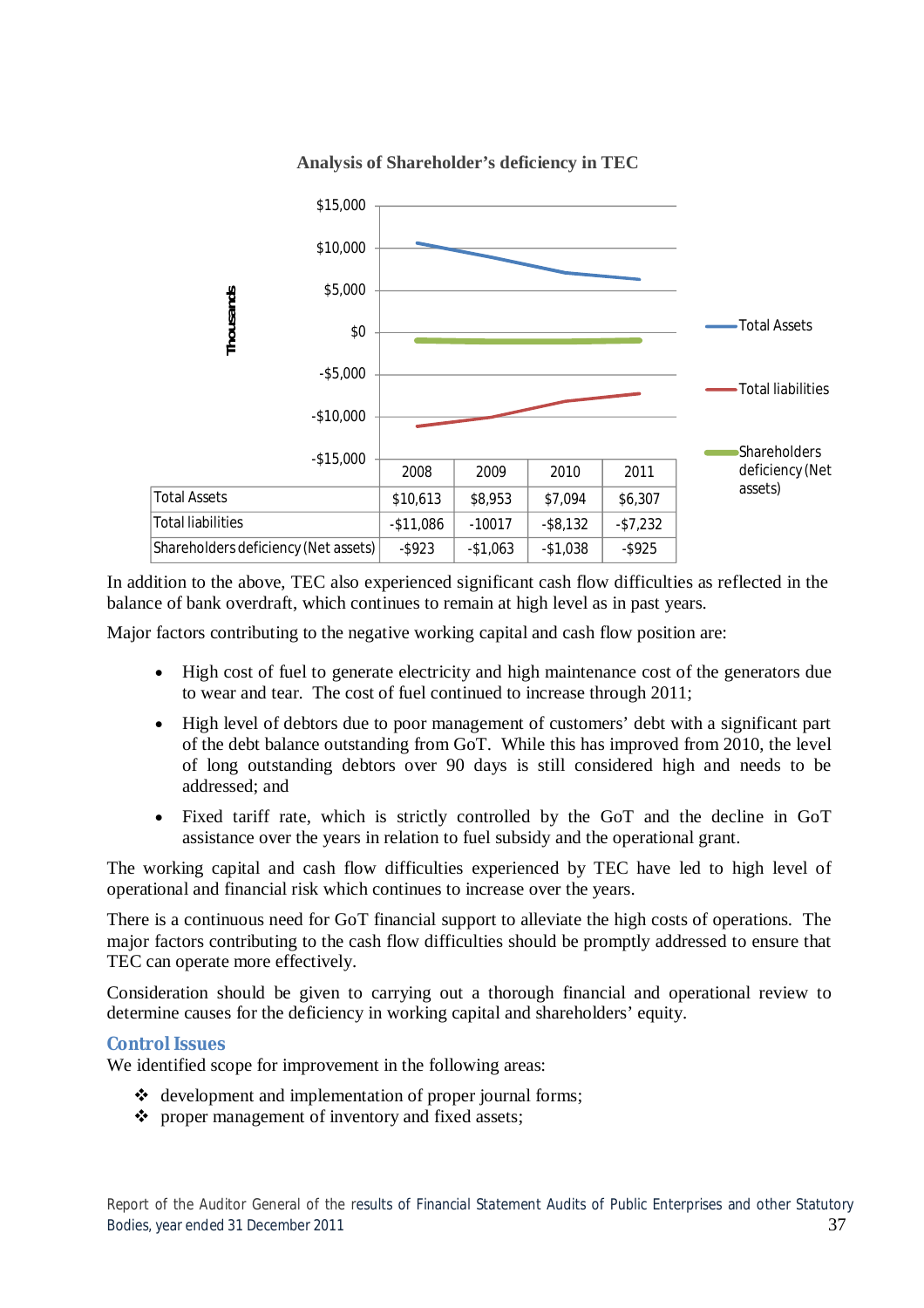- improvement of trade debtors turnover;
- review of bank account reconciliation;
- $\triangleleft$  strengthening of IT management;
- $\div$  improvement in maintenance of annual leave records;
- $\div$  improvement of internal controls for outer island billing processes;
- $\cdot \cdot$  review and compilation of outer island reports by management;
- $\bullet$  provision of finance reconciliation on a timely basis;
- improve management of the Fixed Asset Register and fixed assets process;
- review and update finance manual;
- $\cdot$  improve validation controls over the billing process; and
- review and improve depreciation method.

These and other matters have been formally raised in a management letter to the Board.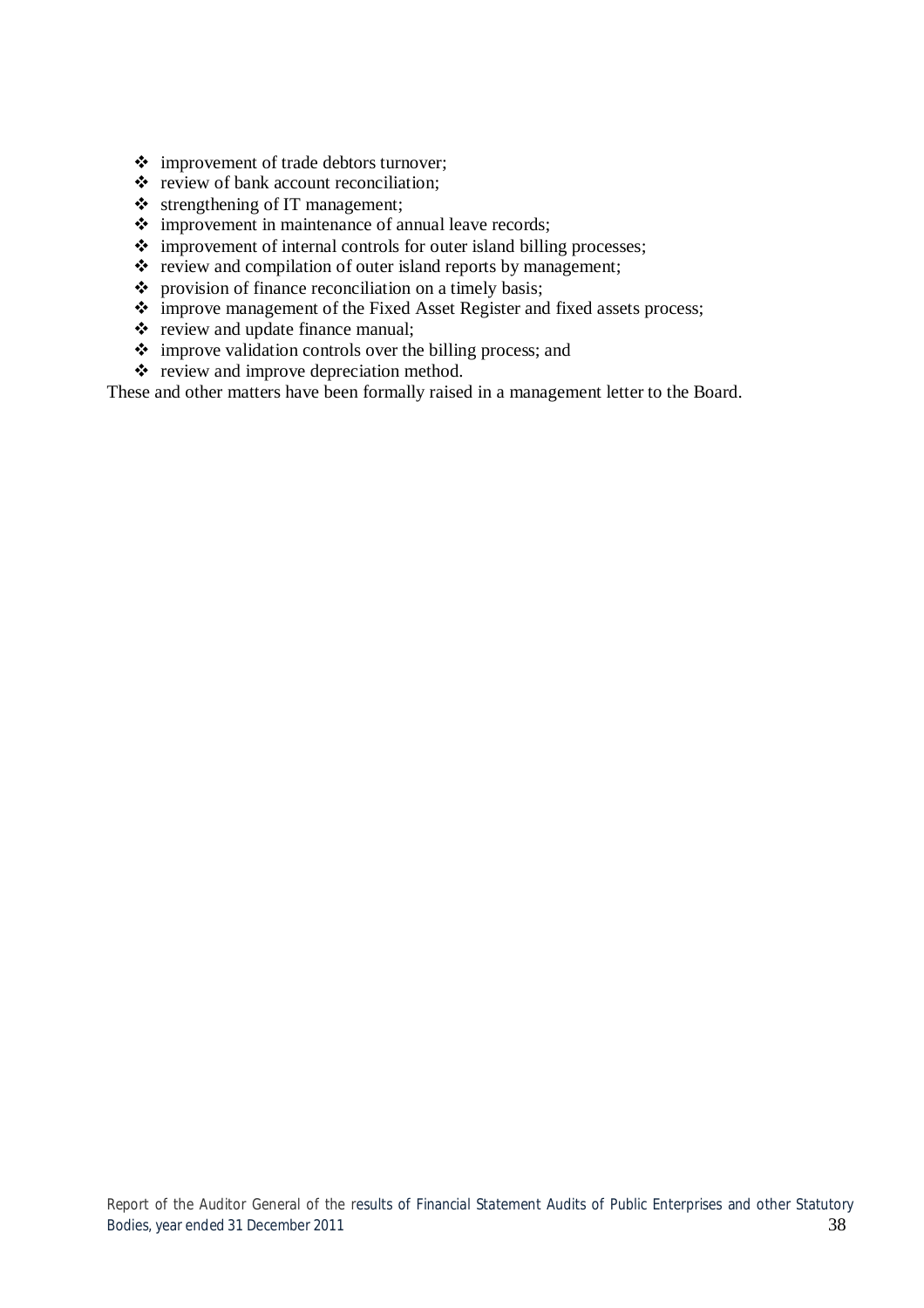| Year ended 31 December      | 2011     | Change  | Change | <b>Notes</b> | 2010     | Change  | Change  | <b>Notes</b>   | 2009     |
|-----------------------------|----------|---------|--------|--------------|----------|---------|---------|----------------|----------|
|                             | \$'000   | \$'000  | %      |              | \$'000   | \$'000  | %       |                | \$'000   |
| <b>Operations</b>           |          |         |        |              |          |         |         |                |          |
| Revenue                     | 4,221    | (2,015) | $-32%$ | 3            | 6,236    | 1,927   | 45%     |                | 4,309    |
| Expenses                    | (4,063)  | 2,113   | $-34%$ | 4            | (6, 176) | (1,831) | 42%     |                | (4, 345) |
| Financing cost              | (58)     | (23)    | 66%    |              | (35)     | 69      | $-66%$  |                | (104)    |
| Operating surplus/(deficit) | 100      | 75      | 300%   |              | 25       | 165     | $-118%$ |                | (140)    |
|                             |          |         |        |              |          |         |         |                |          |
| <b>Current Assets</b>       | 959      | 44      | 5%     |              | 915      | (201)   | $-18%$  |                | 1,116    |
| Non-current assets          | 5,348    | (832)   | $-13%$ | 5            | 6,180    | (1,657) | $-21%$  |                | 7,837    |
| <b>Current Liabilities</b>  | (2,780)  | 125     | -4%    |              | (2,905)  | 239     | -8%     |                | (3, 144) |
| Non-current liabilities     | (4, 465) | 762     | $-15%$ | 6            | (5,227)  | 1,646   | $-24%$  |                | (6, 873) |
| Net assets (at 31 December) | (938)    | 99      | $-10%$ |              | (1,037)  | 27      | $-3%$   | $\overline{2}$ | (1,064)  |

### **Financial Information – Tuvalu Electricity Corporation.**

NOTES:

- **1.** Operating surplus predominantly due to increase in grants received in 2010.
- **2.** Decrease in net assets due to the bank overdraft liability increasing and uncollected debts resulting in decrease in net receivables asset.
- **3.** Decrease in revenue in 2011 resulted from a decline in private and commercial consumption. Better control of private and commercial users has lowered actual revenue, which means that receivables are more likely to be collected.
- **4.** Decrease in total expenses in 2011 was due to the decrease in fuel and oil expense by 5% which is in consistent with the 9% decrease in electricity sales, decrease in doubtful debt expense by \$699k due to no further provisioning for doubtful debts for 31 December 2011, and decrease in depreciation by \$143k which resulted from fully impairment of assets in 2010 thus no depreciation charged in 2011.
- **5.** The decrease was due to depreciation charged amounting to \$821k and loss on disposal of \$90k on property plant and equipment at year end.
- **6.** The decrease was due to GoT granting various fixed assets worth \$3.6m over the years and about \$8.6m was granted for upgrading the power supply on Funafuti Island by the Japan as a token of friendship. The grant is initially recorded as a liability and is reduced over the useful life of the assets.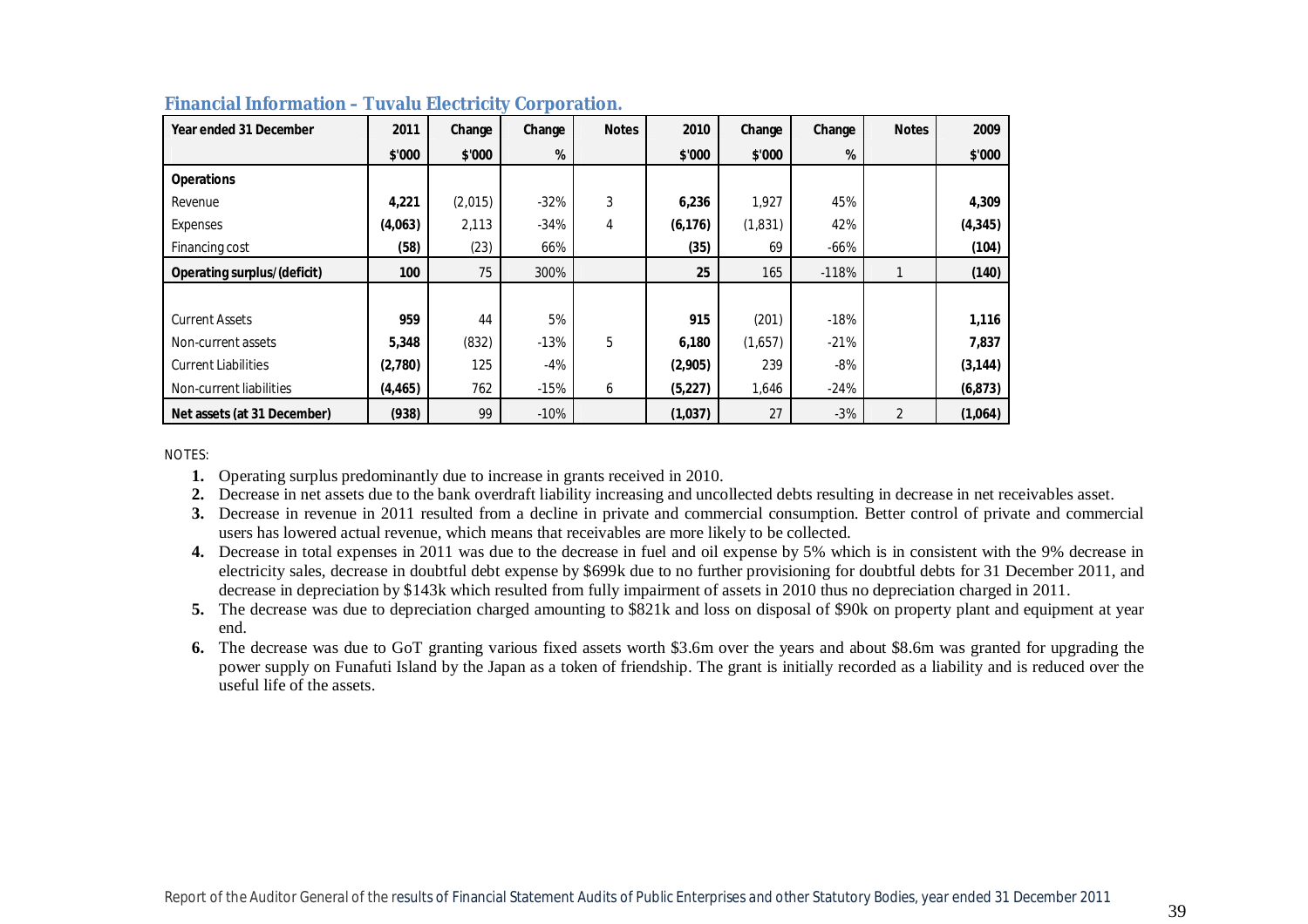# **Tuvalu Philatelic Bureau**

# **Activities**

The Tuvalu Philatelic Bureau (TPB) is constituted under the provisions of the *Tuvalu Philatelic Bureau Act*. It is charged with carrying on general philatelic business to include the sale, promotion and production of stamps. Its functions include selling stamps locally to tourists, taking mail orders for stamps abroad, and approving designs for new stamp issues.

# **Audit Opinion**

The audit opinion for the year ended 31 December 2011 was Unqualified with an emphasis of matter surrounding the TPB's ability to continue as a going concern. (2010 – Qualified 'except for' with an emphasis of matter surrounding the TPB's ability to continue as a going concern)

# **Key issues**

# GOING CONCERN (REPEATED ISSUE)

The TPB made significant losses in 2011 and has a negative net asset position. The viability of the TPB will continue to be under severe strain if no injection of capital is provided by the GoT. Measures should be taken to increase profitability by decreasing expenditures.



LACK OF ELECTRONIC FINANCIAL MANAGEMENT AND INFORMATION SYSTEM (FMIS)

The TPB does not have in place an electronic Financial Management and Information System (FMIS). Financial statement and management accounts are compiled out of the paper based ledgers which are inefficient and create an increased risk of transposition errors being made. A FMIS is owned by the TPB, but is not used.

# **Control issues**

We identified opportunities for improvement in the following areas:

- preparation of bank reconciliations;
- maintenance of a daily back up of work not performed;
- lack of fraud policies and procedures; and
- lack of electronic financial management and information system.

These and other matters have been formally raised in a management letter to the Board.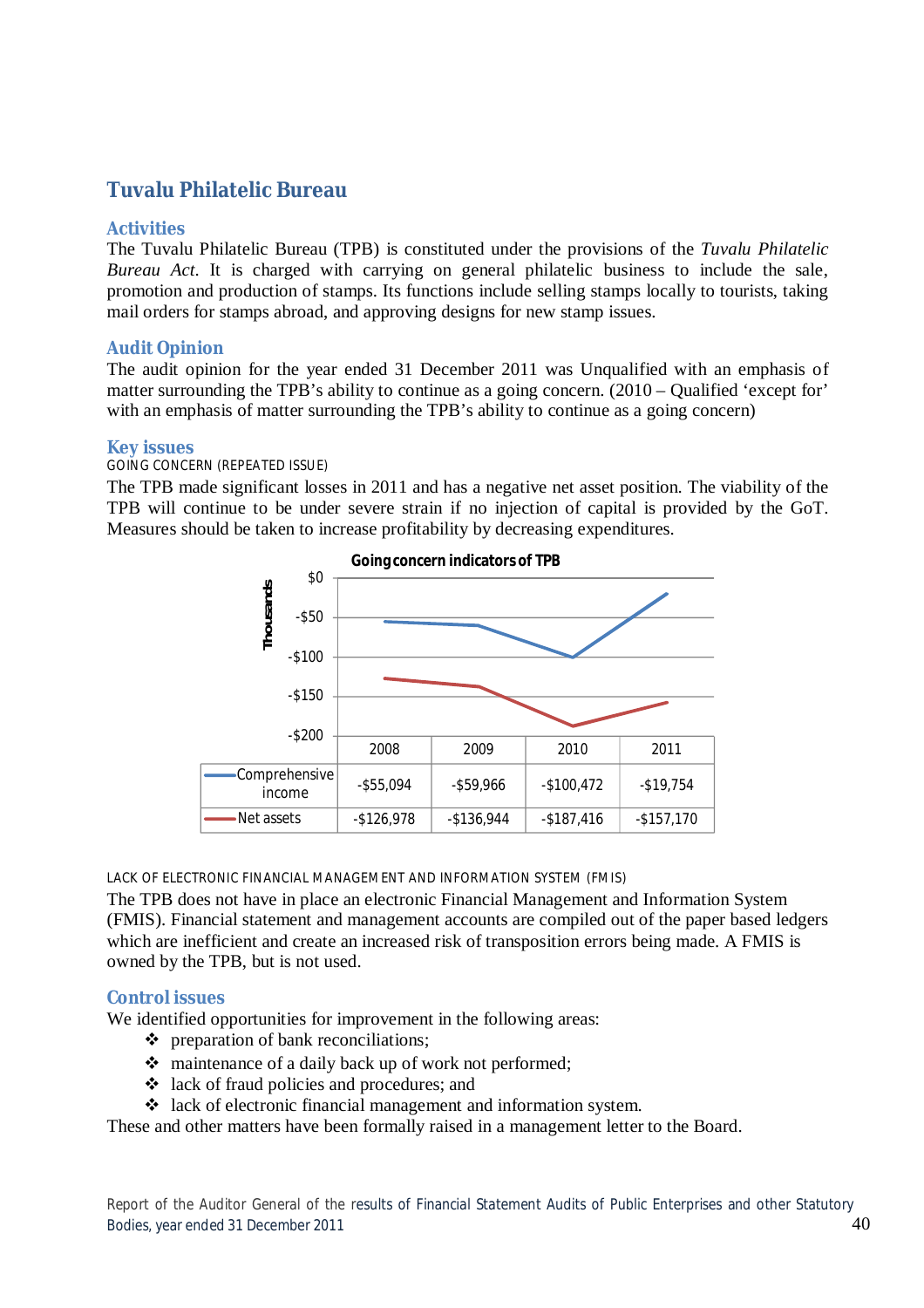| Year ended 31 December             | 2011   | Change | Change | <b>Notes</b> | 2010   | Change | Change | <b>Notes</b> | 2009   |
|------------------------------------|--------|--------|--------|--------------|--------|--------|--------|--------------|--------|
|                                    | \$'000 | \$'000 | %      |              | \$'000 | \$'000 | %      |              | \$'000 |
| <b>Operations</b>                  |        |        |        |              |        |        |        |              |        |
| Gross profit                       | 51     | (4)    | $-7%$  |              | 55     | (4)    | $-7%$  |              | 59     |
| Other Income                       | 24     | (11)   | $-31%$ |              | 35     | (1)    | $-3%$  |              | 36     |
| <b>Total Expenses</b>              | (96)   | 95     | $-50%$ | 2            | (191)  | (36)   | 23%    | 6            | (155)  |
| <b>Operating surplus/(deficit)</b> | (21)   | 80     | $-80%$ |              | (101)  | (41)   | 68%    |              | (60)   |
|                                    |        |        |        |              |        |        |        |              |        |
| <b>Current Asset</b>               | 72     | (16)   | $-18%$ | 3            | 88     | 6      | 7%     |              | 82     |
| Non-current Asset                  | 5      | (4)    | $-44%$ |              | 9      | (1)    | $-10%$ |              | 10     |
| <b>Current Liabilities</b>         | (234)  | 51     | $-18%$ | 4            | (285)  | (56)   | 24%    | 5            | (229)  |
| Net Assets surplus/(deficit)       | (157)  | 30     | $-16%$ |              | (188)  | (51)   | 37%    |              | (137)  |

# **Financial Information- Tuvalu Philatelic Bureau**

NOTES:

**1.** Decrease due to royalty fees of 25% in 2011 as well as royalty fees being paid in USD which has depreciated against the AUD.

**2.** Decrease to total expenses as due to the Marketing Manager retiring in early 2011, as well as the TNPF surcharge payable being forgiven.

**3.** Decrease due to the accrued royalty fee revenue of \$14k in 2010 being written down to \$0 in 2011.

**4.** Decrease due to the forgiving of the TNPF surcharge of \$34k, forgiveness of debt to IGPC of \$14k, partially offset by an increase in bank overdraft liability of \$6k.

**5.** Increase in current liabilities due to unpaid TNPF surcharges as well as other amounts owed to creditors.

**6.** Increase in expense due to interest surcharge on unpaid TNPF contributions (\$23k) and employee expenses (\$9k) due to long service leave payouts.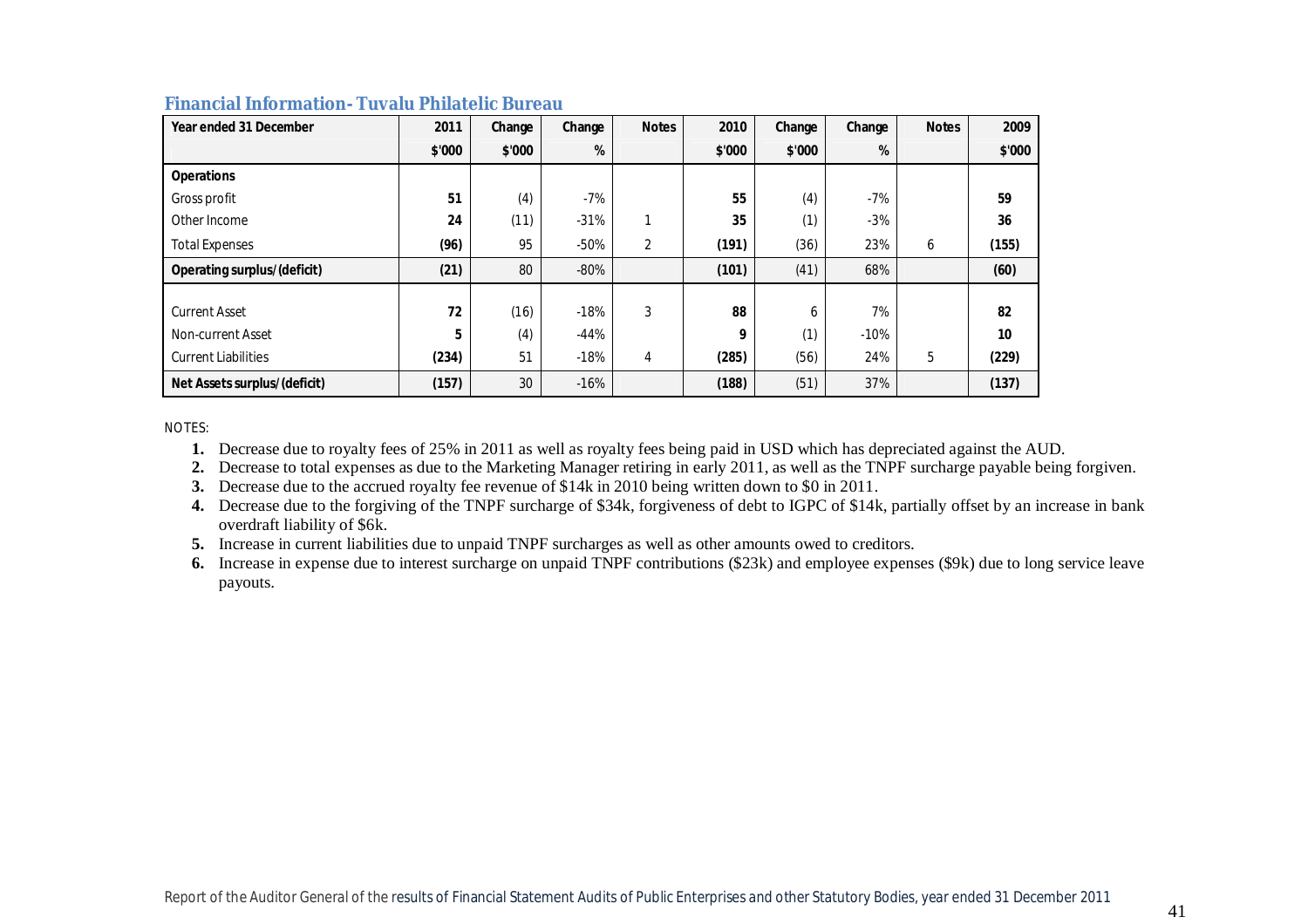# **Tuvalu Telecommunication Corporation**

# **Activities**

The Tuvalu Telecommunications Corporation (TTC) is constituted under the provisions of the *Tuvalu Telecommunications Act*. It is charged with carrying on the business of supplying telecommunications services and is able to establish, conduct, work, operate, and maintain telecommunications services and systems within and outside Tuvalu. The TTC is given an exclusive right to operate these services and system.

# **Audit opinion**

The audit of the TTC for the period ending 31 December 2011, an Unqualified Audit Report with an emphasis of matter surrounding the deficiency of working capital and shareholder equity was issued (2010 - Unqualified Audit Report with an emphasis of matter surrounding the deficiency of working capital and shareholder equity) .

# **Key issues**

# HIGH OPERATIONAL AND FINANCIAL RISK

The TTC's financial position and operating performance over the years has been deteriorating significantly, which has resulted in cash flow issues, a working capital deficiency, negative shareholders equity and losses over the past four years.



#### GOING CONCERN

The TTC's liquidity position has been the main concern resulting in the emphasis of matter issued. The impact of the deficiency of working capital, net loss and deteriorating cash flow will further give rise to liquidity and solvency risk. The TTC's Net Asset and Net Loss trend for the period 31 December 2008 to 31 December 2011 are as follows:

Report of the Auditor General of the results of Financial Statement Audits of Public Enterprises and other Statutory Bodies, year ended 31 December 2011 **42** Analysis of the state of the state of the state of the state of the state of the state of the state of the state of the state of the state of the state of the state of the state of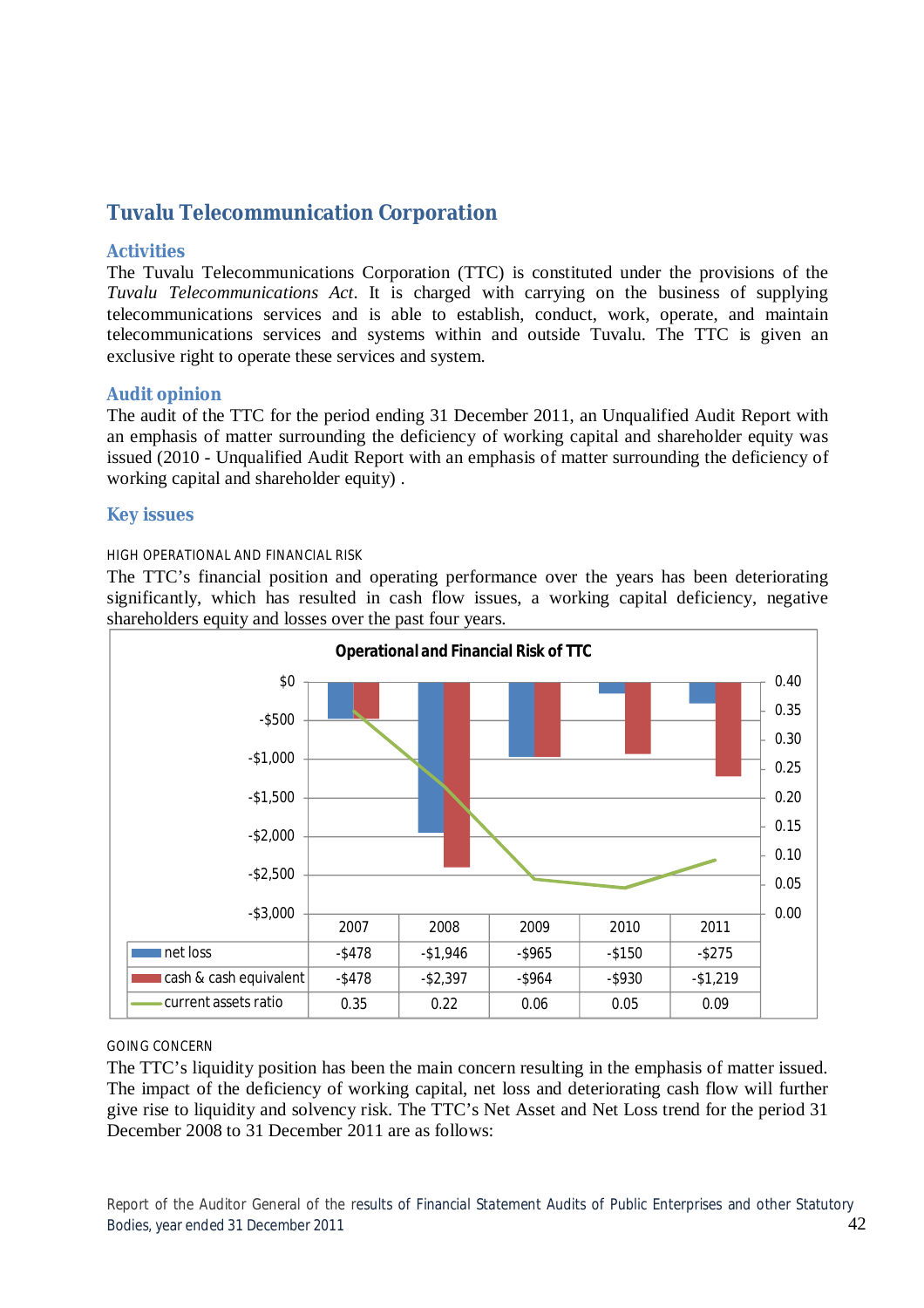

Liquidity and solvency risk will be an issue for the TTC if nothing is done to mitigate the issues.

# DEFICIENCY IN WORKING CAPITAL/FINANCIAL PERFORMANCE

TTC incurred an operating loss after income tax expense of \$275k for the year ended 31 December 2011 (2010: \$151k) and, as at that date it had a net deficiency in working capital of \$2,554k (2010: \$2,430k).

The TTC's financial performance has continued to deteriorate over the years. There does not appear to be a firm strategy in place to reverse this situation. The bank overdraft position and cash flow have also continued to deteriorate. Most telecommunication companies in the region that are in a monopoly situation do not have this trend.

We also note with the increasing use of VOIP (Skype), the TTC will come under increasing pressure due to the loss of the traditional form of telecommunications income.

### FRAUD POLICY AND TRAINING

The TTC does not have a formal documented policy in relation to fraud. The fraud policy should require training and awareness sessions to be provided to staff and specify the disciplinary actions to be undertaken by the TTC in the event of a fraud.

#### FIXED ASSETS POLICIES AND INSURANCE TO BE CONSIDERED

The TTC does not have a fixed assets policy in place. Without a proper fixed asset policy, the management of the TTC's assets may be weak.

The TTC does not have any insurance or reserve in place to cover losses over fixed assets especially losses due to fire, or natural disasters. Any breakdown in key assets could cause a major disruption to the TTC's ability to deliver its services if recovery procedures are not implemented in a timely manner.

#### HIGH INTEREST RATES ON OVERDRAFT ACCOUNT

The TTC's overdraft account is currently incurring an interest of 12% per annum. This year the finance cost for the entity was \$140,705 (2010: \$124,363). As a result of the high interest and overdraft balance, the TTC is incurring a significant financing cost. This has led to a significant pressure being placed on its liquidity.

Report of the Auditor General of the results of Financial Statement Audits of Public Enterprises and other Statutory Bodies, year ended 31 December 2011 **43** Analysis of the state of the state of the state of the state of the state of the state of the state of the state of the state of the state of the state of the state of the state of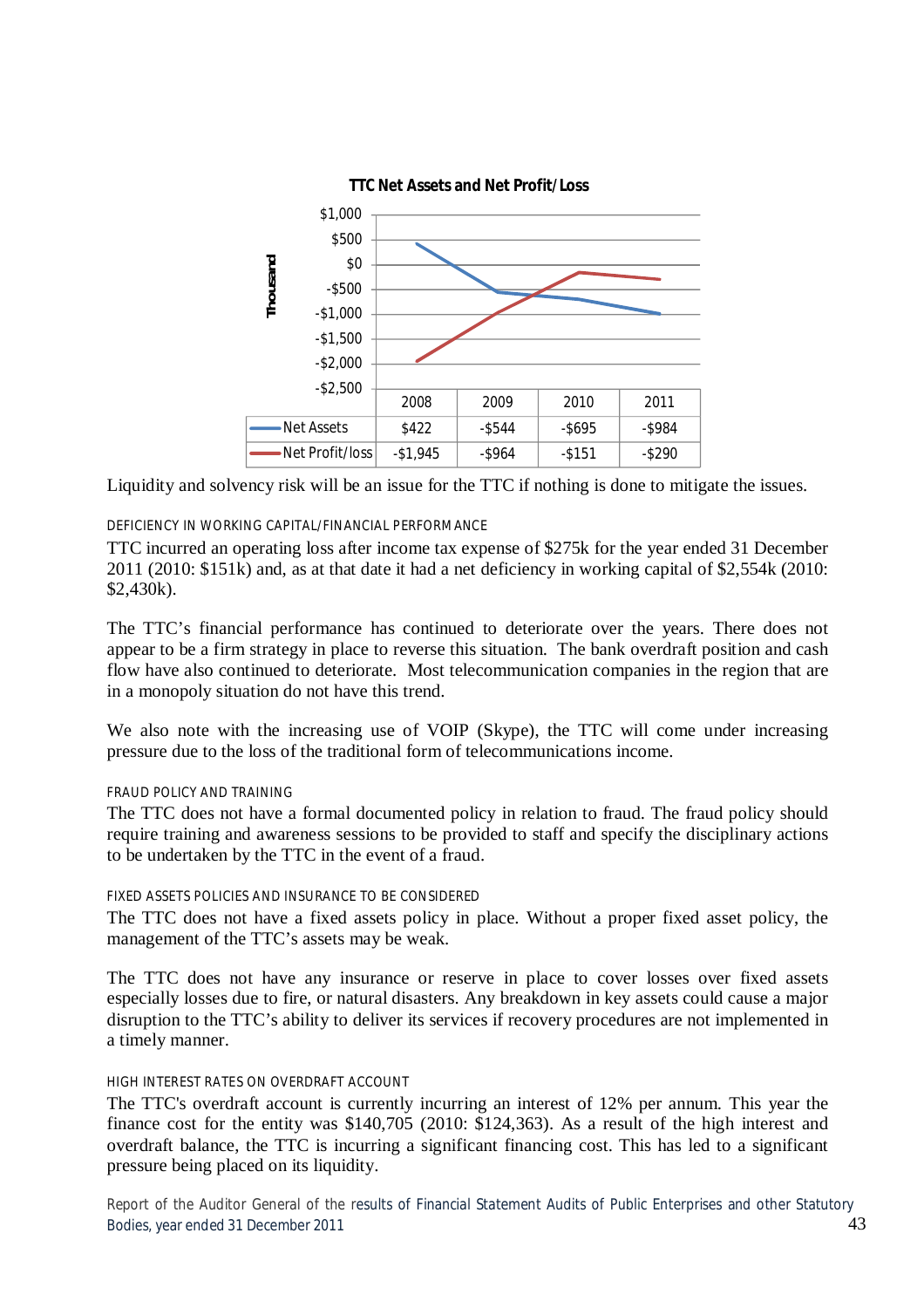#### MORE TRAINING TO STAFF TO BE PROVIDED

TTC staff had difficulties in generating reports from the TTC's accounting system (MYOB). This is mainly due to staff not having adequate knowledge, skills and experience to effectively operate and fully utilize the accounting software. We noted that the quality of reconciliations have eroded compared to prior years. The number of errors and audit differences were higher in 2011 than in past years.

# **Control Issues**

We identified scope for improvement in the following areas:

- $\triangleleft$  reconciliation of inventories;
- $\triangle$  review of journal entries;
- $\triangle$  strengthening of financial and internal controls;
- $\triangle$  correction of anomalies in property, plant and equipment;
- $\triangleleft$  deficiencies in general IT controls;
- $\triangleq$  disclosure of intangible assets in compliance with IFRS;
- $\cdot$  review depreciation rates over property, plant and equipment;
- $\triangleleft$  reconciliation of income tax payable:
- $\div$  improvement of revenue recognition policies to comply with IFRS;
- perform calculations of employee benefits according to IFRS; and
- monitoring of staff leave balances to be improved.

These and other matters have been formally raised in a management letter to the Board.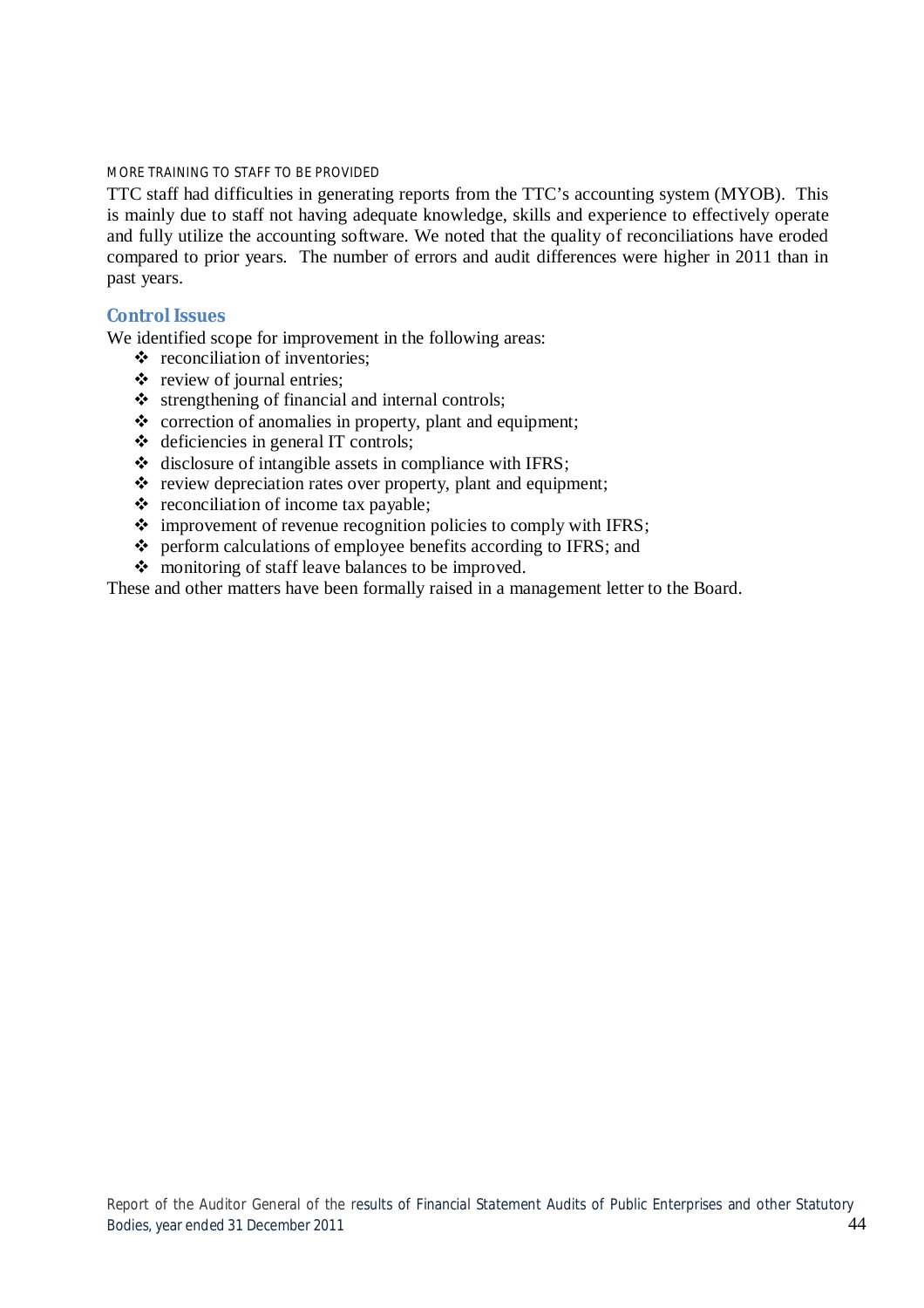| Year ended 31 December      | 2011     | Change | Change | <b>Notes</b>   | 2010    | Change | Change | <b>Notes</b> | 2009    |
|-----------------------------|----------|--------|--------|----------------|---------|--------|--------|--------------|---------|
|                             | \$'000   | \$'000 | %      |                | \$'000  | \$'000 | %      |              | \$'000  |
| <b>Operations</b>           |          |        |        |                |         |        |        |              |         |
| Revenue                     | 1,608    | (4)    | 0%     |                | 1,612   | 508    | 46%    | 3            | 1,104   |
| Expenses                    | (1, 743) | 111    | 7%     |                | (1,632) | (297)  | $-15%$ | 4            | (1,929) |
| Financing cost              | (141)    | 17     | 14%    |                | (124)   | 9      | 8%     |              | (115)   |
| Tax Expense                 | (15)     | 9      | 150%   |                | (6)     | (18)   | $-75%$ |              | (24)    |
| Operating surplus/(deficit) | (291)    | (141)  | 94%    |                | (150)   | 814    | $-84%$ | 5            | (964)   |
|                             |          |        |        |                |         |        |        |              |         |
| <b>Current Assets</b>       | 262      | 147    | 128%   | 1              | 115     | (43)   | $-27%$ | 6            | 158     |
| Non-current assets          | 2,202    | (188)  | $-8%$  | $\overline{2}$ | 2,390   | (204)  | -8%    |              | 2,594   |
| <b>Current Liabilities</b>  | (2,816)  | 271    | 11%    |                | (2,545) | (77)   | $-3%$  |              | (2,622) |
| Non-current liabilities     | (632)    | (22)   | $-3%$  |                | (654)   | (20)   | $-3%$  |              | (674)   |
| Net assets (at 31 December) | (984)    | (290)  | 42%    |                | (694)   | (150)  | 28%    |              | (544)   |

#### **Financial Information – Tuvalu Telecommunication Corporation**

NOTES:

- **1.** Increase in current assets is due to the increase in trade and other receivables by \$162k in 2011, other assets by \$2k partially offset by the decrease in cash by \$14k and Inventories by \$2k in 2011.
- **2.** Consistent with 2010, decrease in non-current assets result from the decrease in property, plant and equipment by \$188k due to deprecation.
- **3.** Increase in revenue due to increase in telephone revenue \$105k, increase in GoT Grant revenue \$264k, Licence fee revenue \$75k and other income increasing by \$134k.
- **4.** Decrease in expenses due to decrease in doubtful debt expense \$113k, a decrease in personnel expenses \$41k and decreases in other operating expenses related to rent subsidies \$100k and satellite charges \$52k.
- **5.** Decrease in deficit due to the increase in revenue from debt recovery and phone rental, as well as decrease in doubtful debts expense and other operating expenditure.
- **6.** Decrease in current assets due to reduction in trade and other receivables of \$53k partially offset by an increase in cash and cash equivalents of \$14k.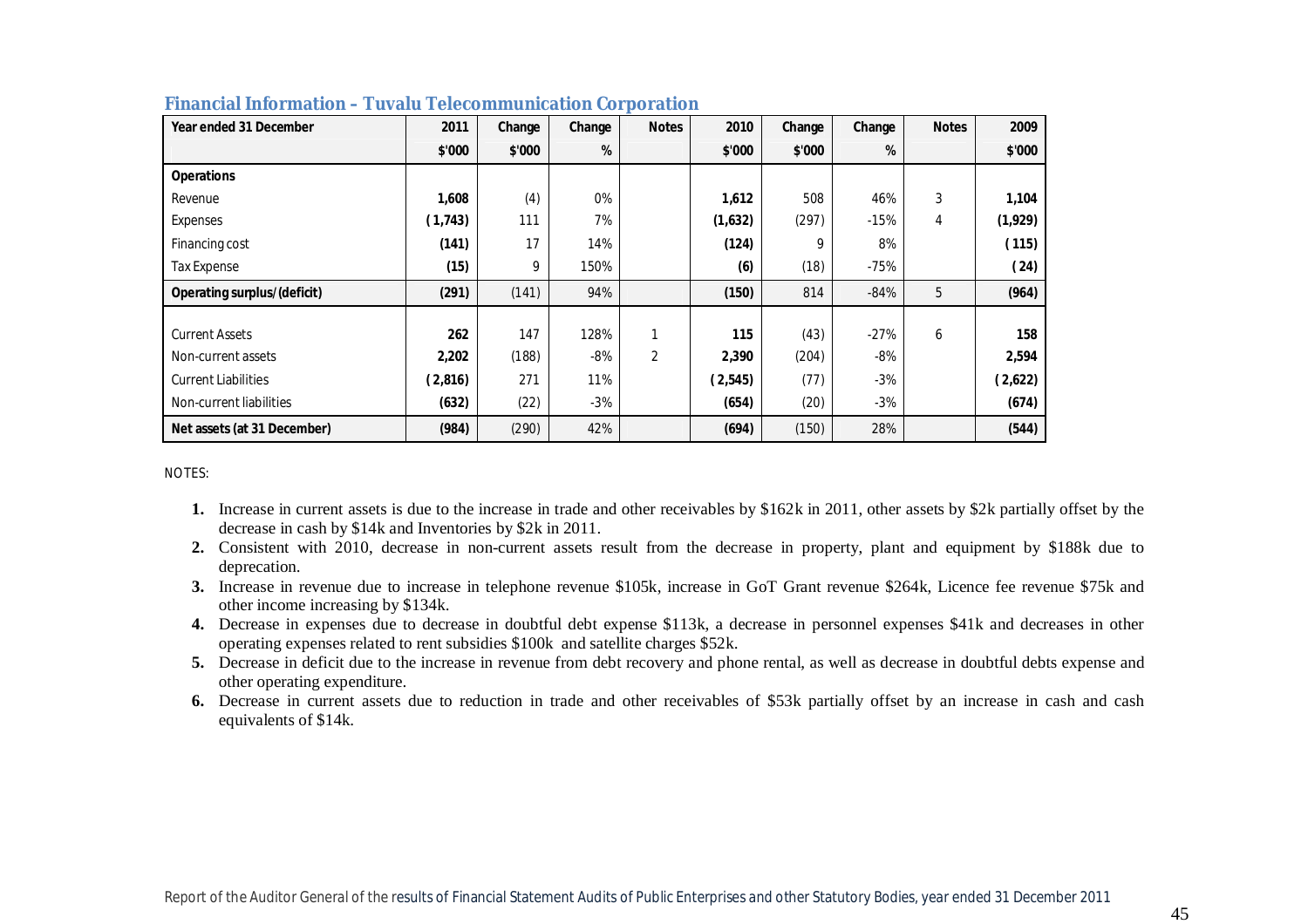# **Vaiaku Lagi Hotel**

# **Activities**

The Vaiaku Lagi Hotel (VLH) is constituted under the provisions of the *Vaiaku Lagi Hotel Corporation Act*. It is charged with carrying on the business of operating a hotel, including the running and management of restaurants, refreshment rooms, tearooms, coffee shops, accommodation facilities, bars and entertainment. Its functions include dealing in foods, drinks, and other products in the course of the business, fitting out and furnishing rooms, and providing laundry services.

# **Audit opinion**

The audit of the VLH financial report for the year ended 31 December 2011 resulted in an unqualified Audit Report (2010 – unqualified).

# **Key issues**

#### PROFITABILITY OF BAR AND KITCHEN TO BE IMPROVED

The bar and food departments have incurred low and declining gross profits in the 2011 financial year. The analyses of the gross profits of the two departments for the last four years are:



#### **Trend in Gross profit from food and beverage sales**

#### FINANCIAL PERFORMANCE

The VLH continues to operate unprofitably and there does not appear to be any significant steps taken to reverse this trend. Gross margins have worsened compared to prior year. The gross margin from food shows losses since 2010, which suggests poor management of this department. Sales of beverage have high margins and contribute positively to all VLH operations.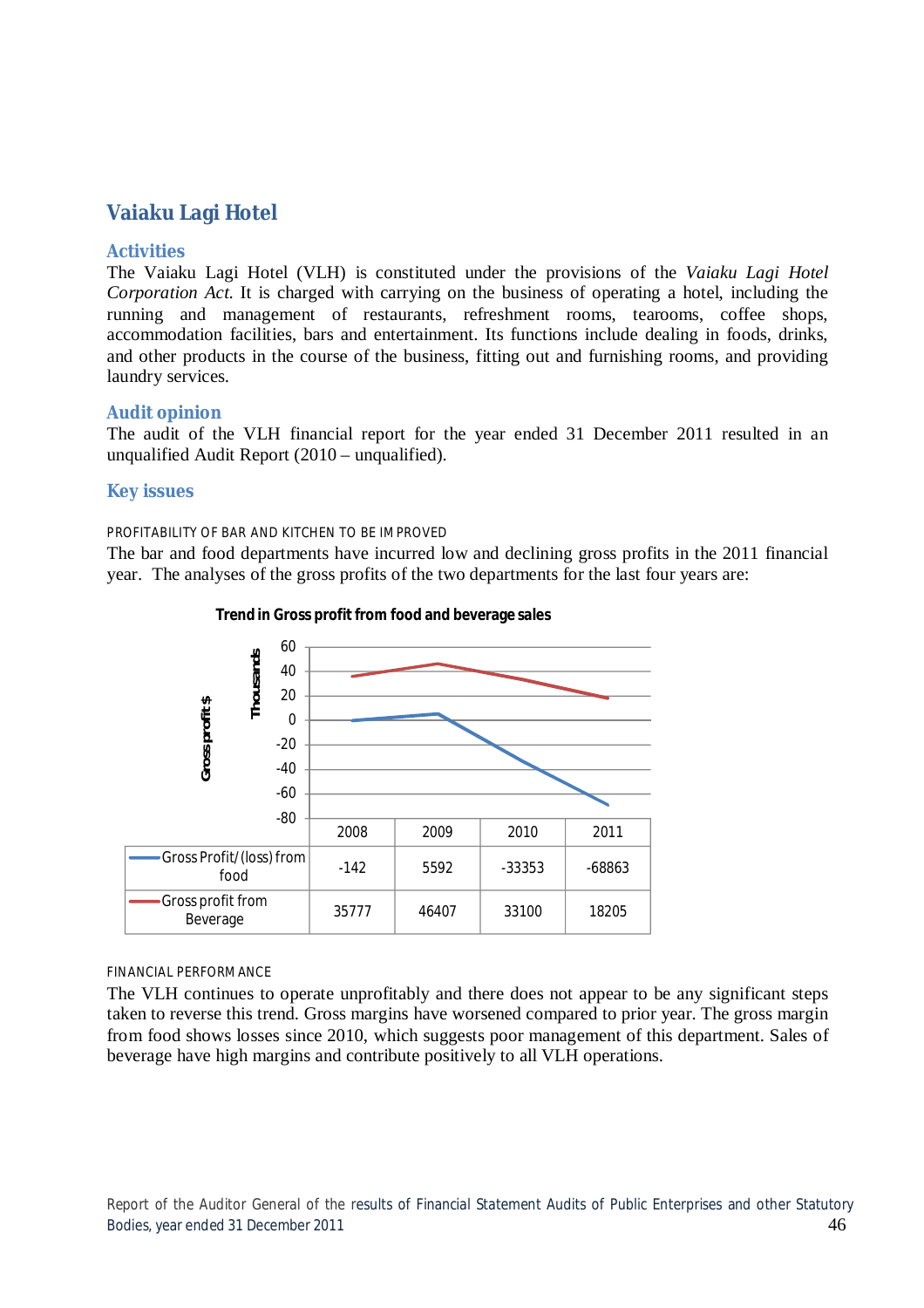#### CORPORATE GOVERNANCE TO BE IMPROVED

The VLH does not have in place a formal and documented corporate governance framework. In the absence of sound corporate governance policy and procedures, there may be misunderstandings on the respective roles and accountabilities of the management and board of directors. There was no fraud policy in place, nor was any training undertaken with staff in relation to fraud. Allowance payments were made to directors who were not permitted to receive allowances from VLH under the PE Act.

#### ACCOUNTING IMPROVEMENTS

The value of the VLH is not properly reflected in the financial statements and could be understated. A valuation needs to occur to ensure that the value of the building and improvement is properly reflected in the financial statements.

The aged debtor listing contains debts which are no longer recoverable. With proper assessment and approval of the board, these debts should be written off.

#### **Control issues**

We identified scope for improvement in the following areas:

- $\triangleleft$  authorisation and review of significant journals;
- $\div$  implementation of a computerized accounting environment;
- $\triangle$  reconciliations of general ledger to accounts receivable and trade payables;
- $\triangle$  strengthening of review process for reconciliations;
- $\div$  improvement of debt collection; and
- improvement of financial and internal controls.

These and other matters have been formally raised in a management letter to the Board.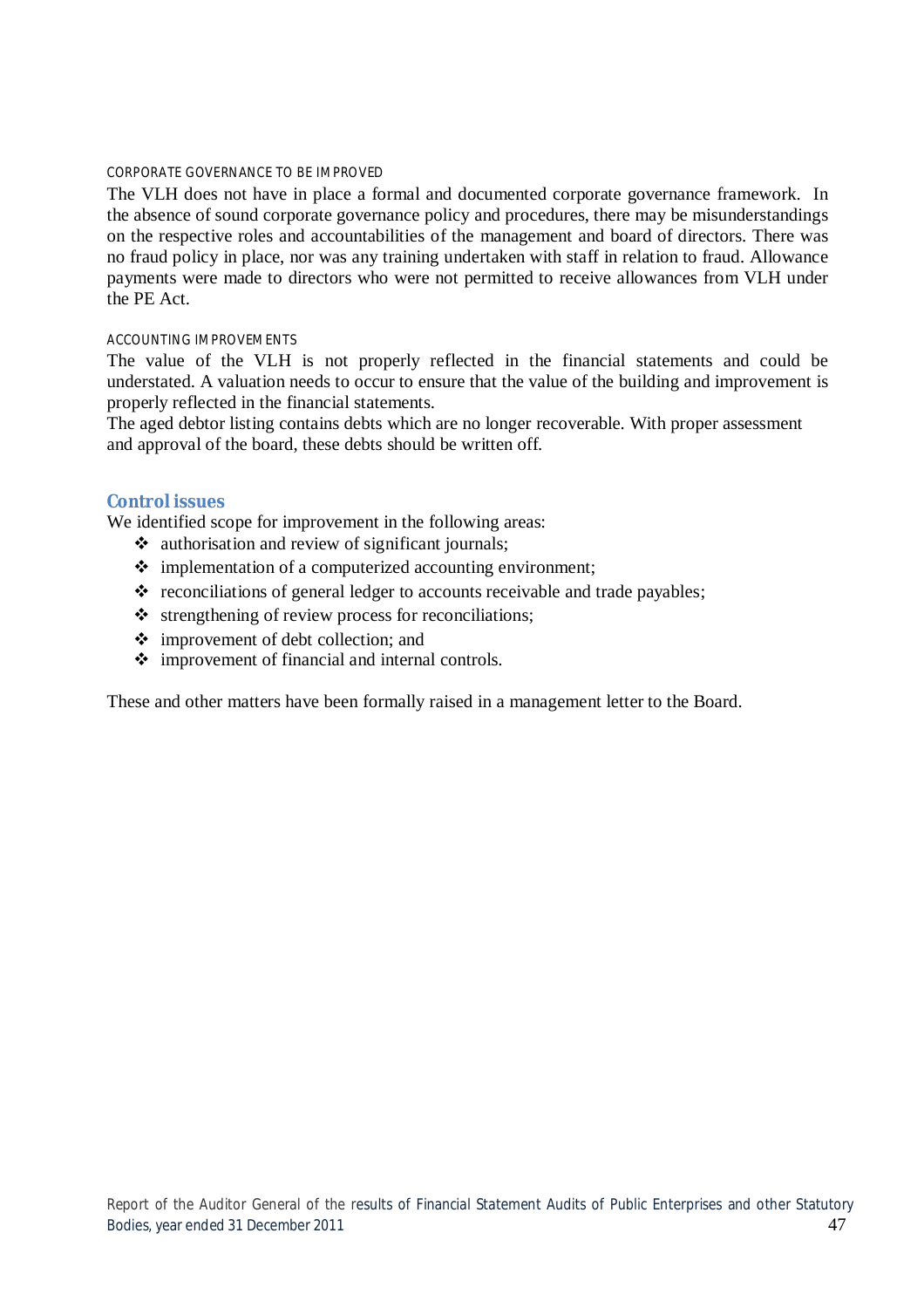| Year ended 31 December      | 2011   | Change | Change | <b>Notes</b> | 2010   | Change | Change | <b>Notes</b> | 2009   |
|-----------------------------|--------|--------|--------|--------------|--------|--------|--------|--------------|--------|
|                             | \$'000 | \$'000 | %      |              | \$'000 | \$'000 | %      |              | \$'000 |
| <b>Operations</b>           |        |        |        |              |        |        |        |              |        |
| Revenue                     | 456    | (119)  | $-21%$ | 3            | 575    | 2      | 0%     |              | 573    |
| Other operating income      | 111    | 34     | 44%    | 1            | 77     | 43     | 126%   | 6            | 34     |
| Cost of Sales               | (346)  | 29     | $-8%$  |              | (375)  | (57)   | 18%    |              | (318)  |
| Expenses                    | (281)  | 43     | $-13%$ | 2            | (324)  | (14)   | 5%     |              | (310)  |
| Operating surplus/(deficit) | (61)   | (13)   | $-27%$ |              | (47)   | (25)   | 144%   |              | (22)   |
| <b>Current Assets</b>       | 141    | 6      | 4%     |              | 135    | (18)   | $-12%$ |              | 153    |
| Non-current assets          | 58     | (23)   | $-28%$ | 4            | 81     | 19     | 31%    |              | 62     |
| <b>Current Liabilities</b>  | (169)  | (43)   | 34%    | 5            | (126)  | (47)   | 59%    | 8            | (79)   |
| Net assets (at 31 December) | 30     | (60)   | 10%    |              | 90     | (46)   | $-34%$ |              | 136    |

### **Financial Information - Vaiaku Lagi Hotel**

NOTES:

**1.** Increase due to internet charges of \$15k and rental of old hotel out for the majority of 2011 for \$17k

**2.** Decrease due to decrease in doubtful debts expense in 2011 of \$24k, other expenses, electricity \$3k. These decreases in expenses were partially offset by employee expense increase of \$6k due to increases in salaries for staff.

**3.** Decrease due to decrease in accommodation sales \$44k, food \$44k, and bar sales of \$30k. Due to the decrease in accommodation sales, bar and food sales decreased accordingly with less demand from occupants.

**4.** Decrease due to depreciation \$29k offset by purchases of washing machines and air conditioners \$6k.

**5.** Increase in current liabilities primarily due to outstanding room tax \$47k which was incurred in 2011.

**6.** Increase in other operating income due to increase in internet charges, hotel laundry and function rental.

**7.** Increase in cost of sales surrounding increases in room rental and food costs.

**8.** Increase due to other payables increasing.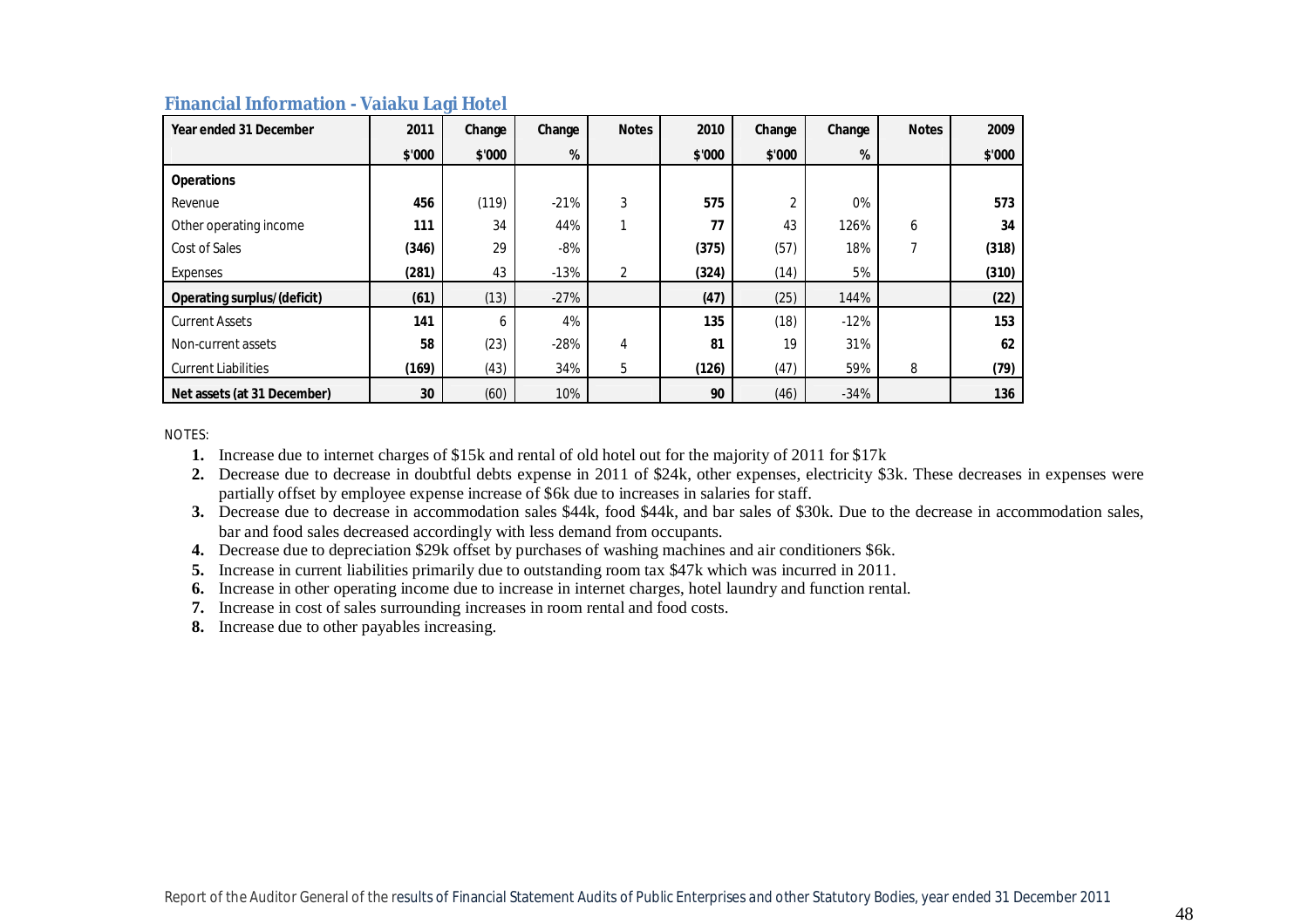# **National Fishing Corporation of Tuvalu**

# **Activities**

The National Fishing Corporation of Tuvalu (NAFICOT) is required to comply with the *Public Enterprises (Accountability and Performance) Act*. The main requirement is that the NAFICOT's principal objective is to be a successful beneficial enterprise.

# **Audit Opinion**

No set of financial statements were presented for audit for 2011. The last set of financial statements prepared by the National Fishing Corporation of Tuvalu was in 1999. They were qualified on the issues of incorrect comparative information, lack of proper accounting records and no effective system of internal controls. This is considered to be unacceptable.

*Recommendation 23: That PERMU and the GoT continue to request and follow up with NAFICOT financial statements for the past 12 years. In the event that the NAFICOT refuse to submit financial statements, take action to wind them up in accordance with the Public Enterprises (Accountability and Performance) Act and the Companies Act.*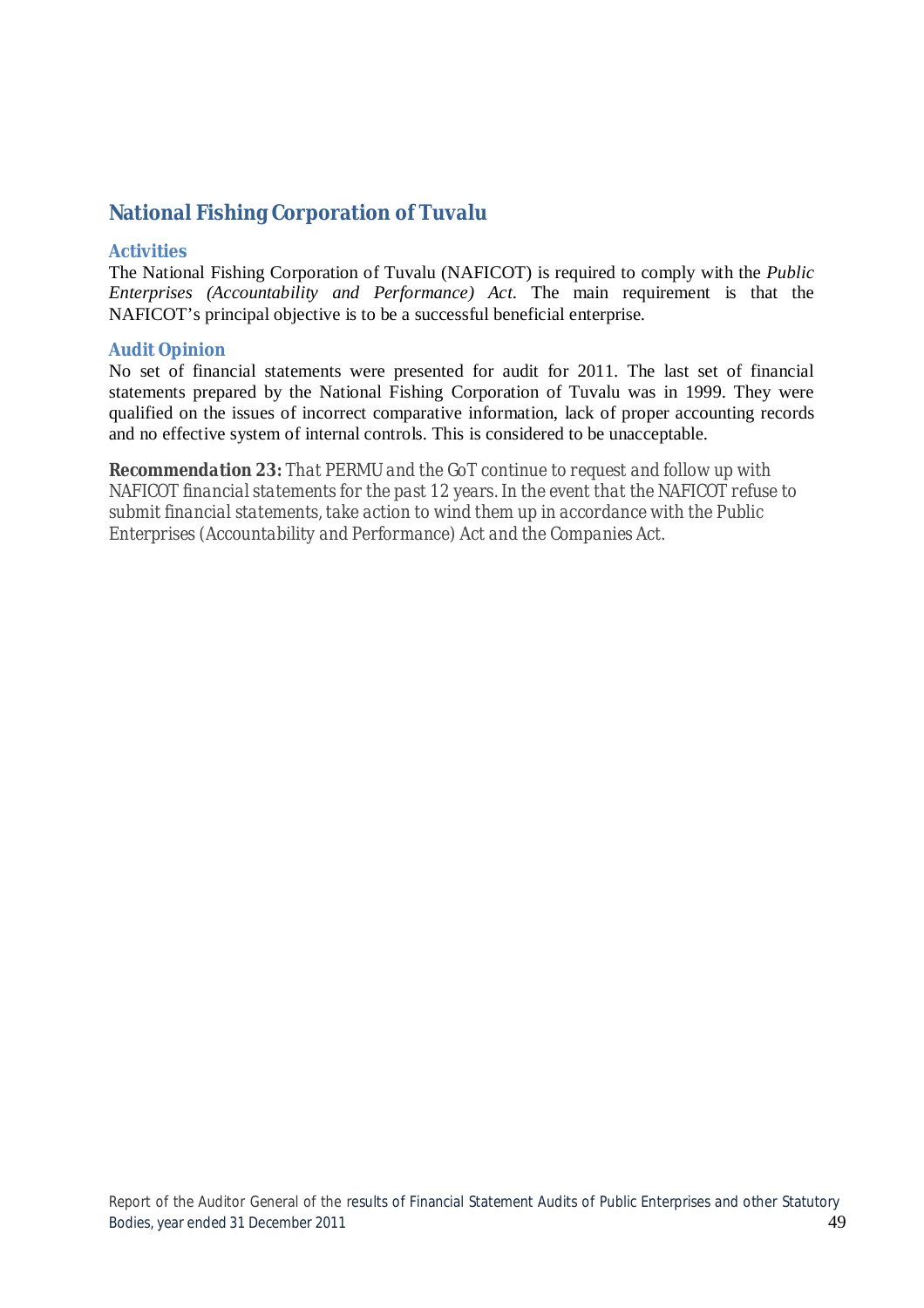# Audit results: Public Beneficial Enterprises

# **Tuvalu Maritime Training Institute**

# **Activities**

The Tuvalu Maritime Training Institute (TMTI) is constituted under the provisions of the *Tuvalu Maritime Training Institute* Act 2008. It is charged with carrying on maritime training including the assessment of competence of seafarers and the issuance of assessment certificates attesting that competence. The primary functions of TMTI are to operate training vessels, to buy, sell or import food and drinks for training use, to operate workshop facilities, and to charge for its services and training as the board determines.

# **Audit opinion**

The audit of the TMTI for the periods ending 31 December 2010 and 31 December 2011 both resulted in a Qualified Independent Audit Report. The qualification for 2010 and 2011 accounts was based on the uncertainties surrounding the inventories balances and the subsequent effect on the inventory consumption figures on the income statement.

# **Key issues**

# LACK OF STOCK COUNTS ON INVENTORY AND ASSETS

The TMTI had not performed any stock counts during 2010 and 2011. Regular stock counts using the asset register should be performed during the year to monitor theft and consumption statistics in order to further plan and budget. No stocktake procedures were documented which increases the risk that stocktakes are performed inconsistently and not to a high standard.

#### MANAGEMENT OF DEBTORS

Accounts receivable sales and overdue debts are not being followed up or actioned. In 2011 over 97% of the Accounts receivable raised is unlikely to be collected. If debtors are not paying their debts, after multiple attempts to request payment from the debtor, the TMTI should commence legal action to recover the amount. The cashflow of the TMTI and also the ability for the TMTI to continue as a going concern is affected by the non collection of debts. With more diligence surrounding the follow up and collection of these debts, the TMTI's cash flow position and future sustainability will improve.

#### PAY AS YOU EARNED (PAYE) TAX OWED TO GOT.

The TMTI owes a substantial amount of money for PAYE taxes to the GoT. This has not been paid due to a disagreement with the GoT surrounding the TMTI receiving full payment of scholarship monies due to TMTI. In order to solve this issue, the TMTI should formally correspond with the GoT to mutually arrange to forgive these debts and agree on a payable amount, and to eliminate these assets and liabilities off each other's accounts. Tax obligations are different from debts and TMTI risks prosecution for failure to pay PAYE tax to GoT.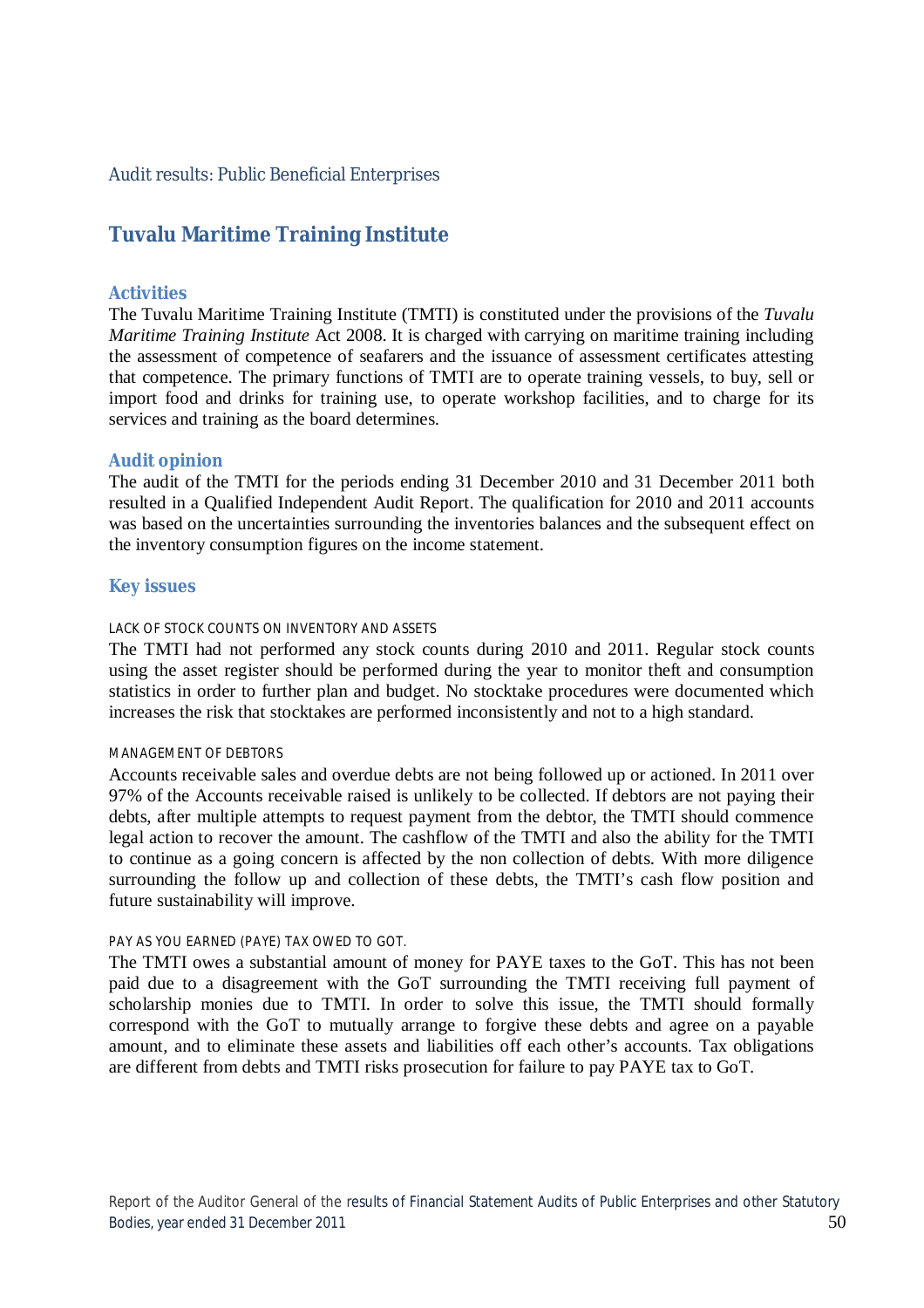#### FINANCIAL STATEMENT PREPARATION

The financial statements for 2010 and 2011 required a significant amount of re-work to be compliant with International Financial Reporting Standards (IFRS). This included re-working the Financial Statements and notes to the Financial Statements. A comprehensive review of the TMTI's financial statements by the accountant and responsible staff for compliance is required before being presented for audit.

#### LACK OF DOCUMENTATION OF ACCOUNTING PROCESSES AND DECISIONS (INCLUDING FRAUD POLICIES)

No accounting processes or accounting decisions were documented at the TMTI. Without written instructions, processes are not performed consistently, there is no guidance to follow and processes will be performed potentially without improper authorisation. Significant processes should be drafted and then approved by the Board. File notes should be written, signed off and approved by the CEO for any accounting decisions made and implemented.

#### ALLOWANCE TO DIRECTORS

Allowance payments were made to directors who were not permitted to receive allowances from TMIT under the PE Act.

# **Control issues**

We identified scope for improvement in the following areas:

- ❖ budget analysis:
- $\triangleleft$  segregation of duties;
- \* management of inventory:
- management of debtors;
- backups of computer systems;
- ❖ documentation of policies and procedures; and
- $\div$  review and approval of recharges.

These and other matters have been formally raised in a management letter to the Board.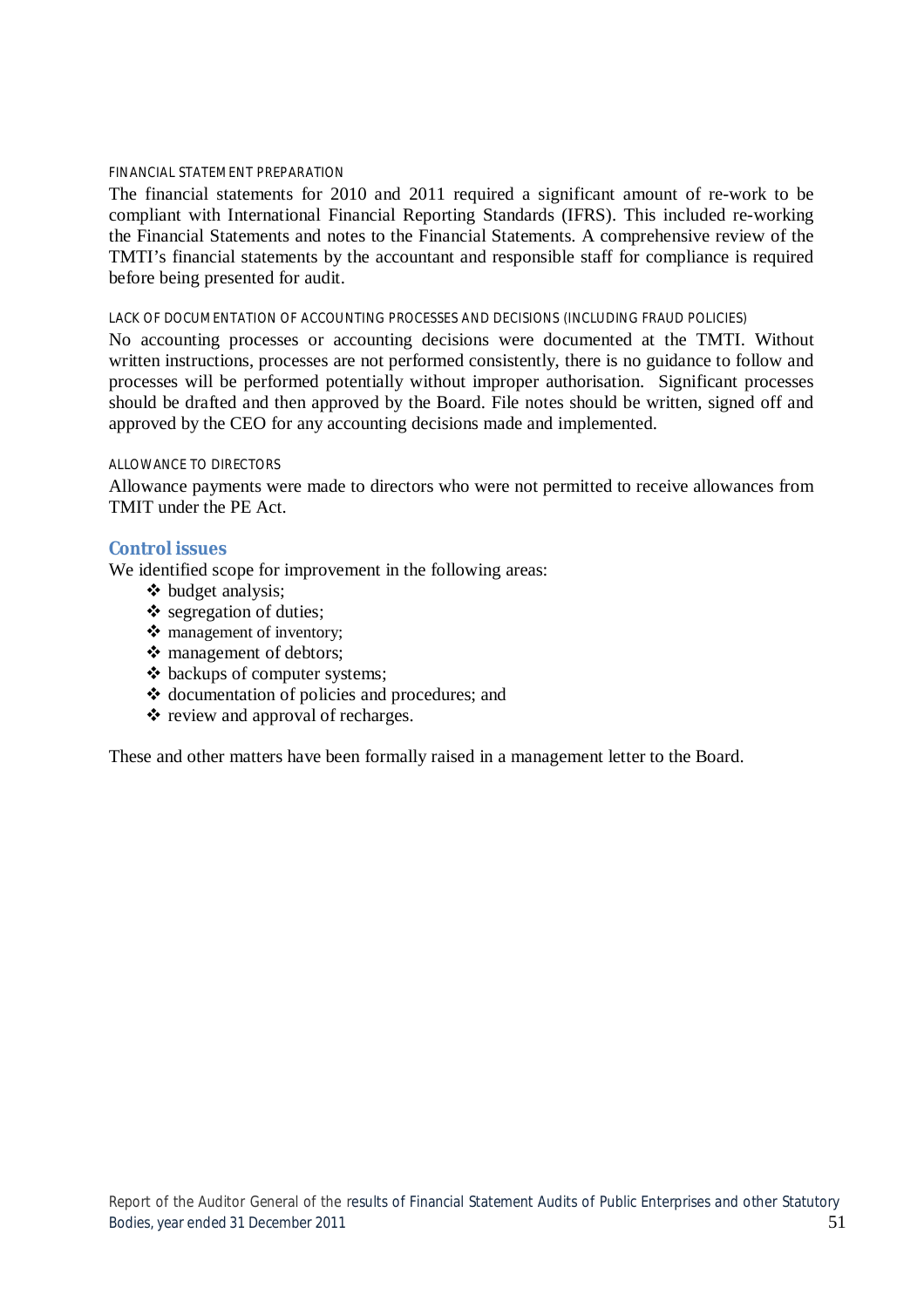| Year ended 31 December              | 2011    | Change | Change | <b>Notes</b> | 2010     | Change | Change | <b>Notes</b>   | 2009    |
|-------------------------------------|---------|--------|--------|--------------|----------|--------|--------|----------------|---------|
|                                     | \$'000  | \$'000 | %      |              | \$'000   | \$'000 | %      |                | \$'000  |
|                                     |         |        |        |              |          |        |        |                |         |
| <b>Operations</b>                   |         |        |        |              |          |        |        |                |         |
| Revenue                             | 501     | 5      | 1%     |              | 496      | (14)   | $-3%$  |                | 510     |
| Other Income                        | 121     | (16)   | $-12%$ |              | 137      | 4      | 3%     |                | 133     |
| <b>Total Expenses</b>               | (713)   | 609    | $-46%$ | 3            | (1, 322) | (640)  | 94%    | $\overline{2}$ | (682)   |
| Tax Expense                         | (2)     | 2      | -50%   |              | (4)      | (4)    | 0      |                |         |
| <b>Operating surplus/(deficit)</b>  | (93)    | 600    | $-87%$ |              | (693)    | (654)  | 1677%  |                | (39)    |
|                                     |         |        |        |              |          |        |        |                |         |
| <b>Current Asset</b>                | 573     | 21     | 4%     |              | 552      | (599)  | $-52%$ | 1              | 1,151   |
| Non-Current Asset                   | 6,001   | (45)   | $-1\%$ |              | 6,046    | (6)    | 0%     |                | 6,052   |
| <b>Current Liabilities</b>          | (5,799) | (70)   | 1%     |              | (5, 729) | (88)   | 2%     |                | (5,641) |
| <b>Net Assets surplus/(deficit)</b> | 775     | (94)   | $-11%$ |              | 869      | (693)  | $-44%$ |                | 1,562   |

#### **Financial Information - Tuvalu Maritime Training Institute**

Notes:

**1.** Decrease in current asset in 2010 due to the allowance for credit impairment for receivables being properly assessed. The amount of receivables considered unlikely to be recovered was revised and increased by \$630k

**2.** Increase in expenditure was due to the allowance for credit impairment being properly assessed in 2010 and the amount of receivables unlikely to be recovered revised. This had the effect of a one off increase in bad debts expenses of \$630k.

**3.** Decrease in expenditure is due to the one off bad debts expense in 2010, not recurring in 2011. The increase of expenditure in 2010 and 2011 (excluding the bad debt provision in 2010) is due to trainees living expenses increasing, increase in other expenditure, partially offset by a decrease in teaching expenses due to removal of the salary supplements.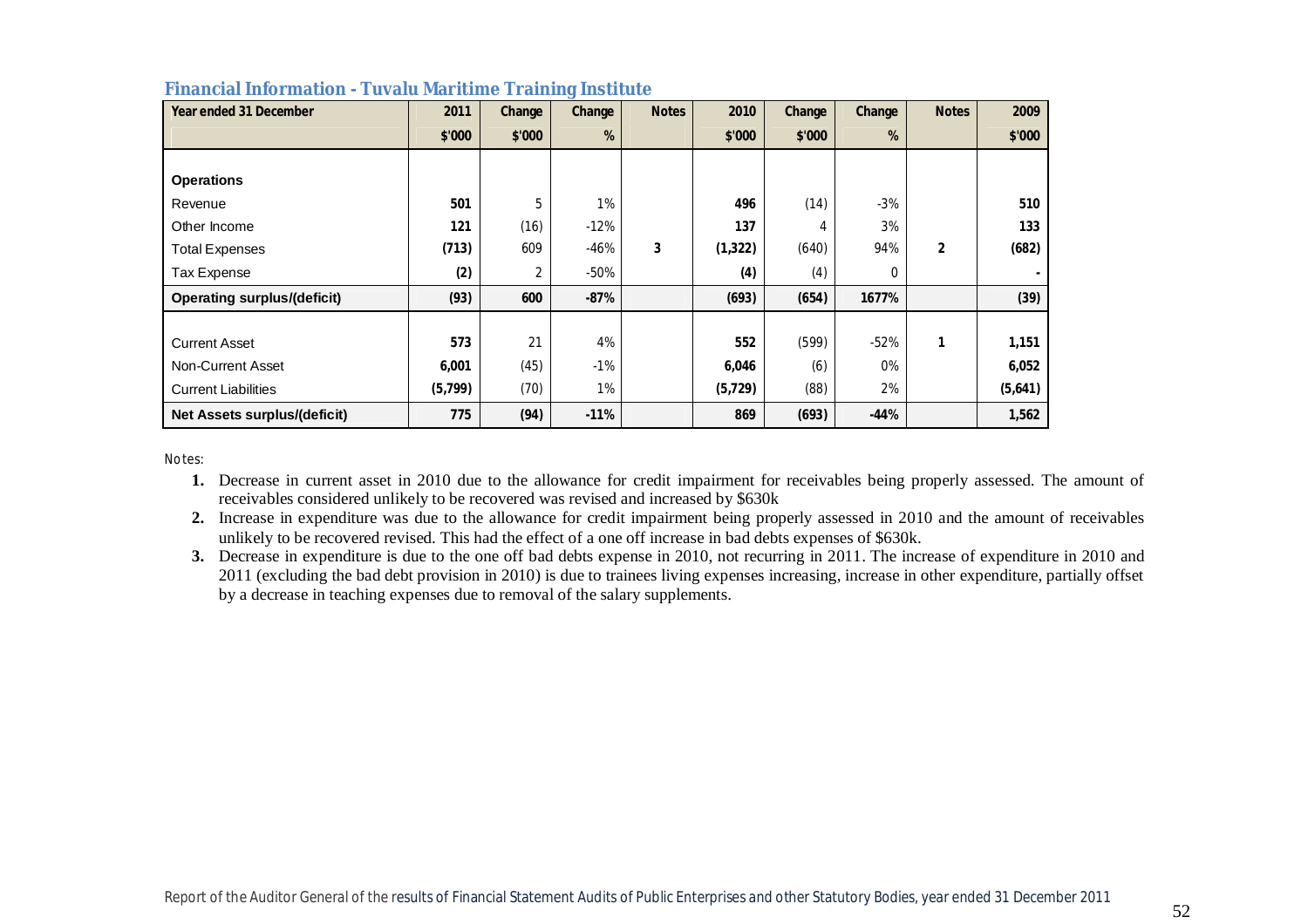# Audit results: Statutory Enterprises

# **Tuvalu National Provident Fund**

# **Fund activities**

The Tuvalu National Provident Fund (TNPF) is constituted under the *National Provident Fund Act 2008*.The TNPF board is responsible for collecting of contributions, payments of benefits and administration expenses, investing and accounting for all money collected, paid or invested under the *National Provident Fund Act 2008*. The Board, on behalf of the members, subject to ministerial oversight is responsible for setting levels of contributions, appointing investment managers and the general administration of the Fund.

# **Audit opinion**

The audit of the TNPF financial report for the 31 December 2011 resulted in unqualified Independent Audit Report (2010 – unqualified).

#### **Key issues**

#### INABILITY TO GENERATE LOAN REPORTS AT BALANCE DATE

The TNPF is unable to generate effective loan reports from their loans management system. The following reports were not able to be produced:

- daily arrears report to assist in identifying customers who fail to make repayments by due date;
- loan arrears by members account for the year ended 31 December 2011; and
- back dated reports for audit.

These reporting limitations have made it difficult for the TNPF to effectively manage and monitor loans falling into arrears. This has attributed to the high level of arrears on members' loans.

The TNPF needs to consider upgrading the loans management system to generate the reports highlighted above. This will allow the TNPF to effectively monitor arrears, effectively manage the loans portfolio and to minimise the level of accounts falling into arrears. In addition, training should be provided to staff to enhance their understanding and to increase their usage of the loans system.

#### LIMITED FOLLOW UP ON OUTSTANDING CONTRIBUTIONS AND SURCHARGES

As at 31 December 2011 approximately \$314k is owed to the Fund for surcharges of 5% levied to employers who fail to make contribution on their employees' behalf.

In order to reduce these arrears, the enforcement section of the TNPF needs to be strengthened in terms of increasing skills and expertise; improvement of policies and procedures; and regular and accurate reporting.

#### IT SKILLS AND EXPERTISE OF STAFF

The TNPF continues to face numerous system issues since the installation of its core system the LMS (Loans Management System) in 2008. The major issue noted during audit relates to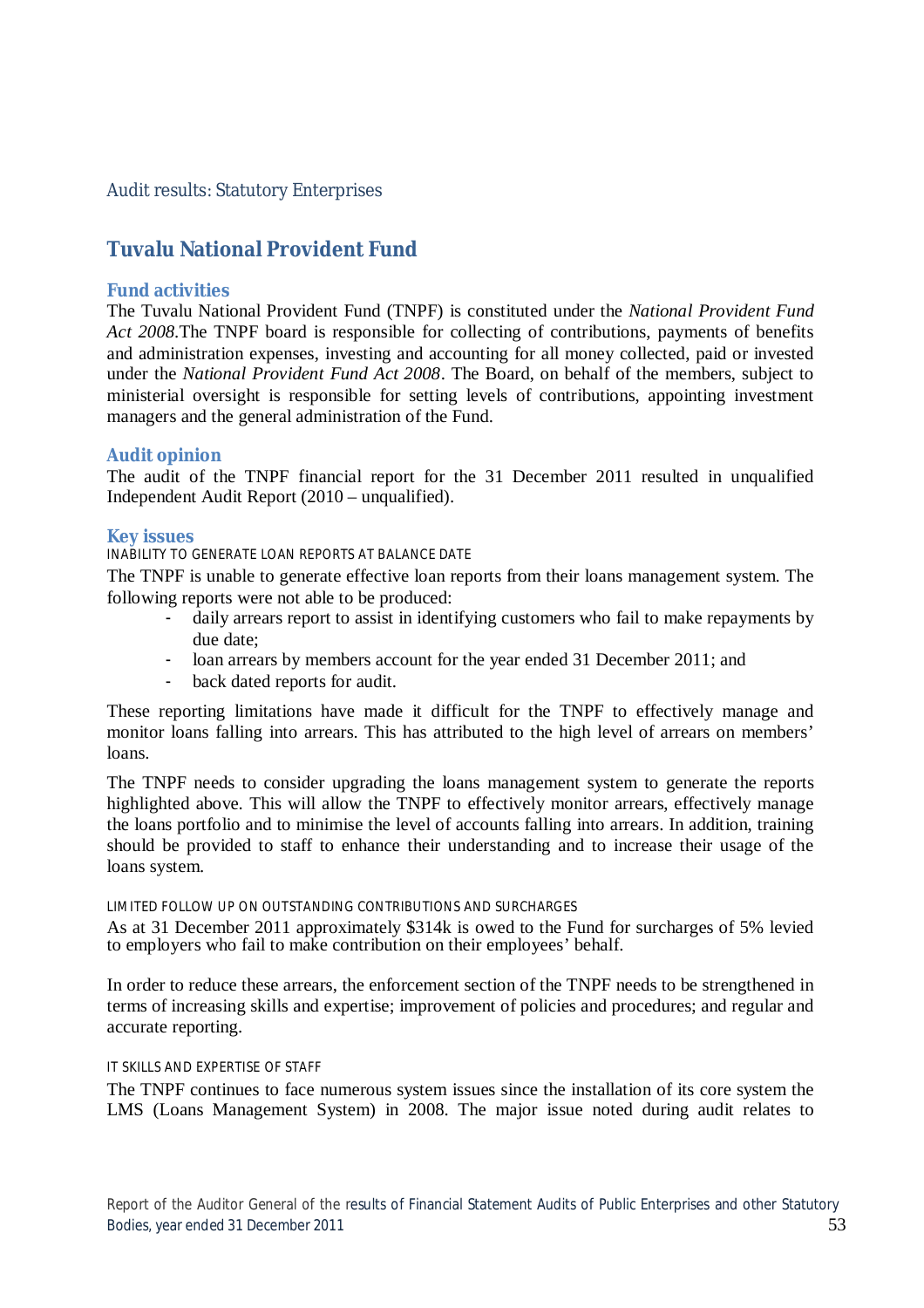unidentified variances between members' loan balances and contributions in the LMS compared with the general ledger.

The TNPF's IT support revealed that the LMS is capable of extracting reports. However, due to the lack of skills and expertise in using the LMS, staff are unable to extract management reports.

The TNPF needs to resolve all system related issues on a timely basis and provide staff with proper effective training on the use of the LMS and the members contribution recording system.

#### SET UP SEPARATE PROFIT CENTRE

The TNPF has recently constructed a market complex as an investment. For management purposes no separate reporting is carried to show the cost, the expenses and income associated with this project. Without the reports the TNPF will not be able to monitor the return on this investment.

#### STRENGTHENING MANAGEMENT AND SUSTAINABILITY OF MEMEBERS' CONTRIBUTION

Poor management of members' contribution resulted in a significant cash outflow and a decrease in values of members' retirement funds. This was due to members taking out loans using their contributions as collateral and then not making repayment. The TNPF instead of closing out on the loan and offsetting it against the member's contribution has been letting the interest charged on the loan in arrears erode the member's contribution.

This continues to significantly affect the cash flows of the TNPF and the sustainability and security of members' funds.

#### FRAUD POLICY AND TRAINING

There was no fraud policy in place, nor was any training undertaken with staff in relation to fraud. In the absence of documented fraud policy and procedures and staff training on the policy, the board and senior management may not be aware of practices to be followed when fraud is suspected. This exposes the TNPF to increase risk of fraud and to inconsistent treatment of fraud.

#### LOANS PROCESS TO BE STRENGTHENED

Loans continued to be an issue with the TNPF including:

- recognition of loan approval fees should be performed over the period of the loan;
- strengthening of debt collection process for small member loans on the outer islands;
- distortion of arrears balance; due to sytem not being up dated;
- improvement of arrears recovery;
- devlopment of credit monitoring tools over loans
- review of policy on recognition and accounting of interest;
- review of loans repayment terms to take into account retirement age; and
- maturity analysis for loans and advances to be performed for the financial statements.

#### **Control issues**

We identified scope for improvement in the following areas:

- $\triangle$  clearance of long outstanding reconciling items;
- calculation of employees benefits according to IFRS:
- review of monthly bank reconciliation;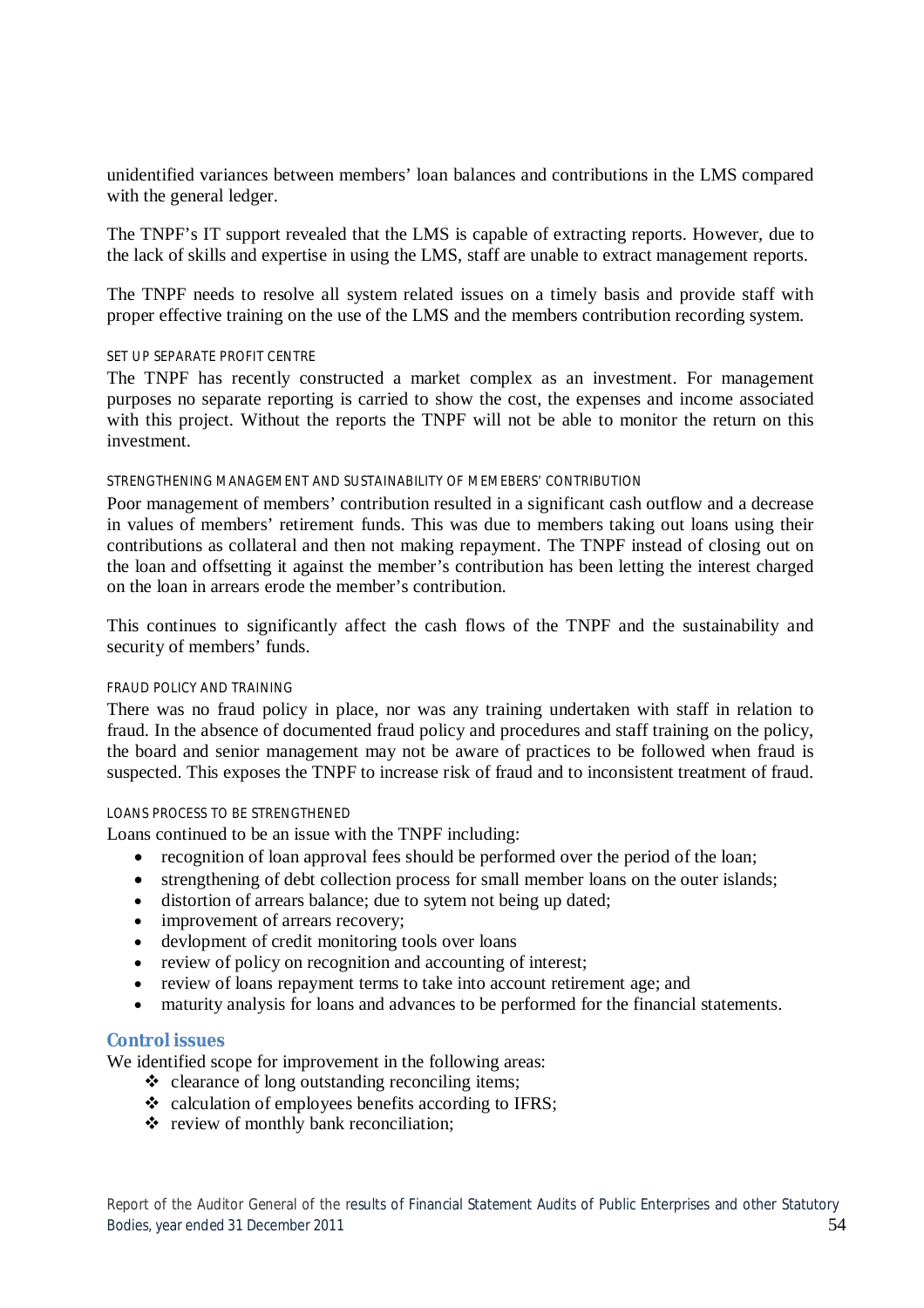- \* review of loans repayments and debt collection process;
- $\cdot \cdot$  review of policy surrounding recognition and accounting of interest;
- developed credit monitoring tools over loans
- $\triangleleft$  recognition of loan approval fees;
- improved and strengthen processes and controls over posting to members' contribution account; and
- review and tighten loan approval procedures

These and other matters have been formally raised in a management letter to the Board.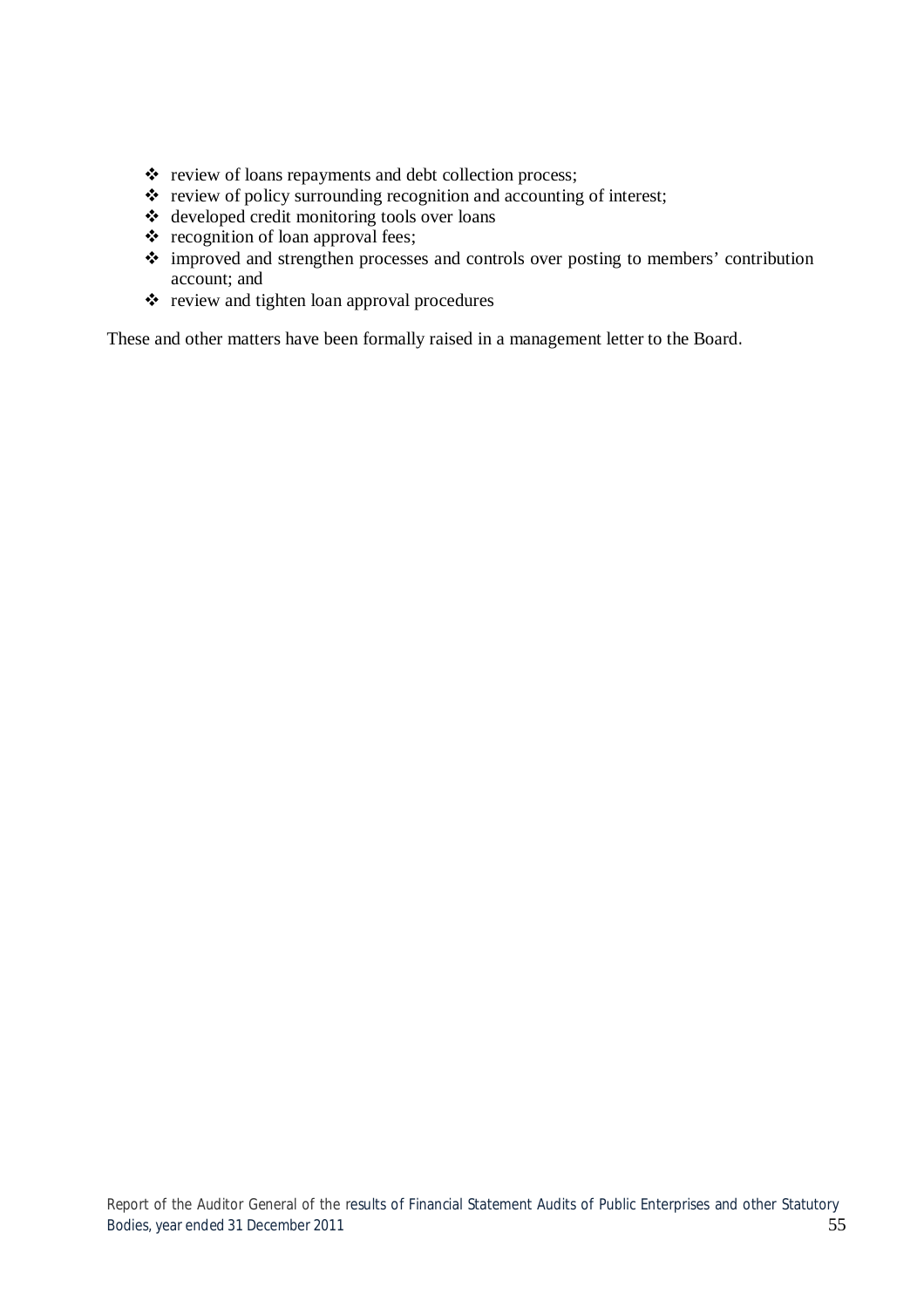| Year ended 31 December       | 2011   | Change | Change | <b>Notes</b>   | 2010   | Change | Change | <b>Notes</b> | 2009   |
|------------------------------|--------|--------|--------|----------------|--------|--------|--------|--------------|--------|
|                              | \$'000 | \$'000 | %      |                | \$'000 | \$'000 | %      |              | \$'000 |
| <b>Operations</b>            |        |        |        |                |        |        |        |              |        |
| Revenue                      | 2,290  | (650)  | $-22%$ | 5              | 2,940  | (571)  | $-16%$ | 4            | 3,511  |
| Expenses                     | (722)  | (126)  | 21%    | 3              | (596)  | (88)   | 17%    | 3            | (508)  |
| Operating surplus/(deficit)  | 1,568  | (650)  | $-28%$ | 8              | 2,344  | (571)  | $-19%$ | 6            | 3,003  |
| <b>Current Assets</b>        | 2,113  | 1,196  | 130%   | $\overline{2}$ | 917    | (935)  | $-50%$ |              | 1,852  |
| Non Current Assets           | 37,506 | 2,133  | 6%     |                | 35,373 | 4,041  | 13%    |              | 31,332 |
| <b>Total Liabilities</b>     | (18)   | 13     | 42%    |                | (31)   |        | 18%    |              | (38)   |
| Net Assets surplus/(deficit) | 39,601 | 3,342  | 9%     |                | 36,259 | 3.113  | 9%     |              | 33,146 |

# **Financial Information – Tuvalu National Provident Fund**

NOTES:

**1.** Movement in net asset due to the asset balance of member's contributions and the market fluctuations to which these assets are subject to.

**2.** The 130% increase in current assets results from Board announcement to change off shore policy as the fund held back injection of the 2011 contribution received, cash & cash equivalent containing the major increase from prior year (\$1.1 m).

**3.** Increase due to increase in employee expenses, doubtful debts expense due as well as training and travel costs.

**4.** 2010 revenue decreased compared to 2009 due to the decrease in interest income from \$642k in 2009 to \$626k in 2010 and unrealized gain decreased from \$2.6m in 2009 to \$2.1m in 2010.

**5.** Decrease in revenue from 2010 to 2011 derives from a decrease in the number of approved loan due to the legislation passed that members should not have more than 40% of their total income committed to loan repayment. The 22% revenue decrease from prior year also results from lower returns due to deteriorations noted in the international market (esp. Australian market),opposed to a \$2m gain compared to prior year.

**6.** The 130% increase in current assets results from Board announcement to change off shore policy as the fund held back injection of the 2011 contribution received, cash & cash equivalent containing the major increase from prior year (\$1.1 m).

**7.** The 6% increase in noncurrent assets results from a investment portfolio increase by \$1.3m, increase in property, plant and equipments of \$390k and also small increase of loan and advance to members attributed to the interest charge on the members (8.75% per annum).

**8.** Decrease due to falls in gains on investments as well as expenses increasing, due to staff and doubtful debts expenses.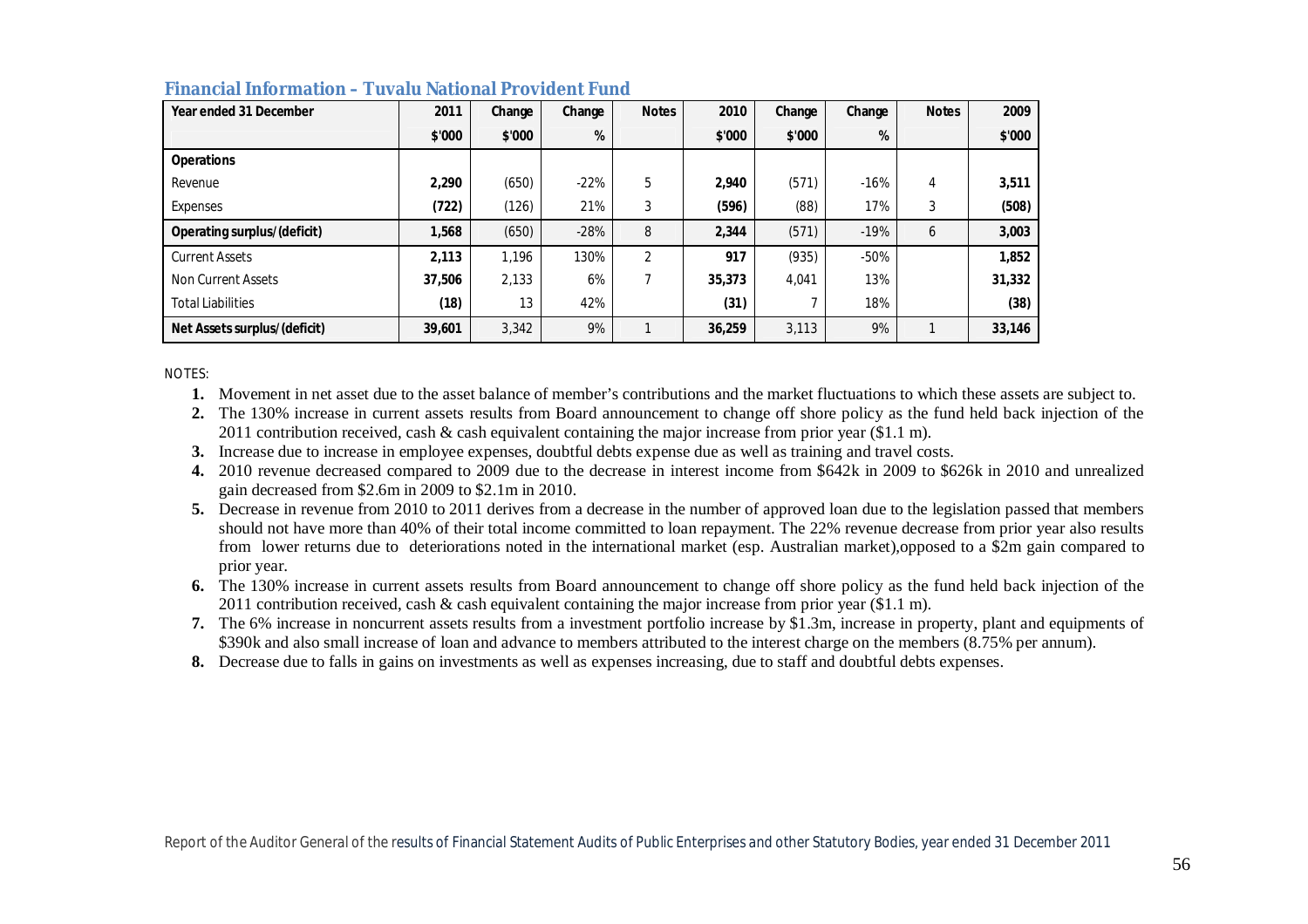# **Acknowledgements**

The Auditor-General, and the staff of the Audit Office, wish to acknowledge the support and assistance of the staff of all the public enterprises and statutory entities and we look forward to continued cooperation and improvements in the future.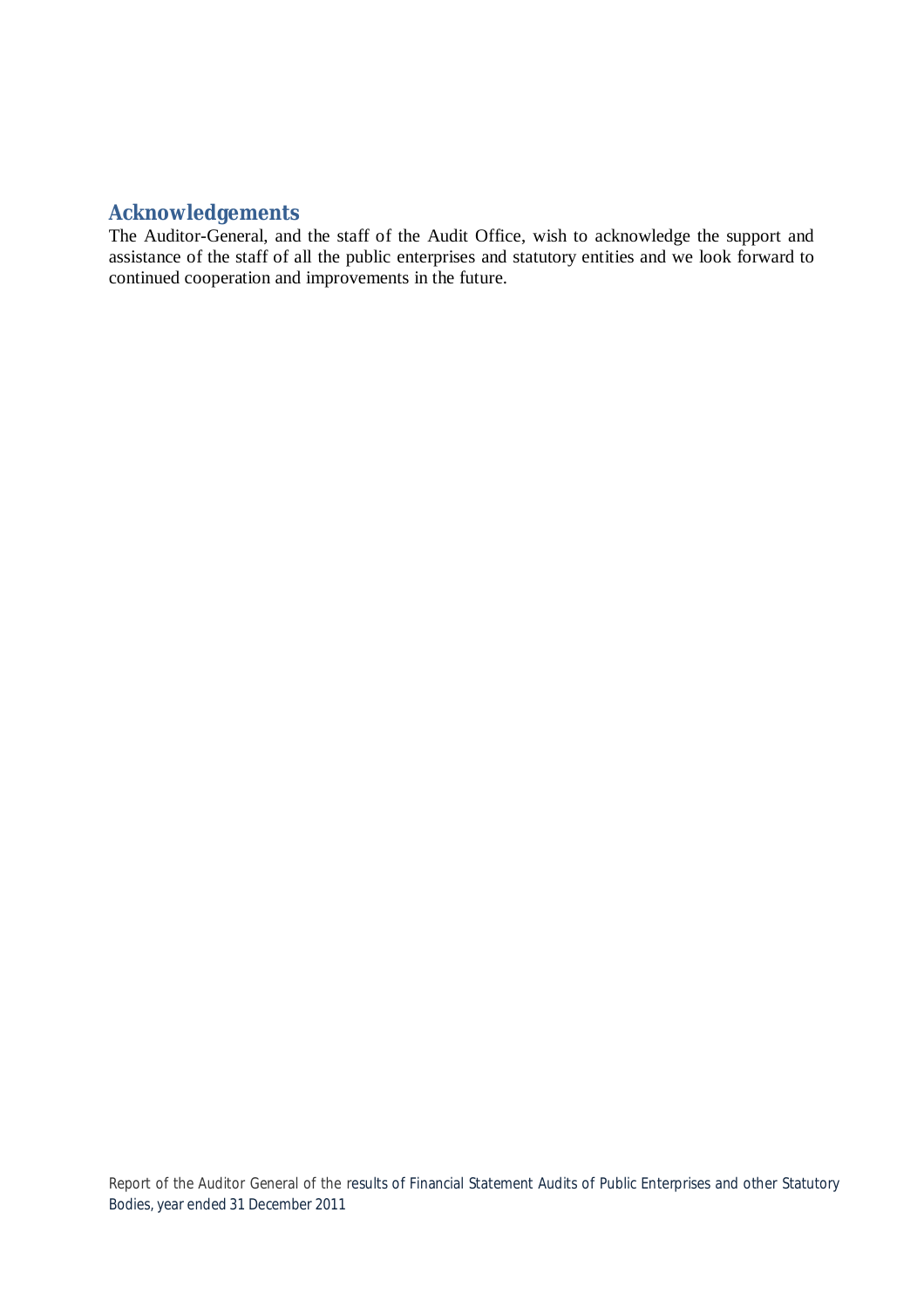# **Appendix 1: Definitions**

## GOING CONCERN

Under the going concern assumption, an entity is viewed as continuing in business for the foreseeable future. General purpose financial statements are prepared on a going concern basis, unless management either intends to liquidate the entity or to cease operations, or has no realistic alternative but to do so. When the use of the going concern assumption is appropriate, assets and liabilities are recorded on the basis that the entity will be able to realize its assets and discharge its liabilities in the normal course of business.

#### PUBLIC ENTERPRISE

An organization included in Schedule 1 of the Public Enterprises (Accountability and Performance) Act any subsidiary of a Public enterprise. See Public Beneficial Enterprise and Public Trading Enterprise below.

#### PUBLIC BENEFICIAL ENTERPRISE

An organisation listed in Part B of Schedule 1 of the Public Enterprises (Accountability and Performance) Act of 2009 and any subsidiary of a Public Beneficial Enterprise. Organisations listed in Part B of Schedule 1 are:

Maritime Training Institute (TMTI)

#### PUBLIC TRADING ENTERPRISE

An organisation listed in Part A of Schedule 1 of the Public Enterprises (Accountability and Performance) Act of 2009 and any subsidiary of a Public Trading Enterprise. Organisations listed in Part A of Schedule 1 are:

- National Bank of Tuvalu (NBT)
- Development Bank of Tuvalu (DBT)
- Telecommunications Corporation (TTC)
- Vaiaku Lagi Hotel (VLH)
- Electricity Corporation (TEC)
- Fishing Corporation (NAFICOT)
- Philatelic Bureau (TPB)

#### COMMUNITY SERVICE OBLIGATION (SECTION 9 OF PE ACT)

(1) For the purposes of this Act a Community Service Obligation means:

(a) The provision of a good or service by a Public Trading Enterprise to a consumer or user on any terms other than normal commercial terms applying from time to time; or

(b) The entering into an agreement by a Public Trading Enterprise on any terms other than normal commercial terms applying from time to time; or

(c) The forbearance by a Public Trading Enterprise to exercise a right or entitlement other than on normal commercial terms applying from time to time.

(d) The forgiveness or reduction by a Public Trading Enterprise of a debt or an amount of money owed to the Public Trading Enterprise other than on normal commercial terms applying from time to time